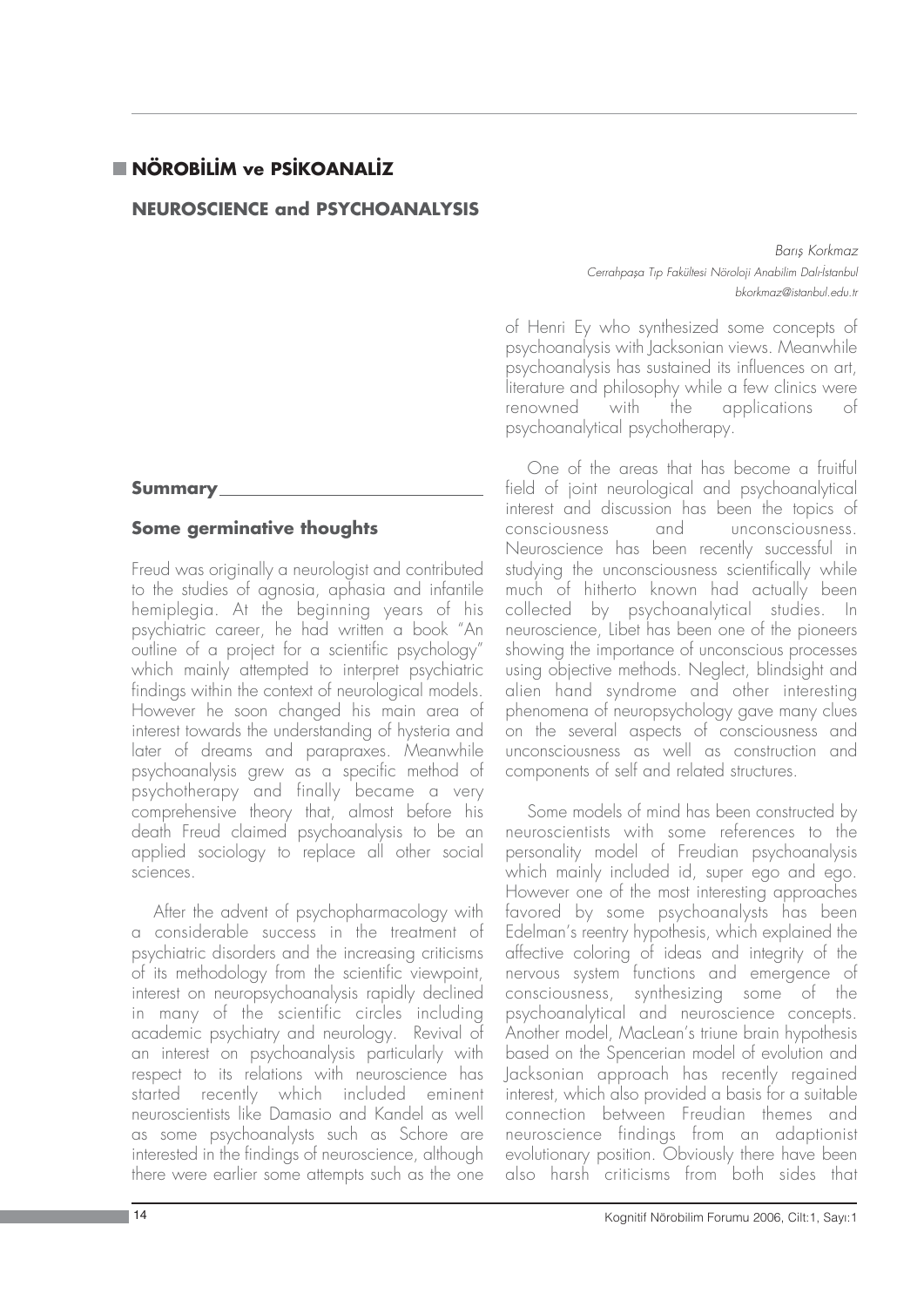

psychoanalysis and neuroscience are incompatible as long as the subject of their studies is totally different and in fact, data of neuroscience make no sense for the psychoanalytical studies. Fortunately some eminent neuroscientists have noticed the depth and importance of psychoanalytical themes and kept on their interest.

Obviously the distinctive quality of psychoanalysis with its unchanging popularity and enduring influence hitherto has mainly depended on its emphasis on the importance of every single experience as specific to the individual and on the crucial role of personal meanings in the whole life of an individual that may not be verbalized at all. As shown by psychoanalysis, personal meanings depend on the early childhood experiences. Psychoanalysis traces the formation of individual meanings back to the moments of early childhood experiences and their persistence in the memory. As is well known by the child developmentalists, a newborn is not a blank paper. The predispositions of the phenotype as determined by the genotype determine the responses to the early childhood events. A genetic trait like shyness differentially pervades lifetime experiences from the very birth and affects personal meanings of the individuals. Hence same event may cause totally different effects on a shy and a non-shy person. Furthermore any newborn makes active choices under the guidance of instinctual tendencies provided by the particularities of his or her genotype and starts to create her own meaning in this way evoking a certain group of behavior in her parents with whom she actually shares genes. She prepares the condition and context in which these meanings are created. Therefore personal meanings are rooted in the genetic make up. The origin of created and experienced meanings depends on the genetic features and one should study the minute details of the long process of the formation of phenotype. The important phenotypic stage of intrauterine brain development, which prepares the uniqueness of brain regions related with personal meanings, occurs between 2-5th months which marks the formation of cortical architecture.

In fact, a human neonate has basically the heritage of a vertebrate brain. So the roots of personal meanings, which necessarily depend on the several available features of human brain,

should be first searched in the stages of evolutionary process. The brain of a newborn baby is a "natural brain", basically a vertebrate brain, has evolved actually million years ago. Indeed, the vertebrate brain has not changed much in its gross structures within the last 570 million years. There had occurred some small changes but major functional changes have been due to the change of connections and development of new functional systems. Mammalians and birds (warm blooded animals) have in common reptilians as their vertebrate ancestors, which have a very well developed striatum and thalamus in accordance with an excellent maintenance of homeostasis. However birds and mammalians display more complex structure and behavior including courting and parenting. All vertebrate brain has cortex but only mammalians have 6 layered cortex. In primates, cortex has some further distinctions together with ultramicroscopic changes and important modifications in the thalamic nuclei. The increase in the size of the neocortex is largely responsible form the increase in the brain size. The appearance of specialized cells such as spindle and mirror cells are typical in great apes and humans. It is speculated that they play an important role in the understanding other's minds and intuitive behavior. Some of the nuclei of thalamus that feed posterior and prefrontal association areas are prominent only in the primates. All these changes represent the potentialities of the newborn baby. The development of ventral and dorsal streams as well as the increased eye hand coordination must have made tool use easier and paved the way for the development of the symbolic language.

A newborn does not speak language. Motherese provides the setting for the development of a symbolic language through nonverbal language, which is present at the start. Motherese prepares and stimulates the brain for activating the systems that will prepare the acquisition of verbal language. Sociability is constructed through the bonds between mother and baby. All psychoanalytically described means of development such as identification and internalization is possible on that basis. In fact, the evolution of mammalian brain under the influence of neoteny has provided the development of necessary behaviors for the survival of species.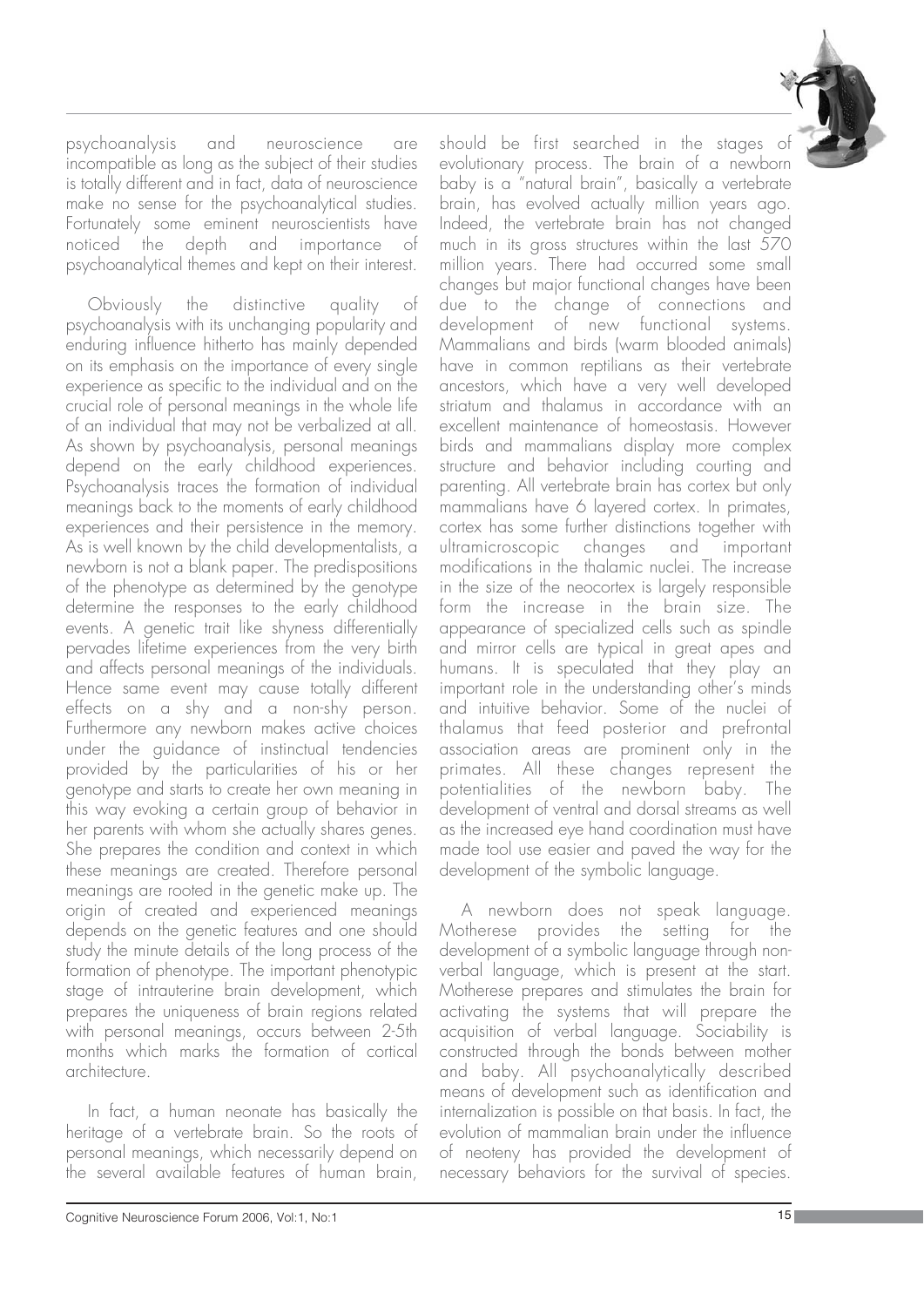Human baby needs a longer time of care so the brain development, particularly the prefrontal lobe is exposed to cultural influence for a longer time. Under special circumstances human brain has grown bigger. It was mainly cortical enlargement and has been prominent in the prefrontal region.

Mammalian offspring need constant care and supervision for survival. This in turn implies the development of a number of behaviors which include mutually interactive communication. These behaviors, which typify mammalian are empathy and attachment, non verbal communication (vocalization and gestures) and play behavior. In animals these behaviors are more stereotyped and in a rudimentary form. In humans, the typical three mammalian behaviors necessarily developed and became more complex. Tenderness, warmness, empathy, and attachment correspond to that development and herald the development of social brain. Therefore limbic dysfunction causes problems in the sociability of the human beings.

The affective and cognitive development of baby may be divided into prelinguistic, linguistic and postlinguistic periods as the symbolic language is the major psychological function that clearly distinguishes human beings from other animals. Although lesion studies and some psychological experiments indicate the modular organization of cognitive functions, functional neuroimaging and electrophysiological studies show the distributed nature of networks for components of different functions. Indeed, the earlier phases of the mental development could be explained by mutually interactive and dynamically changing brain systems. Symbolic language reorganizes all other intellectual functions as soon as it appears. Prelinguistic period depends on the visuospatial memory and affective skills. Although memory plays a great role and mainly affective memory, most of it is included in the infantile amnesia. The amnesia depends on the relative immaturity of prefrontal lobe mechanisms rather than active repression. Attachment and development of self play a great role. Implicit memory mechanisms are important. Early childhood experiences become templates of personal meaning in the later emotions of experiences. Most of these functions are carried out by the right hemisphere which matures earlier than left hemisphere. The initiation of life through

sociability makes all later human relations and activity dependent on presence and transmission of affects. Hence all real learning is possible under the circumstances of transference and countertransference. Play is initially apparently non-purposeful movements of the baby, then becomes simple playing with objects, and then it is the mastery of her own abilities and the joy taken from that. Play activity in the human beings is largely modified under the strong tendency of wondering, novelty seeking and investigatory activities.

Infantile amnesia almost covers all prelinguistic period. It does not seem to be the consequence of an active suppression. Information attained during this period is not used and just fades away. It is related with late maturation of prefrontal lobe and its connections. However some early intense experiences of childhood become the affective templates of later experiences so as to reside in the non-declarative (implicit) memory systems, major form of memory during the period of infantile amnesia. The power of erotogenic zones, castration complex and penis envy is in that they reenter to the new experiences as core feelings of fear, jealousy and pleasure.

Cerebral lateralization is already present in the intrauterine brain development. Left hemisphere is dominant for language but early maturation of right hemisphere prepares the conditions for language. Therefore prelinguistic visuo-spatial skills and emotions are represented in the right hemisphere. After a certain level of development, a better system of signaling as well as encoding and remembering are needed.

The appearance of language heralds the emergence of social brain. Without a symbolic language (including sign language) no human can become a real human as was shown by feral children. Although a young child is social, development of mind reading abilities and Theory of Mind, which mainly derives from empathic capacity, is possible only after some language is mastered. It happens at the ages of 3-4. Language then changes the whole organization of the brain. Such a brain becomes a social brain oriented towards communication with others as well as self. The appearance of verbal thinking replaces memory as determined by salient features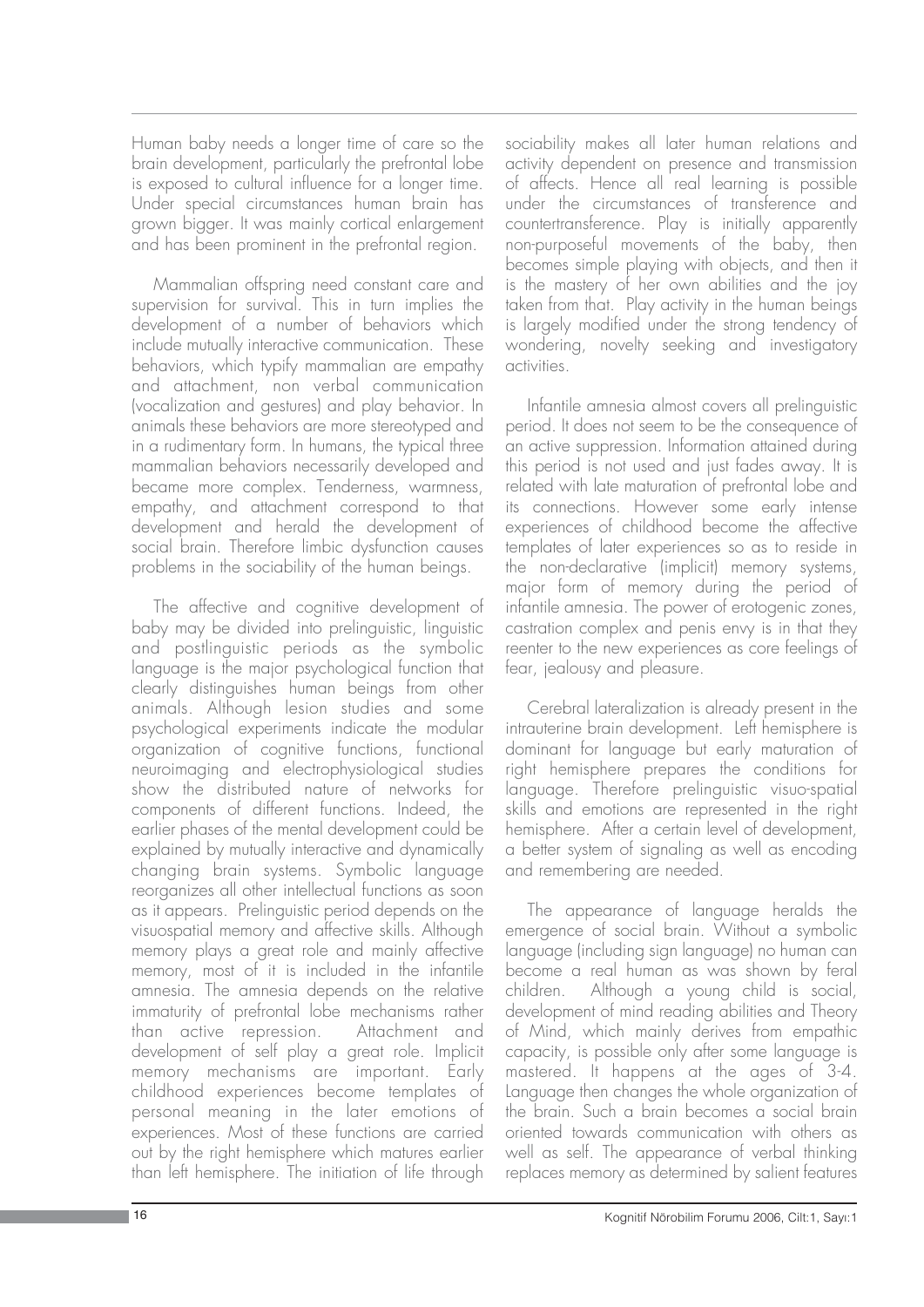of the environment of impending visceral needs.

Symbolic language pervades all intellectual functions. Language development paves the way for symbolic thinking. Semantic pragmatic aspects of language appear as one of the functions of symbolic thinking and define its interpretative functions. Empathy evolves to theory of mind through verbal language. "Theory of mind" provides frameworks to understand oneself and others. Sooner or later, semantic pragmatic aspects of language and related behavior in fact compose the whole of all social and private life of the human beings. Declarative memory becomes dominant and life becomes a mastery of remembering using several techniques. Memory reorganizes the whole intellectual life in the human beings. "Awareness of awareness" becomes a possibility thanks to the development of this differentiation of memory systems. Working memory is the seat of consciousness particular to human beings. Remembered past is different from the original. Long term memory is like a silent unconsciousness. Divisions of long term memory include semantic memory and episodic memory which is autobiographic memory. Repression largely becomes effective on this system.

In the post linguistic period, late postnatal development of semantic pragmatic functions is associated with late maturation of multimodal association areas. Mirror neurons are abundant in the Broca region; maybe because of this, understanding the intention of others' behavior is related with language functions. It explains the basic pragmatic function of language. Play soon becomes a less risky rehearsal of reality and an arena of powerful imagination. Meaning and object are abstracted via play. Hence biological brain becomes social brain. The concept of social brain represents the whole reorganization of the functions of the brain with respect to understanding others and making oneself understood by others.

Brain functions are modeled by several authors with reference to specified brain structure and/or systems. Recently there has been a growing interest on the concept of so-called "Social Brain". It is possible to differentiate seven systems in the brain making use of recent findings in this field. *Posterior regions* are important in the collection of

external data as well as construction of body and self-image. Semantic memory is represented in the posterior areas as defined by Luria. High level of synthesis of perception occurs. Neutral information for the analysis of information needed by ToM functions is provided. Posterior regions are important for the sensory processing and data that is necessary for understanding the intention of others, to understand them and ourselves. They are neutral and essentially of physical nature. As regards human relations, face recognition, perception of physical distance, analysis of voice tone, gaze direction and gnosia of body and body problems. There are several specialized centers in this system such as face recognition, place recognition and gaze detection. Right inferior parietal lobule (BA 39, 40) functions as the center of *"self image"*; superior temporal sulcus (BA 21, 22) is important in the detection of gaze direction (mirror neurons); fusiform gyrus (BA 22, partly 21) provides face recognition. There occurs a differential perception of other and self so that one can see oneself as another person.

The *limbic and paralimbic areas* include amigdala-orbitofrontal system as the desire and reward system, Amygdala colors the perception with affection as positive, negative, neutral or indefinite. It provides the inseparable affective quality of perception. It adds bodily meaning to perception. It is the center of anxiety, fear and rage and important in the recognition of affects on the face. Amygdala has extensive sensory and hormonal connections. The reward system mainly includes anatomical structures of orbitofrontal cortex {BA 10 (frontopolar), 11, 12, 13, 47} insula-hypotalamus, amygdala-accumbens and mesolimbic area (ventral tegmental area, septum, olfactory tubercle, piriform cortex. This part behaves as the *id* of Freud.

The third part is automatic motor learning system, which comprise premotor area, cerebellum and basal ganglia. It is largely known as procedural / instrumental memory. It is the basis of all automatic activities such as walking, swimming etc. The fourth part is semanticpragmatics system and mainly includes medial prefrontal-cingulate system as the ToM region. Medial prefrontal lobe (BA 24, 25, 32, 33, 10?) and cingulate (BA 24) provide a system that a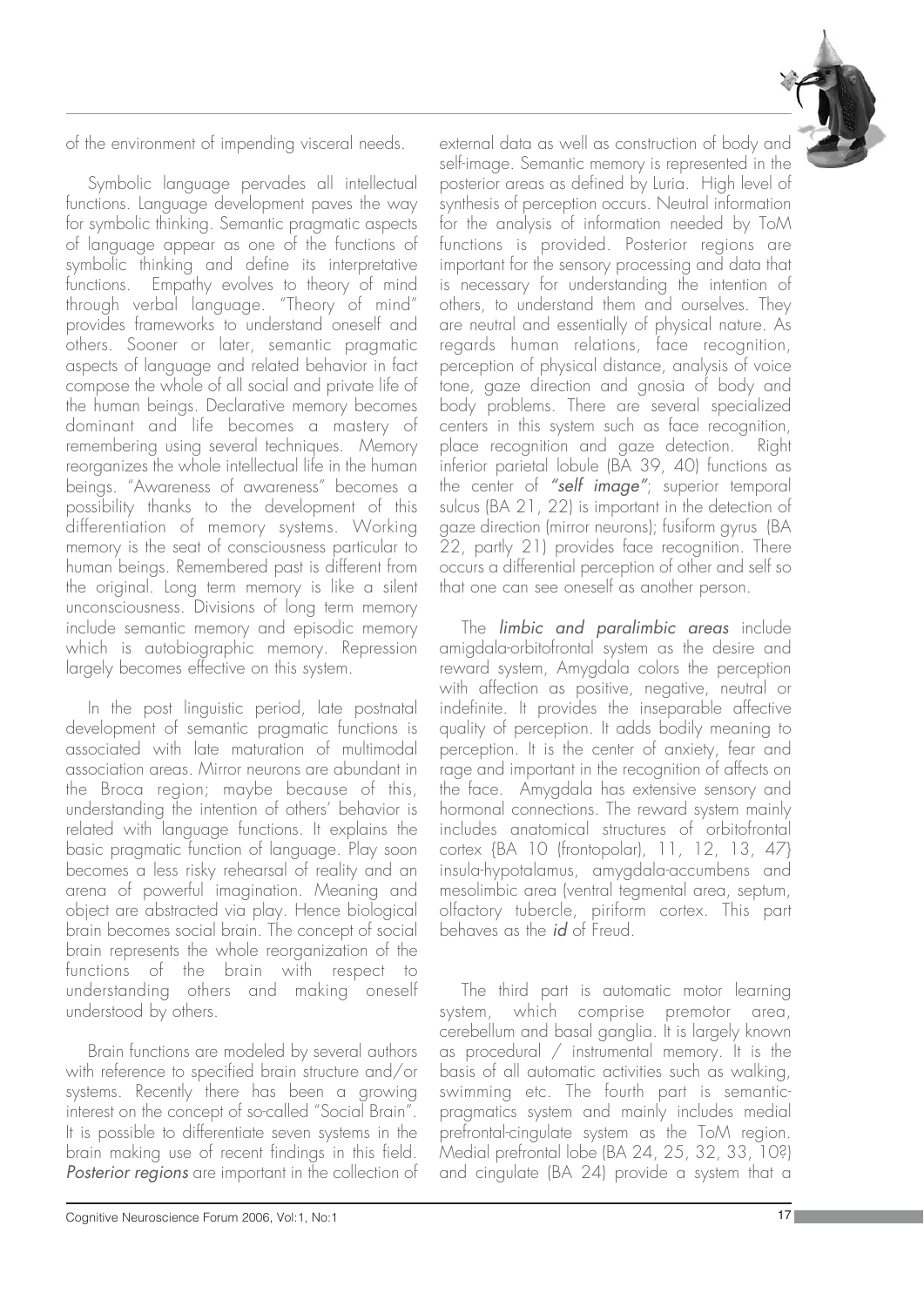person may see himself as if he is the other and consider the other as if it is himself. Medial prefrontal area is rich of mirror neurons. These are major areas for theory of mind. Broadly it is like the *superego*. Information synthesized in the orbitofrontal cortex is relayed to ventral medial frontal cortex and then to dorsal medial cortex. Dorsal medial cortex (BA 8, 9) analyses complex cognitive information while ventral medial prefrontal cortex is associated with affective processes. The increase in the activity of one is associated with a decrease in the other.

The fifth system is language system. This system functions for the formal aspects of language, especially rules governing the perception and expression of phonology and rules of grammar. Inferior lateral frontal cortex [(mirror neurons and Broca area) (BA 44, 45, 47)] is largely responsible for the representation of these functions. The sixth part is recording system. It is actually episodic memory and largely responsible for coding information and recalling according to the registration. It is mainly provided by hippocampal and thalamic function. It is the critically specialized unit of memory function. The seventh part, *anterior system* include dorsolateral prefrontal cortex, which is like the "Ego" of psychoanalysis. It is the executive center of the brain, for action planning, organization and monitoring, inhibition of premature early responses, delay and autonomy all occur here. These executive functions correspond to the *"agency" of ego* as all these functions are task related and directed towards problem solving and create personal meaning. The feeling of agency depends on the success of executive functions. The connected system of dorsal prefrontal lobe with hippocampus provides the working memory.

Consequently, biological brain evolves to social brain basically under the influence of mother and child interaction, development of symbolic language and symbolic play in an organized society. Certain genetic features are selected and amplified in the complex interaction between the individual and the social culture so as to give rise to unique and characteristic phenotype of the individual, which ultimately determine the personal meanings. However, in neuropsychiatric disorders such as Asperger syndrome, due to deficits in neural circuits of social brain, personal meaning is not absorbed fully from personal experience. Ego-involvement, which is necessary for empathic flow between individuals, as described by Muzafer Sherif seems to be deficient in these people.

The last phase of the development is from the social brain to the individual brain. This is actually what the gene inherently aims because while it is the unique, it presents the potential of a spectrum of variability which is itself infinite. The delicate organization of laminar and minicolumnar structure of the cortex is the most sensitive matter for analyzing the complex social stimuli so as to give rise to the extracortical organization of the brain. In this stage, everybody recognizes his or her similarities and differences with the others. Each individual seeks to create his own meaning and impose it in the social environment. It is the expectation from others of recognizing his strengths and accepting his weaknesses. He tries to create a meaning in that way; a process, subject to illusions, deviations and sufferings.

As soon as the individual notices the differences between self and the other, the individual strives to create his own individuality, that is, to realize his personal meanings. This is the assertion of individuality. Hence the brain may become an individual brain only via the extracortical organization of the brain, which means the synaptic reorganization of all the brain systems under the guidance of the prefrontal circuits (which are extensively connected to all other regions of the brain). It mainly occurs through the shaping of minicolumns specifically by social stimuli and furthermore self-consciousness of this fact. It is ultimately human autonomy and freedom. However one has the chance of noticing what is also lacking in one's own individuality at the same time and strives to be perfect. Ego-ideal becomes a socially determined target coupled with the consciousness of one's personal deficiencies and potentialities. To surpass oneself becomes an ideal, which aims to integrate the pleasure and reality principle with the most distinctive quality of nervous system function, creativity. Reality and pleasure, including play, become inseparable once again.

Psikanaliz, psikiyatrik bir tanı ve (konuşmaya -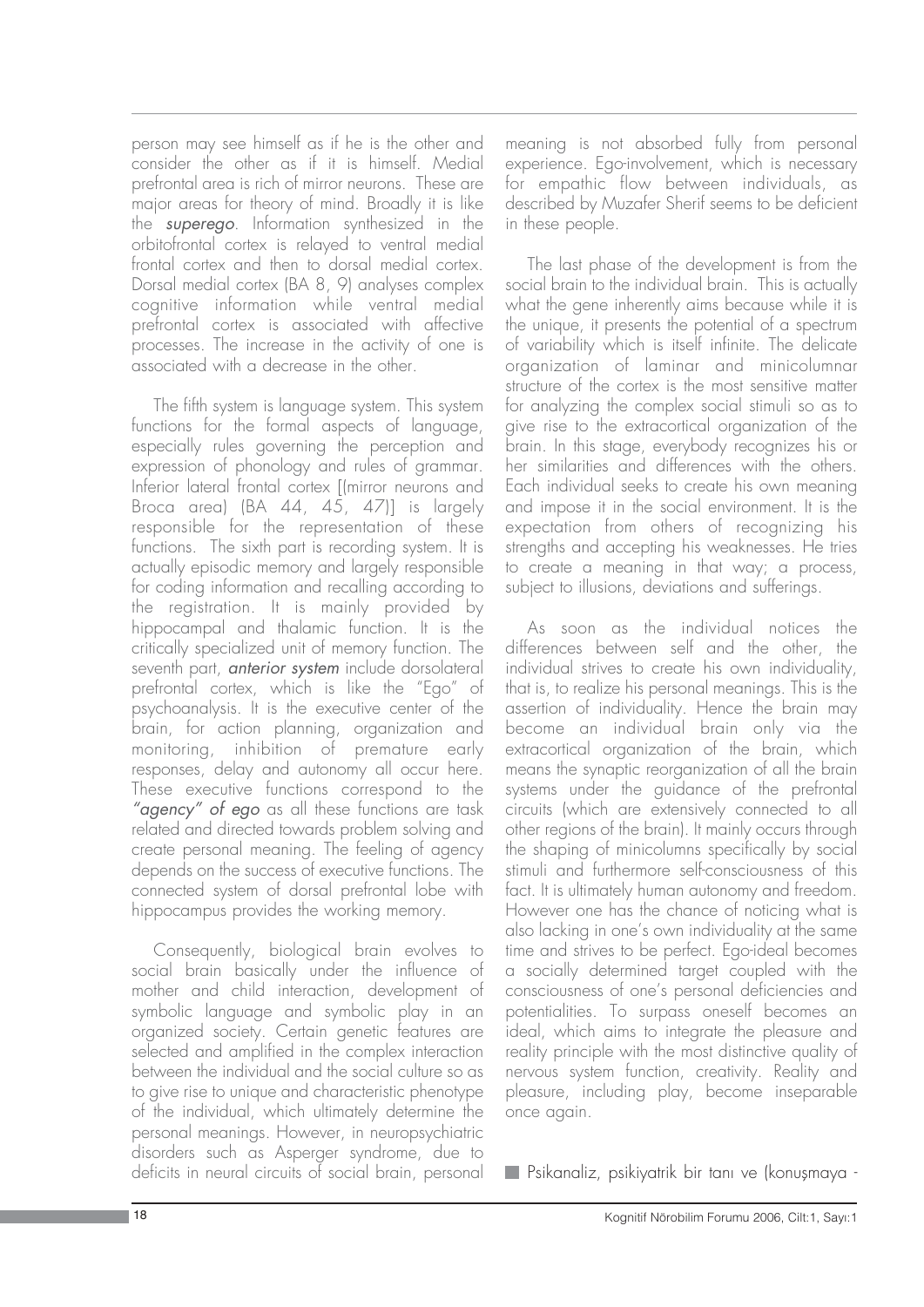

yorumlamaya ve anlamaya dayalı) bir terapi tekniği olma dışında klinik gözlem ve olgu çözümlemelerinden hareketle oluşturulmuş bir kuramdır; ya da daha doğru bir deyişle psikanaliz üst başlığı altında toplanmış kuramlar topluluğudur. Aslında Freud'a göre psikanaliz, uygulamalı bir sosyolojidir; bu sekliyle tüm insan bilimlerin yerine geçmeyi amaçlar (Freud, (1977- 1932/1933). Freud, aynı yazısında psikanalizin dünya görüşünün (Weltanschaung) ise, temelde doğa bilimlerinin dayandığı bilimsel felsefe olduğunu belirtir. Ama psikanaliz kuramı önceleri Kant, Comte, Spencer, Nietsche, Schopenhauer ve daha sonra Husserl, Sartre gibi birçok filozofun düşüncelerinden dolaylı ya da doğrudan etkilenmiştir. Modern felsefeler de onun ve ardıllarının görüşlerinden etkilenmiştir.

Freud'un tezleri 1900'lerin basından itibaren insan zihninin anlaşılması için en gözde bilimsel yaklaşımlardan biri olmuştur. Daha Freud'un sağlığında birbiriyle çelişerek ayrılan çeşitli psikanaliz ekolleri (Adler ve Jung gibi) veya Freud sonrası psikanalize çeşitli katkılarda bulunanlar (Horney, Ferenczi, Kohut, Lacan vb.) da insana ait gizleri anlamada önemli katkılar yapmışlardır. Ancak Hans Eysenck'in 1952'de bir bildirisiyle ve daha sonra gelisen psikofarmakolojinin tedavideki başarısıyla hemen tüm psikanaliz ekolleri özellikle tıbbi gündemdeki yerini kaybetmiştir. Elbette psikanaliz kendi kulvarında klinik ve kuramsal araştırmalarını geliştirmeye devam etmiş, bazı kliniklerde bir terapi yöntemi olarak uygulamalarını sürdürürken baslıca etkisini felsefe, sanat, edebiyat alanlarında ve entellektüel çevrelerde göstermiştir. Ote yanda sayısız psikolog, psikiyatrist ve diğer birçok alandan bilim adamı (örneğin Peter Medawar) psikanalizi özellikle bilimsel yöntem (deney ve ölçmeye dayanmaması nedeniyle) ve kuramı (mitolojiye dayalı yorumlar yapılması nedeniyle) açısından ağır ve ciddi bir eleştiriye tutsa da, özellikle 1990'lardan sonra birçok nörobilimci, psikanalizin verileri ile ciddi bir şekilde ilgilenmeye başlamıştır (Kandel, 1999; Trevarthen, 1993; Joseph, 1996). Hatta nörobilimin en önde gelen bir araştırmacısı bu alandaki son verileri gerek ortodoks psikanalistler gerekse toplumbilimciler için toparlayarak karşılıklı bir alışverişten ve psikanaliz için olası bir rönesanstan söz etmiştir (Kandel, 1998). Ama nörobilimcilerin ilgilerinin başlıca nedeni psikanalizin verilerinin, tıp dışında gündelik

yaşamda veya özellikle sanat ve edebiyat çevrelerinde gördüğü ilgi değil yaşama dair her şeyle olan derin teması yüzünden olmuştur.

Nörobilim insanın derinliklerine doğru beyin cephesinden ilerledikçe ister istemez bu alanda 100 yılı askın süredir çalısan ve kavramlar üreten psikanaliz ve ekollerine ait verilerle karsılasmıstır. .<br>Nöropsikanaliz derneği ve dergisi (Antonio R. Damasio, Eric Kandel, Joseph LeDoux, Benjamin Libet, Jaak Panksepp, Vilayunur S. Ramachandran, Michael Posner Karl Pribram, Tim Shallice, Daniel L. Schacter, Wolf Singer Charles Brenner, Otto Kernberg, Arnold Modell, Morton Reiser) bu doğrultuda daha sentetik bir çalışma için doğmuştur **(Solms, 2004)**. Sözü edilen araştırmacılar psikanalitik kavramları olabildiăince nörobilimsel yöntemlerle incelemeye almıslardır. Her iki yaklaşımı birleştirmeye yönelik bazı modeller olusturulmustur. Bu arada psikoloji ve psikiyatri cephesinden de (örneğin Joseph W. Slap) nörobilimsel verileri klinik psikiyatrik bulgular ve deneysel psikoloji verileri ile bütünleme çabaları ortaya çıkmıştır. Nöropsikanaliz alanında Allan N. Schore, Peter Fonagy, Mark ve Karen Solms gibi araştırmacılar öncü olmuşlardır. (Psikanaliz, Fransa başta olmak üzere Latin ülkelerinde insan ve toplum bilimleri ile bağlarını ağırlıklı korurken İngilizce konuşan ülkelerde nörobilimsel ve kognitif-davranışçı psikoloji ekolleri ile daha fazla ilişkili kalmıştır). Özellikle Schore, sağ beyin işlevleri üzerinde yaptığı çalışmalarla baz› psikanalitik kavramlara nörobilimsel temel bulmustur (Schore, 2003; Schore, 2005). Elbette çok öncelerde psikanaliz ve nörobilim arasında evrim kuramı üstünden bazı yakınlıklara ve ilişkilere gönderme yapılmıştır. Bu bağlamda iz bırakan yaklaşımlardan biri Henri Ey'in görüşleri olmustur (Evans, 1972). Ey, nörolog Hughlings Jackson'dan sinir sisteminde hiyerarşik bir yap›lanma oldu¤u ve üst merkelerin alt merkezleri baskı altında tuttuğu ve üst merkezlerde patoloji olduğunda alt merkezlerin özerklik kazandığı görüşünü almış ve bunu psikiyatrik semptomatoloji uygulamıstır. Aslında Freud da bu temelden etkilenmiştir. Bu görüşler, evrimin hiyerarşik, önceden belirlenmiş, birbiri üstüne kurulan ve uyuma yönelik sürekli yükselen bir çizgisi olduğu görüşü ile uygunluk içindedir. Öte yanda ortodoks psikanaliz konumundan, psikanaliz ve nörobilimi bir noktada buluşturma girişimlerine karşı ciddi eleştiriler de dikkati çekmiştir. Bir kısım psikanalist,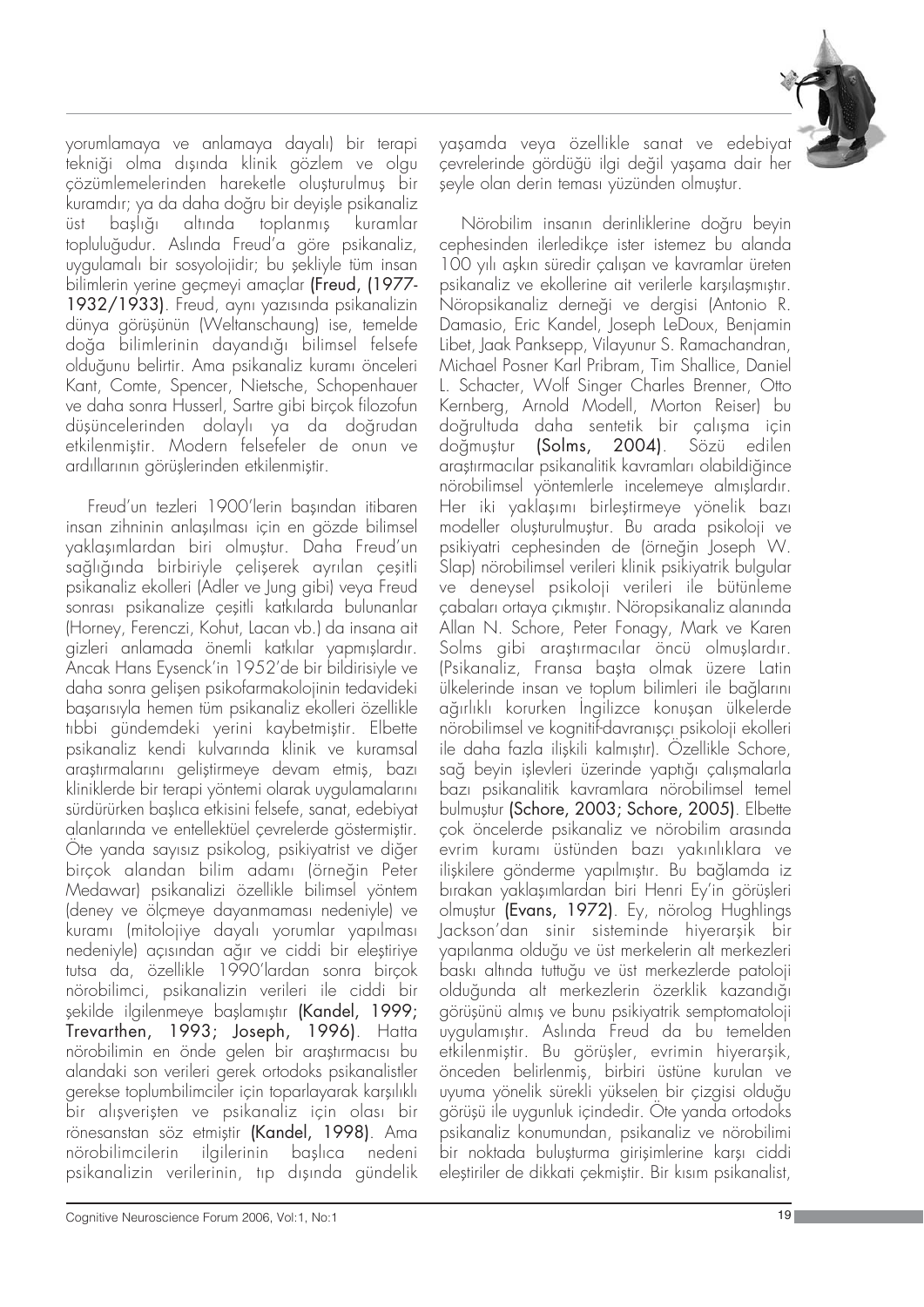psikanalizin nörobilimle hiçbir işi olamayacağını düşünmektedir. Onlara göre psikanaliz "anlama"nın bilimidir ve anlama ancak yanlışanlama üzerinden olur ve "yanlış anlama" nörobilimsel terimlere indirgenerek incelenemez (Goldberg, 2004). Bazılarına göre nörobilimsel verilerin psikanalize veni olarak katacağı bir sev yoktur. Bunun için bazı basit analojiler yapılarak zihni anlamak için beyni anlamanın gerekli olmadığı da öne sürülmektedir. Buna göre örneğin araba kullanmak için motoru bilmek ya da bilgisayar kullanmak hatta yazılımcı olmak için bilgisayar donanımını iyi bilmek gerekmemektedir. Halbuki neyin öğrenileceğini ya da neyin yaşanacağını kültür ve tarih belirlerken, nasıl öğrenileceğini ve nasıl yaşanacağını beynin ve bedenin özellikleri belirler.

Psikanaliz, özellikle nörozlar ve gündelik yaşamın psikopatolojilerinden hareketle insanı anlamaya çalışırken nörobilimciler daha farklı bir yolda çalışmalarını sürdürmüşlerdir. Yaklaşımlarının temelinde zihnin ve davranısın ölçülebilir oldu¤u ve zihne ait ne varsa bunun beyinde karşılığı olduğu fikri olmuştur. Nörobilimcilerin psikanalistlerin de ilgisini çekecek çalışmaları daha çok bilinçsiz ya da eşik altı algılama gibi zihinsel süreçler üstüne yoğunlaşmıştır. Freud, insanın bilinçli olarak algılamadığı ve farkında olmadığı yaşantıların ve olayların aslında güçlü bir duygusal etkisi altında olduğunu ve yaşamında ciddi sapmalara neden olduğunu göstermiştir (Freud, 1975/1901). Baz› nörobilimsel arastırmalarla cesitli uyaranların, Freud'un ele aldığı tarzda "kişisel anlam yüklü" olaylar bağlamında olmasa da esik altı düzlemde bile sonraki bilinçli ya da bilinçsiz davranış üzerinde etkili olduğunun gösterilmesi, hem nörobilimcilerin hem de bazı psikanalistlerin ortak ilgisini çekmiştir.

Bilinçli olarak algılanmayan eşik altı uyaranların sonraki bilincli tercihlerde önemli rol oynadığı normal denekler üzerinde psikolojik deneylerle gösterilmiştir ve bu sonuç, zihinsel düzlemde afektlerin bilisten daha önce devreye girdiğine kanıt olarak yorumlanmıştır (Zajonc, 1980). Nörobilimsel acıdan bu tarz calısmaların öncülerinden biri Libet olmuştur (Libet, 1993). Yaptığı deneylerle bilinçli bir deneyimin öncesinde 0.5 saniye süreli bir serebral etkinliğin olması gerektiğini göstermiştir. (Yani dünya bir gecikme ile algılanmaktadır.) Bu durum, zihinsel süreçlerin

bilincli olmadan önce bilincdısından geçtiğini de ifade eder. Belli bir uyaran grubunun bilince geçmesi ise bu uyaran grubu ile ilişkili sinirsel etkinliğin süresinin belli bir düzeyin üstüne çıkması gerekir. Yine bir uyarana yanıt olarak geliştirilen bilinçli bir eylem niyetinin, istemli bir eylemi önceleyen özgül serebral etkinliğin başlamasından 350 ms sonra ortaya çıktığı da saptanmıştır. Bu bağlamda yapılan bir deneyde farkındalık olmasa da deneklerin seçime zorlandıklarında (talamusa ulaşan duysal verilerden yararlanarak) doğru secimler yaptıkları, aynı deneyde farkındalığın 400 ms sonra ortaya çıktığı gösterilmiştir. Talamustan kortekse duysal uyaranın ulasması ve farkındalık yaratması 400 milisaniye alırken, farkındalığın olmadığı bir aralıkta (talamusa duysal uyaranın ulaşması ile) deneklerin secime zorlanması halinde doğru yanıt verebildikleri gösterilmiştir. Fonksiyonel görüntüleme ile yapılan bir başka çalışmada düşük konsantrasyonlu kokuların algısının farkındalık olmasa da şans eseri beklenenden daha yüksek olduğu izlenmiştir. Bu olaya anterior medial talamus ve inferior frontal girus etkinleşmesi eşlik etmiştir (Sobel ve ark. 1999). Genel anestezi altında dahi örtük algılamanın gerçekleştiği gösterilmiştir (Schwender ve ark. 1994). Nöropsikolojinin en gözde konularından bir diğeri de bilinçsiz algı örneği olan körgörüş (blindsight) olmustur (Stoerig ve Cowey, 1997; Weiskrantz, 1997; Weiskrantz, 1998). Bu tip hastalar gördüklerini inkar etseler de görme gerektiren işlere zorlandıklarında başarılı olmaktadırlar. Hastalar hicbir sey görmediklerini iddia etseler de görselliğe dayanan performansları sans eseri beklenenden daha iyi bulunmustur (Stoerig ve Cowey, 1997). Bu durum çeşitli nedenlere bağlı olarak striat korteks hasarı olan insanlarda (Sanders ve ark. 1974) ve maymunlarda (Cowey ve Stoerig, 1995) gösterilmiştir. Bir hasta üzerinde görsel bir uyaranın farkında olma ile olunmama durumunda oluşan elektrofizyolojik karşılıkları saptanmış ve iki etkinlik arasındaki kayma korteksten subkortekse ve dorsolateralden medial prefrontale etkinlik kayması ile ilintili bulunmuştur (Sahraie ve ark. 1997). Psikofizik verilere göre, körgörüş normal veya eşiğe yakın görmeden farklı bir görsel işlemleme ile gerçekleşmektedir (Azzopardi ve Cowey, 1997). Bu hastada yapılan bir çalışmada farkındalık durumunda V5 alanının daha etkinleştiği, ek olarak beyinsapında bir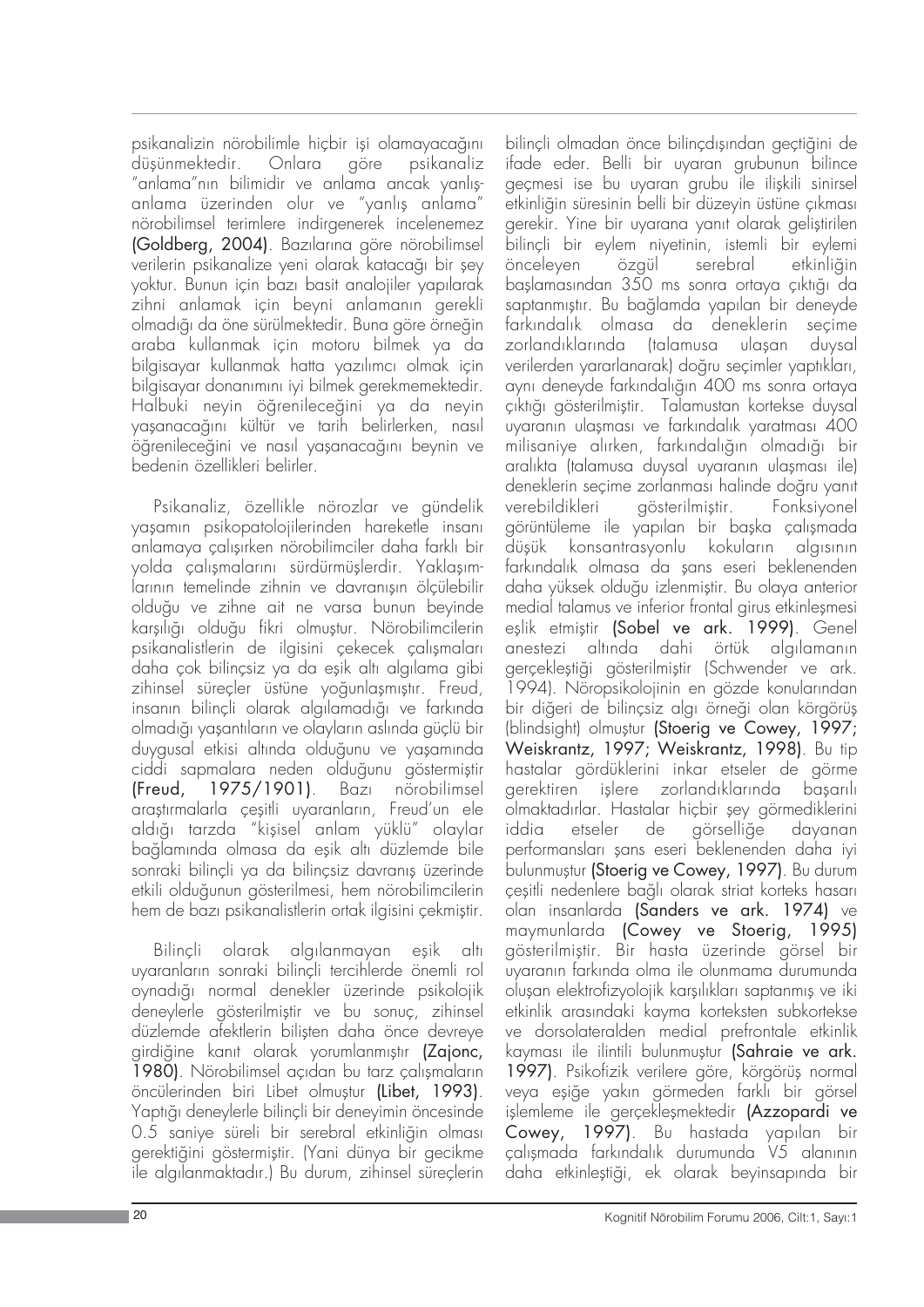

bölgenin etkinleştiği gösterilmiştir (Zeki ve ffytche, 1998). Ayrıntılı testlerle bu hastaların sağlam kişilerle aynı şekilde, algılanan uyarıyı aynı bölgelerde isledikleri gösterilmiştir (Dehaene ve ark. 1998). Sonuç olarak, beyinde algılananı "algıladım" diyen ek bir bölgenin ya da işlevin varlığı söz konusudur. Bu da kendilik kavramı ile ilgili beyinsel işlevlerin ve bölgelerin varlığına işaret etmektedir. Duygusal bellekle ilgili olarak yapılan bir çalışmada, önceden kızgın bir yüzle ağrılı bir uyaranın eşleştirildiği bir deney düzeneğinde deneklere bu kızgın yüzler maskelenmis ve maskelenmemis olarak sunulduğunda farkında olmadan verilen yanıtlarda sağ amigdalanın, kişinin farkında olarak verdiği yanıtlarda ise sol amigdalanın etkinleştiği izlenmiştir (Morris ve ark. 1998). Her iki taraf arasındaki bu farklar daha genel bir çerçevede yorumlanarak psikanalitik süreçlerle ilişkilendirilmiştir (Schore, 2003). Nöropsikolojinin ilginç konularından bir diğeri de ihmal (neglect) olmuştur. Özellikle sağ inferior parietal lob hasarlarını takiben, denekler kontralateral görme alanındaki uyarıları ihmal ederler. Bu durum hayali olarak tasarlanan imgeleri de etkiler (Bisiach ve Luzzatti, 1978). Birçok alt tipi vardır. Tümüyle algisal ya da motor olabilir (Tegner ve Levander, 1991). Mekansal veya nesne temelli olabilir. Yakın mesafe ya da uzak mesafeyi etkileyebilir. (Halligan ve Marshall, 1991). Ama buna rağmen bilginin örtük işlenişi söz konusudur (Marshall ve Halligan, 1988). Bilinçli olarak algılanmamıs uyaranın bir sonraki davranıs üzerindeki etkilerini gösterir (Robertson ve Marshall, 1993). Eylemlerimizin sahibi olduğumuz duygusunu yok eden bozukluklar istemli ya da bilinçli davranışa ait ipuçları sunar (Spence ve Frith, 1999) bunların başında vabancı el (alien hand) sendromu (Bogen, 1985) sendromu gelir. Genellikle korpus kallosum kesilerine bağlı olarak hemen daima sol elde ortaya çıkar. Bir kişinin sağ eliyle yaptığı hareketleri kişinin iradesi dışında kendi sol eli engellemekte ya da bozmaktadır. Bu bozukluk, "kendilik" ile ilgili farklı bir yanı göstermesi açısından önemlidir. Kişi vücudunu "kendi vücudu" olarak algılamaktadır ama denetimi dışındadır (Metzinger, 2003).

Bilinçlilik de nörobilimcilerin büyük ilgisini çekmiş ve bilimsel verilere dayanılarak bazı bilinçlilik modelleri oluşturulmuştur. Bu modeller içinde

dikkate değer olanlardan birine göre bilinçlilik preveya suplemanter motor alanlardaki kortikal kolonların etkinliği ile bağlantılıdır. Bilinçlilik, iki grup jeneratör piramidal hücre (dendronlar) tarafından özgül bir şekilde organize edilerek olușturulur (Eccles, 1990; Eccles, 1992; Beck ve Eccles, 1992). Benzer bir diğer görüşe göre bilinçlilik, özel bir grup hücrenin eşsiz moleküler, farmakolojik, biofizik ve anatomik özelliklerinin bir kombinasyonu ve hiyerarşik organize bir yapılanma içinde artmış senkronize etkinliğidir (Crick, 1994. Crick ve Koch,1995; Rees ve ark. 2002). Cotterill'e göre (Cotterill, 2001), bilinçlilik, organizmanın kendi çevresi içinde kendi bedensel hareketlerinin ve homeostatik islevlerinin farkında olma yeteneğine dayanır. Bu nedenle kas hareketlerinden hızlı duysal geri bildirim yapan kas iğciklerinin islevleri kritik bir öneme sahiptir. Bir başka araştırmacı Zeki, bilinçliliği ağırlıklı olarak görsel verilerin algılanmasındaki ve değişik görsel alanlardaki farklı, incelikli zamansal asenkroni ile ilişkilendirmiştir (Zeki ve Bartels, 1998). Weiskrantz da körgörüşü olan bireylerde yaptığı çalışmalara dayanarak bilinçli görsel-motor eyleme paralel giden yorumlayıcı bir yanın varlığını vurgulamıştır (Weiskrantz, 1997). Bu süreçte başka yollarla sağlanan farkındalık onaylanır. Burada söz konusu olan, algılananları anlamla donatmadır. Bu da, farkındalıkla kast edilen ve farkındalığı doğurandır. Shallice ise bilinçliliği farklı psikolojik alt sistemlerin (bellek, dil, yönetici işlevler vb.) arasındaki gevşek hiyerarşik ilişkilerin bir ürünü olarak açıklamıştır (Shallice, 1988).

Bilinçliliği toplumsal ilişkilere bağlayan kuramlar da oldukça önemli bir yer tutmuştur. Bu görüş son yıllarda otizm araştırmaları ile güncellik kazanan Zihin Kuramı ile de bağlantılıdır. Bilinçliliğin temel işlevi, kendi zihinsel işleyişimizi kendimiz için az çok bilinir kılmak yanında baskalarının zihinlerini de okumaktır (Humphrey, 1978). Otizm başta olmak üzere çocukluk çağının çeşitli gelişimsel bozuklukları üstünde yapılan çalışmalar Zihin Kuramı, bir toplumsal bilis biçimi olarak bilinçlilik ve toplumsal beyin arasındaki ilişkilere yoğunlaşmıştır.

Edelman ve Tononi'nin (Tononi ve Edelman, 1998; Edelman, 2003) geliştirdiği bilinçlilik kuramı ise psikanalitik yaklaşımların ilgisini çekmiştir (Modell, 1996). Bunun nedeni bu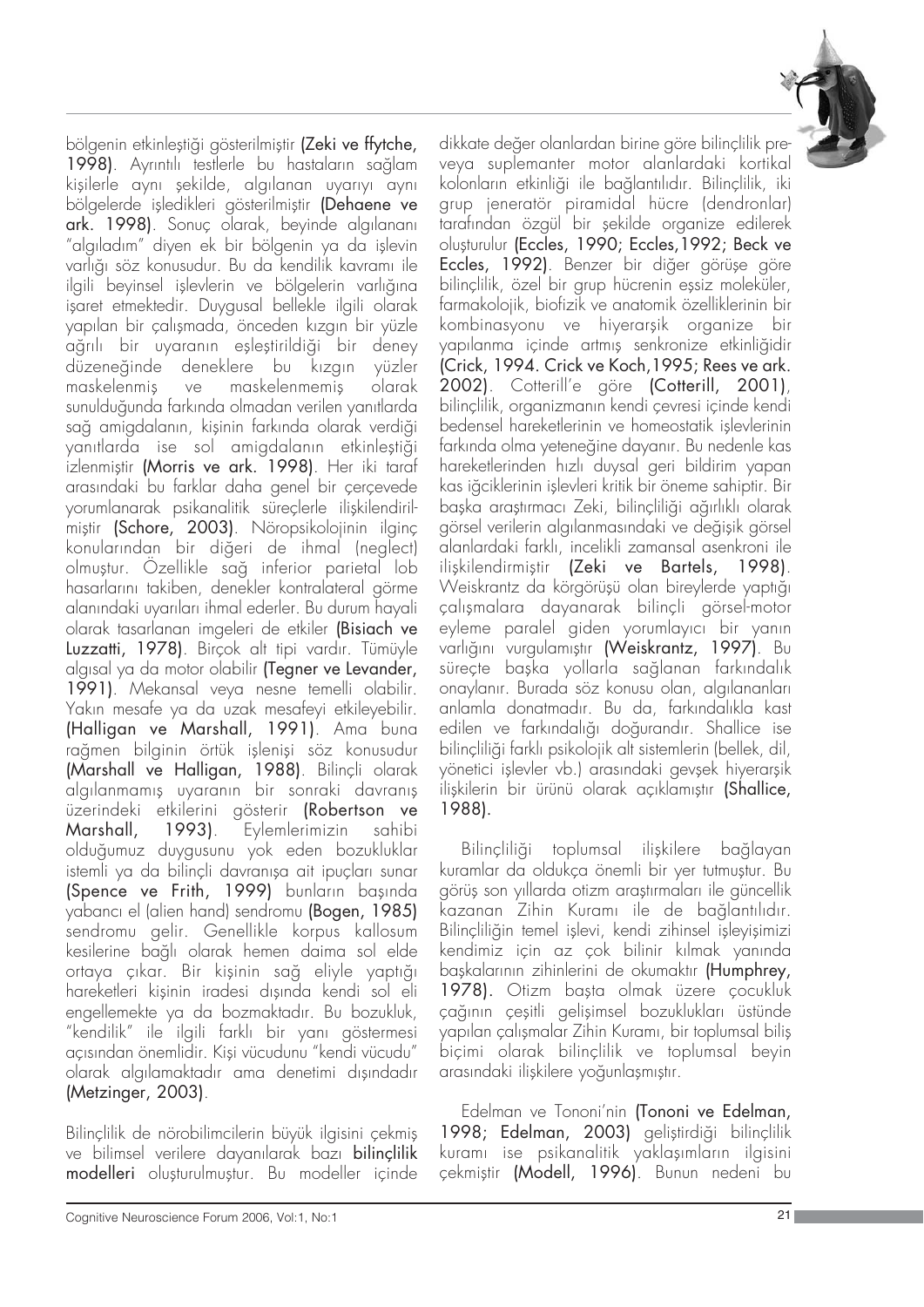modelde psikanalizin önemsediği anımsama ve duygu arasındaki sıkı ilişkinin nörolojik bir mekanizma ile açıklanmasıdır. Bu kuram beyinde baslıca talamus ve korteks arasındaki karşılıklı bağlantılar sayesinde aynı uyarıyı ya da uyaran grubunun tekrar tekrar değiştirerek ve farklı nöronal aruplara dağılarak ve yoğun bir sekilde paralel islenmesine olanak veren ve yeniden giris "reentry (reentrance)" olarak da tanımlanan bir sisteme dayanır. Aynı uyarılar sürekli ve tekrarlayıcı bir tarzda işlenir ve böylece beyinde etkin nöronların farklı gruplarının yaygın senkronizasyonu gerçekleşir. Belli bir merkez yerine değişik alanlara işlevsel olarak dağılmış etkinliğin bütünlenmesi söz konusudur. Sistemi herhangi bir yerinden bozan tüm etkiler sisteme yayılır. Bir çeşit holografik çözümleme söz konusudur. Bu sistem büyük ölçüde çesitli zihinsel isleylerin birlikteliğini bioelektrik osilasyonlar temelinde inceleyen görüş (Başar, 2006), ağ sistemi ve düğümler kuramı ile de bağlantılıdır. Aslında zihinsel işlevlerin birbirleri arasındaki diyalektik ilişki, psikolojide henüz aşılamamış örnekleriyle dahiyane bir sekilde Vygotsky tarafından incelenmiştir (Vygotsky, 1987). Edelman, bu aynı bilginin belirli devrelerde sürekli ileri gidip gelmelerle yeniden işlenmesini, her algının önceki anıların afektleri ile sürekli dönüsüme uğraması olarak açıklamıştır. Böylece bilinçlilik, "anımsanmış an" olur. Böyle bir bilinçlilik sürekli değişen ama sürekliliği olan, seçen, dikkat odağı ve çevresi olan, tutarlılık gösteren, içeriklere geniş ulaşımı olan bir olaydır. Böylece erotojen zonlar, penis arzusu ve kastrasyon kompleksi esas güçlerini, çocuklukta yaşanmış somut olaylar olmalarından değil daha sonraki her yaşantının zorunlu olarak referans verdiği (bilincin sürekliliği) ve bu olguların afektif özünün (ilk korku! ilk haz!) sonraki daha somut yaşantılar içinde yeniden ama değişmiş olarak tekrarlanmasından alır. Beynin belli bir anda birçok noktası dış ortamdan gelen uyarıdan ya da zihin içinde olusturulan uyarıdan anlamlı bir bütün (kişisel anlam) çıkarana kadar birbirileriyle etkin bir ilişkisi içinde olur. Aynı uyaran grubu daha rafine bicime ve zihnin geri kalanı ile daha bütün haline getirilinceye kadar ileri geri gider gelir.

Luria'nın nöropsikoloji anlayışından hareketle kognitif ve davranışçı psikoloji ekolleri ile klinik ve temel tıbba dayalı nörolojik yaklaşımlar birleştirilmiş ve öncelikle bellek, dikkat gibi temel zihinsel işlevler çok ayrıntılı bir tarzda ele alınmaya başlamıştır. Ardından da kisisel yaşam açısından önemli olan ve öznellikle ilgili kategoriler özellikle aşk, kumarbazlık, kurnazlık, bilinçaltı, bilinç ve dinsel inanç gibi konular da gelişmiş yöntemlerle incelenerek nörobilimin gözde konuları arasında yer almıştır (Lee ve ark, 2002; Milner, 1998; Joseph, 1996; Grèzes ve ark, 1999; Hamer ve Copeland 2000). Bu süre icinde klasik nörolojinin kaba lokalizasyonculuğu aşılmış ve beyinde karmaşık psikolojik ve zihinsel işlevlerin çeşitli alt bileşenleriyle birlikte kompleks sistemler halinde örgütlendiği anlaşılmıştır. Bunu ayrıntılı nöropsikolojik olgu çözümlemeleri ile başlatıp geliştiren Luria olmuş (Luria, 1981), Mesulam'ın calısmaları ile en sistematik biçimine kavuşmuştur (Mesulam, 2000). Ama kognitif nörobilim, Oliver Sachs'ın renkli klinik olgu cözümlemlerine karsın kisisel düzlemde özneyi derinden ve kendi tekilliği bağlamında ele alacak tarzda anlamlı ve yaşamsal olana henüz inememistir.

Freud'un kuramının en çarpıcı yanı, psikanalizle ilgili di¤er tüm ekollerin de zorunlu olarak mayasında yer alan bir yaklaşım olmuştur. Bu tarz bir yaklaşım insanın kendine yönelik kendi merkezli anlayışına Kopernik ve Darwin'den sonra vurulan 3. darbe olmustur. İnsan kendi zihninin efendisi değildir; çünkü kendisi diye algıladığı bilinci aslında, denetimi dışında kendi bildiğini okuyan ve zihninin daha büyük kısmını oluşturan bir bilinçdışının güçlü etkisi altındadır. Hatta zaman zaman kölesidir. Bu temelde psikanaliz dil sürçmeleri, rüyalar, gündelik yaşama ait unutkanlıklar, bastırmalar, bilinçaltı ve nörozların olusum mekanizmalarını açıklarken (Freud, 1979/1894-1925) tüm kuramı, zihnin yapısına ilişkin modeli (id, ego, süper ego) ile büyük popülerlik kazanmıştır. Psikanaliz tüm çekiciliğini, süregelen seckin konumu ve sarsılmaz güncelliğinin başlıca nedenini, bu model temelinde her yasantı ve deneyimin kisiye özgü bir nitelik taşıdığını ve -çoğu kez de tam olarak dile getirilemeyen- "kişisel anlam"lara bağlı olduğunu göstermesine borcludur (Green, 2003). Kisisel anlamlar, bir insanın arzularının eşsiz biyografisi bağlamında şekillenmesi, kişi farkında olsa da olmasa da zihnini ve davranışlarını yönlendiren "leitmotif"lerin bütünüdür. Kisi kendisini bu anlamlarla özel biri olarak algılar.

Psikanaliz, kişisel anlamları birey özelinde irdeler ve çözümlerken evrensel geçerliliği olan bir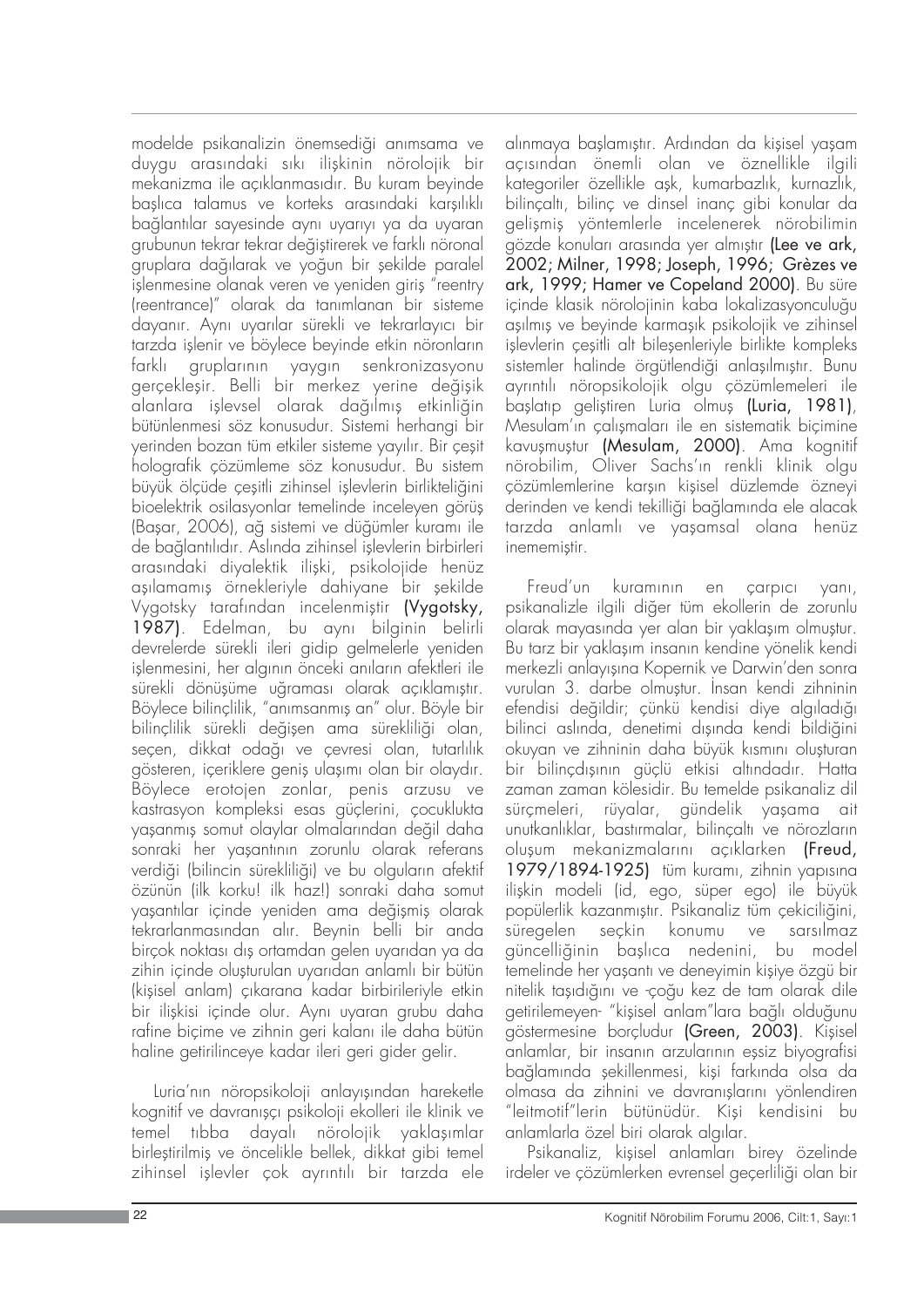

zihin modeli olușturur. Bu model Freud'un tüm kuramının omurgasını oluşturur ve diğer bütün kavramlar bu yapı etrafında biçimlenir. Son yapıtında bu konunun ağırlıklı yer alışı bunun önemini gösterir. Bu modele göre Freud, zihni super ego, ego ve id olarak 3 bölüme ayırır (Freud, 1977/ 1932-33). Psikanalizin ego, id ve süperego üçlüsü halk psikolojisinin diline de iyice yerleşmiş ve oldukça canlı kavramlardır. (Freud'un zihni ayırdığı bu 3 bölüm, aynı zamanda kabaca herkesin bildiği klasik 3'lemeyle benzerlik taşır. Bu, Tanrı, Şeytan ve bunlar arasında seçim yapacak olan insanın kendisidir.) Freud'un bu yaklaşımı aynı zamanda sosyolojiktir. Hayvansal yanlarını temsil eden id ile dış dünyanın somut gereklilikleri, ve içselleştirdiği ahlaki ve vicdani yanların (süper ego) baskısı altında ego çözüm ararken (Freud, 1977/1932-33) savunma mekanizmaları (Freud, 1976/1916-17) geliştirir ve bunlardan biri olan yüceltme aracılığı ile uygarlığı oluşturan süreçlerin önü açılmış olur. Freud'a gore nöroz, haz ilkesinin (cinselliğin) değişik mekanizmalar üstünden gerçeklik ilkesi (çalışma) lehine bastırılmasıdır. Böylece uygarlık bir açmazdadır (Marcuse, 1968). Vazgeçemeyeceğimiz uygarlık aslında temel içgüdüsel eğilimlerin ve haz ilkesinin bastırılmasına bağlıdır ve bu baskıya bağlı olarak nöroz kaçınılmazdır.

## **KİSİSEL ANLAMLARIN BİYOLOJİK KÖKENİ**

Tüm psikanaliz, erken çocukluk deneyimlerinin özellikle beden üstünden kisisel anlamları oluşturduğunu sergileyen örneklerle doludur. Bunun bir nedeni de insanların öteki dünyaya ya da bedenden bağımsız bir ruhun varlığına inansalar da aslında zihinsel varlıklarının bedensel varlıklarına bağlı olduğunu yani bedensel varlığı oldukça kendini duyumsayabileceklerini bilmeleridir. Ama bircok arastırmacının fark ettiği gibi bebek boş bir kağıt olarak doğmaz. Aslında daha doğmadan belirlenen bazı kisilik özellikler vardır. Örneğin utangaçlık genetik bir eğilimdir (Kagan, 1988; Kagan, 1997). Bu nedenle kişisel anlamların şekilleneceği ana çerçeve daha doğumda, herhangi bir özel olay yaşanmadan hazırdır. Psikanaliz açısından çok önemli olan travmatik olayların etkili olabilmesi de genis ölçüde biyolojik etkenlere bağlı olabilir. Yani aynı travmatik olay aynı ortamdaki kişilerde bile

tamamen farklı bir etkiye yol açabilir. Bunun nedeni her bireyin tıpkı gözü ya da kulağı gibi beyninin de essiz olmasıdır. Genler beynin de fenotipini yani nasıl bir şekil ve yapılanma göstereceğini çevresel etkenlerle etkileşerek belirler. Bu nedenle kisisel anlamların kökeninde belirleyici olarak genetik özelliklere kadar inmek ve bu noktadan hareketle genotipten fenotipin uzun olusum sürecinin ayrıntılarını incelemek gerekir (Fonagy, 2003). Freud'un biyolojik olanın gücünü net bir şekilde gördüğünü kimse inkar edemez. Ama disiplinler arası yapılan son çalışmalar ve özellikle "sosyal beyin" kavramı etrafında şekillenen araştırmalar, kişisel anlamın doğuşunu yani "birey oluşu" hazırlayan nörobiyolojik gelişmelerin kökünü evrim zincirinde daha gerilerde aramanın uygun olduğunu göstermistir. Yenidoğan beyni evrimsel açıdan do¤al özelliklere sahip bir beyne sahiptir ama bu daha do¤madan toplumsal nitelikli ö¤elerle biçimlenerek toplumsal beyne dönüşecektir. Organizmanın mevcut davranışsal özellikleri ile beynin biyolojik gelişimsel düzeyi (ki kişi için anlaml› olan› temelde bunlar belirler) öncelikle filogenetik bir dinamiğe sahiptir. İnsan beyninde ve davranışında nelerin gerçekten diğer hayvanların beyin ve davranışından farklı olduğunun saptanması "birey"i ve anlamlarını anlamak için zorunludur. Çünkü insan için ayırt edici olduğu düşünülen birçok davranışsal aşama en azından nüve biçiminde hayvanlarda da gösterilmiştir. Beyin gelişimini etkileyen dik durma, alet kullanma *{alet kullanmanın araç kullanma* anlamında biçimleri vahşi ortamda yaşayan sempanzelerde (Goodall, 1986) hatta kargalarda gösterilmiştir (Butler ve ark. 2005)} ve sembolik dil {Afrika gri papağanında (Pepperberg, 1999) ve pigme sempanzelerde (Savage-Rumbaugh ve ark, 1993)} bunlara en iyi örnektir. Elbette antropomorfik yorum yaparak insanı en tepeye koyan bir anlayışla gelişimi açıklamak olanaksızdır. Neyin üstün olduğuna kimin karar vereceği ve nasıl karar verileceği tartısmalıdır. Zaten insan her açıdan eksiksiz değildir ve ilginç bir sekilde birçok üstünlüğünü çok sayıda zayıflık ve eksikliklerine borçludur. Yine de sinir sisteminin özellikleri ile davranıs dizgeleri arasında nedensel bağlar mevcuttur ve doğal olarak daha gelişmiş sinir sistemine sahip canlılarda daha karmasık ve gelismis davranıs dizgeleri beklenir. Serebral korteksin ince yapısı, topluluk yapısı, alet kullanma, beynin büyümesi ve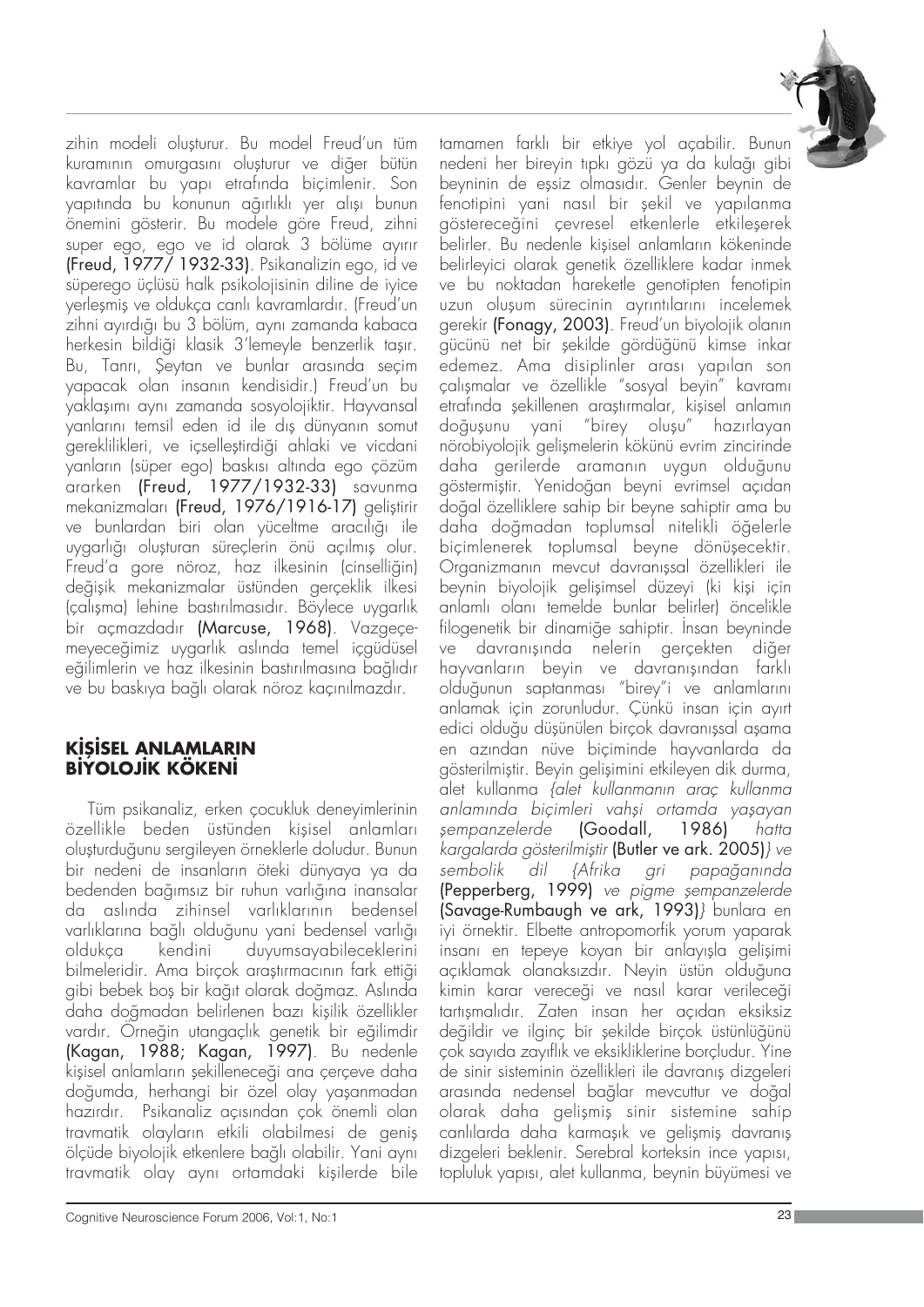dik durma sinerjik bir etki oluşturmuştur.

# **I. DOĞAL BEYİNDEN TOPLUMSAL BEYNE**

Yenidoğan beyni, yenidoğana evrimden kalan bir miras, "do¤al beyin"dir; çünkü insan beyni türüne özgü bazı farkları ile birlikte biyolojik özellikleri itibarı ile temelde bir omurgalı (memeli ve primat) beynidir. Bu bilgi, farklı türlerin beyinleri ve buna uygun düşen davranışsal özelliklerini incelemek, benzerlikleri ve benzemezlikleri doğru belirlemek açısından önemlidir. Bu noktadan bakıldığında göze çarpan ilk önemli özellik beynin ve özellikle serebral korteksin değisik canlılarda büyüklüğünün farklı olmasıdır.

İnsan beyninin diğer türlere göre belirgin büyüklüğü başlıca ensefalizasyon endeksi ile belirlenir. Buna göre memelileri karakterize eden bir hayvan (kedi) seçilir ve endeksi 1 olarak belirlenir. Herhangi bir memelinin ensefalizasyon endeksi, kedi onun bedeni boyutunda olsayd› sahip olacağı beyne göre beyninin kaç kat büyük olduğunu gösterir (Serendip 1994-2006, Internet). Kafatasına ait fosil kalıntıları ensefalizasyonun hominid evriminde son 5 milyon yılda hızlandığını gösterir. Bu süreç frontal ve parietal asosiasyon kortekslerinin genişlemesi ile karakterlidir (Tobias, 1988). Homo erectus'tan homo sapiens'e beyin 3 kat büyür (300 gr dan 1400 gr.'a çıkar) (Mac Whinney, 2003). Antropoid beyni olarak beynin bedene oranla büyüklüğü ve multimodal asosiasyon alanlarının (prefrontal lobun ve parieto-oksipitotemporal bileşke) belirgin gelişimi dikkati çeker. İnsan beyninin büyüklüğü tek başına insana özgü nitelikleri açıklamasa da (beyni büyük başka canlılar da vardır; hatta beyni bedenine oranla büyük birçok canlı vardır), son çalışmalar kuşların bir kısmının memeliler hatta bazı primatlardan daha zeki olduğunu göstermektedir. Bunun nedeni kuş bedenine oranla beyinlerinin büyüklüğü olabilir (Jerison, 1973). Öte yanda Neandertal beyni daha büyüktür ve tarih sahnesinden yok olmufltur. Homo florensis beyni oldukça küçüktür ama zekidir.

Değişik türler arasında beyin büyüklüğünü karsılaştırmayı sağlayan hesaplamalardan bir diğeri, gelişme endeksidir (progression index). Bu, yaşayan bir türde vücut ağırlığına göre normalize

edilmiş bir beyin bölgesinin hacminin aynı vücut ağırlığında örnek bir böcekyiyendeki aynı bölgenin hacmine bölünmesi ile elde edilir (Eccles, 1989; Stephan ve Andy, 1969; Stephan ve ark. 1981). Neokorteks ve asosiasyon alanları, primat evriminde diğer bölgelerden daha fazla gelismis ve farklanmıştır. Şempanze neokorteksinin gelişme indeksi 58, insanın 156'dır. Koku bölgeleri belirgin şekilde gerilemiştir ve 1'den azdır. İnsanda neokorteks dışındaki bölgelerin endeksi 22'yi aşmaz (Brumm ve ark, 2006). Bu nedenle korteks, bağlantıları ve ince yapısına daha yakından göz atmak gerekir.

Primatlarda, değisik kosulların (diurnal yasam, karmaşık toplumsal ilişkiler, daha uzun yaşam vb.) baskısı nedeniyle bellek kapasitesini artırmak üzere beyin büyümüs olmalıdır. Bellek kapasitesi yaşam savaşımında uzun süre yaşamını sürdüren canlılar için çok temel bir avantajdır. Serebral korteksteki belirgin büyümenin bazı özellikleri vardır. Bu büyüme başlıca koku hariç tüm duyuların uğradığı, farklı motor programların sentez edildiği bir çekirdekler topluluğu olan talamusun girdileri üzerinden belirlenen ve adeta talamusun çekirdeklerinin kortekste temsilinin genişlemesi olarak şekillenir. Talamusun güçlü bir etkisi vardır çünkü yoğun çekirdeğinden çıkan deşarjları ile korteksi baskı altında tutar ve daha alt merkezlerden kortekse ulaşacak bilgiyi geniş ölçüde süzer. Ama tutabileceği bilgi miktarı sınırlıdır. Bu eksiği kortikal alanın genişlemesi kapatır (Letinic ve Rakic, 2001). Koku primatlarda önemini kaybetmeye başlamakta, dik durmaya ve elini kullanmaya başlayan canlılarda görsellik önem kazanmaktad›r ve bu nedenle serebral kortekste görsel sistemin, daha önemlisi talamokortikal sistemin daha geniş bir organizasyonu ön plana çıkmaktadır.

Bu gelişme ikinci önemli özelliktir. Omurgalı beyninde hipotalamusun bedenden gelen sinyalleri, talamusun dış dünyadan gelen sinyalleri organize ettiği ve bu eksenin daha sonraki beyinsel gelismelere damgasını yuran çok temel bir özellik olduğu öne sürülmüştür (Herrick, 1948, Tucker, 2002 içinde). Korteks ve talamus arasındaki karşılıklı bağlantılar sonraki gelismelerde pivot rol oynar. Bu sekilde bazı talamik çekirdekler önem kazanır. Korteksin gelişmesi, talamus da dahil olmak üzere diğer yapıların (bağlantılarının) ve işlevlerinin değişmesi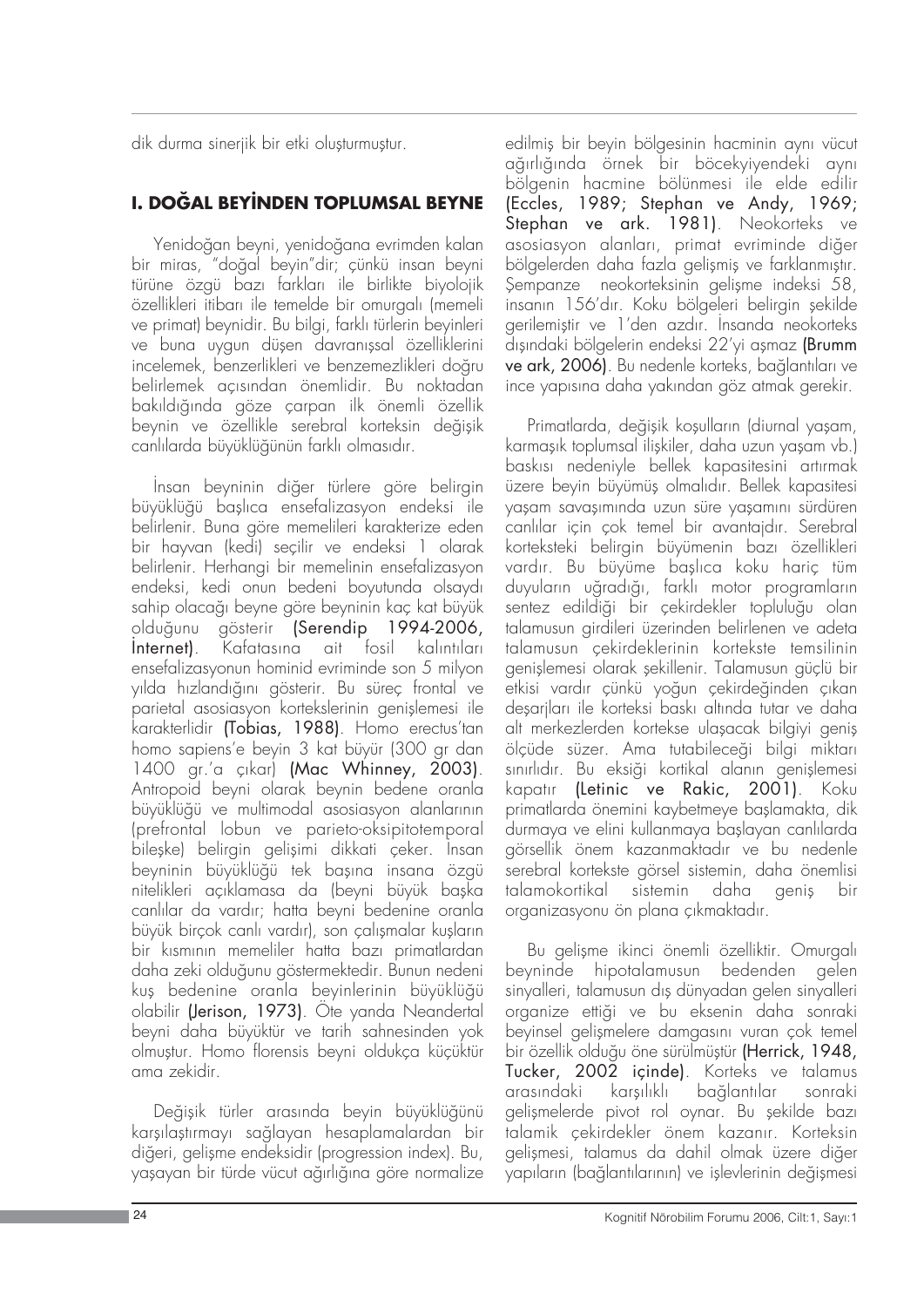

ile birlikte olur. Omurgalılarda talamusun içindeki çekirdekler, orta beyne uğramadan prefrontal asosiasyon alanlarına ve superior/inferior kollikullustan geçerek posterior asosiasyon alanlarına ulaşanlar olarak iki ana gruba ayrılır (Butler, 1994). Primatlarda gelișmiș olan pulvinar, superior kollikulustan veri alır ve bunları görsel (oksipital ve temporal) asosiasyon korteksine gönderir. Pulvinar, yüksek çözümleme için görsel bilgiyi parietal alana yollar. Primatlarda diğer bir talamik çekirdek grubu, prefrontal asosiasyon alanlarına giden anterior (anterior medial ve anterior ventral) çekirdekler de gelişmiştir (Armstrong ve ark. 1987). Bu durum çok erkekli topluluklara göre tek-erkekli antropoidlerde daha belirgindir. Talamus görsel merkezlerle yakın bağlantı içindedir. Primatlarda görsellik değişik doğrultularda gelisir. Özellikle insanda tutma ile ilgili olarak stereoskopik görüş ve 3-renkli görme (trichromacy) ile bağlantılı olarak oksipital kortekste önemli değişiklikler gerçekleşmiştir. Görsel asosiasyon neokorteksi, oksipital lobun gibonlarda %33.6'ünü, orangutanlarda %60.4, insanlarda %74.6'unu oluşturur (Blinkov ve Glezer, 1968) ve birçok ek modül şekil, renk, hareket ve derinlikle ilgili olarak gelişmiştir (Felleman ve Van Essen, 1991; Haxby ve ark. 1991; Livingstone ve Hubel, 1988; Mishkin ve ark. 1983; Rockland ve Pandya, 1979; Young, 1992) vardır. Ayrıca 2 yol ve 3-renkli eski dünya maymunlarında, büyük maymunlarda ve insanlarda, 6 tabakalı iki bölümlü lateral genikulat cisimcik gelişir. Parvosellüler görme sistemi gelişmiş bir renk işleme sistemi oluşturur (Livingstone ve Hubel, 1988). Dorsal ve ventral görsel demetler de bütün kolliküler asosiasyon korteksini prefrontal alanlara bağlar (Krubitzer, 1995; Van Essen ve ark. 2001). Insan görselliğe (dolayısı ile görsellik üzerinden yürüyen her şeye) bağımlıdır. Öte yanda somatosensoryel kortekste el, birçok primatta orantısız derecede büyüktür (Carlson, 1985). Bunlar, el-göz koordinasyonunun beyindeki karşılıkları olup insana özgü yetilerin gelişmesinde başlıca mekanizmalardan biri olduğunu desteklemektedir.

Üçüncüsü, omurgalı (amfibiler, balıklar, kuşlar, sürüngenler, memeliler) beyninde son 580 milyon yıl içinde görece çok az sayıda yeni temel yapı oluflmufltur (Nishikawa, 1997). Örne¤in insan beyninin en gelişmiş kısmı olan serebral korteks tüm omurgalılarda mevcuttur. Elbette birçok

incelikli farklılıklar da vardır ve değişik türlerin serebral korteksleri arasındaki farklar daha çok kortikal mimariyi belirleyen ultrastrüktürel yapılaşmadadır. Birçok davranışsal farklılık da buralarda aranmalıdır. Çevresel koşullara yanıt olarak s›kça görülen, nöral devrelerde küçük değişikliklerle sağlanmakta ve bunlar işlevde büyük farklılıklara yol açmaktadır (Nishikawa, 2002; Katz ve Harris-Warrick, 1999). Bağlantılar değişir -eski yapılar yeni işlevler kazan›r- ve çevresel (ve toplumsal) etkilere aç›k yepyeni bir biçimlenme gerçekleşir. Korteks hücrelerinin oluşup göç etmesinde rehberliği radyal glia hücreleri, kontrolü Cajal-Retzius hücreleri yapar. Cajal-Retzius hücreleri tüm omurgalılarda vardır ve Reelin salgılarlar (Ogawa ve ark, 1995). Reelin eksikliği ile, otizme yatkınlık arasında bir iliski saptanmıştır (Fatemi ve ark, 2002). Kortikal mimaride karmaşıklık, özellikle memelide görülen içten dışa doğru tabakalaşma (dentat girus hariç) Reelin sinyallerinde artışla birlikte olur. Bu artış tek tabakalı sürüngen korteksinden çok tabakalı kortekse geçişte önemli rol oynamış olabilir (Bar ve ark. 2000). Oldukça iki farklı tür olan memeliler ve kuslarda da bazı benzerlikler çarpıcıdır; örneğin korteks dışına çıkmayan fakat değişik kortikal alanları veya aynı alandaki komsu hücreleri birbirine bağlayan supragranüler tabaka mevcuttur (memelilerde ve kuşlarda bu mekanizmaların bağımsız olarak gelişmiş olması akla yakındır) (Butler ve Hodos, 2005; Peters ve Jones, 1985). Ama memeli beyni, kuşlar ve sürüngenlerden farklı olarak 6 tabakal› bir serebral kortekse (von Economo yaklaşımına göre izokorteks ya da homotipik korteks) sahiptir. Kuşlarda ve sürüngenlerde 3 tabakalı veya daha az korteks vardır ve tipik giral dizge görülmez. Memelilerde de bazı kortikal bölgeler örne¤in koku korteksi ve hipokampus kompleksi, 6'dan daha az tabakalıdır (Butler ve ark. 2005). Reelinin artması ile preplak yapısı ve işlevindeki değişiklikler ve kortikal plak oluşumunun içten dışa doğru göç tarzında oluşumu, daha büyük beynin olusmasına neden olmustur. Tabii bunun için de memeli nöroepitelyumunun daha fazla hücre üretmesi gerekmiştir. Bunun için de muhtemelen yukarı çıkan yolların germinal zondaki çoğalma programlarını etkileyerek korteksteki hücre üretimini indüklediği düşünülebilir (Dehay ve ark. 2001; Lukaszewicz ve ark. 2005). İlk kez primatlarda beliren bir beyin bölgesi (dış subventriküler bölge), yoğun, radyal olarak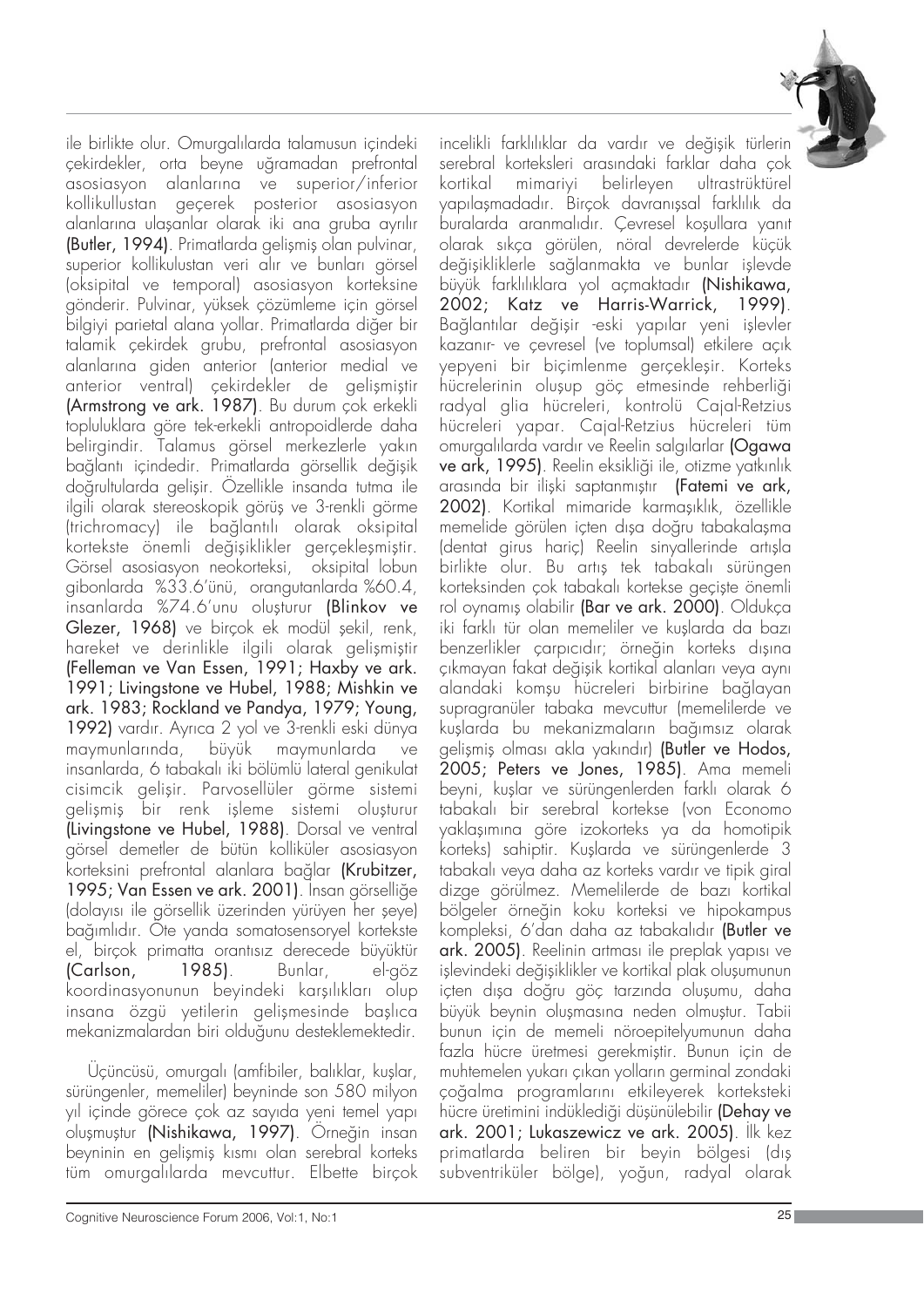düzenlenmiş görünümü ile eşsizdir ve korteksin supragranüler tabakalarını oluşturan hücreleri üretir (Lukaszewicz ve ark. 2005). Bu durum primatlarda kortiko-kortikal baălantıların artan önemi ile ilişkili olabilir. Subventriküler bölgenin kendi içinde alt bölümler ayrılması supragranüler tabakada nöron cesitliliğini artırmıs olabilir. Mikroçevresel farklar nöron çeşitliliğine neden olurlar (Peters ve Jones, 1985). Bu nedenle örneğin makak korteksinde 17. ve 18. alanların bu tabakaları arasında önemli farklar vardır (Lukaszewicz ve ark. 2005).

Türler arasındaki davranışsal farklar kendini özellikle limbik ve neokortikal yapıların gelişme ve farklanma düzeyinde gösterir. Nitekim kuşlar ve memelilerin ortak omurgalı atası sürüngenlerde oldukca gelismis bir talamus ve bazal ganglia vardır; bu yapılar, temel homeostatik işlevler (solunum, kalp hizi, denge, temel motor hareketler, sindirim, sıvı dengesi, kan basıncı, yiyecek bulma yetileri) üzerine kurulan mükemmel içgüdüsel otomatikliği yansıtır. Öte yanda memeliler ve kuşlar (sıcakkanlı hayvanlar) ortak ve biraz daha karmaşık davranışlar sergilerler. Hem kuşlar hem memelilerde bebeğine bakma ve gelişmiş iletişim mekanizmalarına dayalı kur yapma vardır.  $i$ cgüdülerden daha esnek duygusallıkları söz konusudur. Bu nedenle de belki kuşlar ve memeliler evcilleştirilmeye yakın olmuştur. Talamus dış dünya ile ilişkileri düzenleyecek tarzda korteksi büyütürken, hipotalamus da korteks ile organizmanın içi arasındaki ilişkileri düzenler. Posterior asosiasyon alanlarına giden talamik çekirdek uzantılarının bir kısmı amigdalanın pallial kısmı ile yoğun ilişkili olduğu için amigdala (özellikle lateral nukleus) (Doron ve LeDoux, 1999) serebral kortekse giriş yapan her bilgiyi renklendirir. Sonuç olarak kortekse limbik girdi çok artar. Bu içgüdünün duyguya dönüşü (içgüdü duygu içinde esnek olarak korunur) için gereklidir ve duygunun da düşünceye dönüşümü (duygu da düşünce içinde esnek olarak korunur) için yol acılmıs olur. Serebral kortekse limbik girdilerin artması serebral korteksin biçimlenisini ve işlevlerini etkilediği gibi limbik yapıları da değiştirir. Limbik ve paralimbik alanlar psikososyal etkilere daha açıktır. Ama serebral korteksin, limbik sistemin üzerine duyguları denetim altına almak örneğin cinselliği bastırmak üzere gelişmediğini görmek gerekir. Korteks ve subkorteks ya da talamus arasındaki ilişkiler

diyalektik anlamda karsıt olabilir; organizmanın yararına üçünücü bir seçenek oluşturmak üzere. Yoksa nöroz yaratan bir çatışmayı temsil etmek için değil. Uyumcu evrimci (teleolojik) açıdan bakılırsa daha iyi (daha rafine ve doyurucu anlamında) bir cinsellik için neokorteks doğdu denebilir. Uyumcu olmayan evrimci konumdan ise hepsi birer olasılıktır, hangi seçeneğin nasıl kullanılacağı Homo Sapiens'e kalmıstır; sonuçları varlığının geleceğini etkilemek üzere.

Korteks ile talamus arasındaki karşılıklı ilişkiler bilinçlilik başta olmak üzere beynin tüm işlevlerinin ana eksenlerinden biri olur. Bilinçlilik bir anlamda bu duysal bütünlemeden bir seçmedir. Bunu talamokortikotalamik devreler sağlar. Primer serebral korteks (von Economo sistemine göre) heterotipiktir, yani laminer yapılar oldukca iyi farklanmıştır. Belli bir işi yapmaya uzmanlaşmıştır. Primer korteks evrimsel acıdan daha sonra oluşmuştur ama filogenezde erken olgunlaşır (Mesulam, 2000; Pandya ve Seltzer, 1982). Tarih boyunca teknolojinin gelişimini gerektiren (konfor, rahatlık, kolaylık arayışı) ve Asperger sendromunda incelikli duysal sorunlar primer korteksin uyaranları arıtıcı ve incelikleştirici çözümleme özelliklerine bağlı olabilir. Asosiasyon korteksi ise homotipiktir. Laminer yapı belirgin değildir. Asosiasyon korteksi evrimde önce oluşmuştur ama ontogenezde sonra oluşur. Doğum sonrası en uzun süre gelişimine devam eden alanlar multimodal asosiasyon alanlarıdır. Ama ayırt edici olan, bu multimodal asosiasyon alanların varlığı değildir; örneğin şempanze beyninde BA 39 ve 40 ve Wernicke alanı sol hemisferde büyük bir inferior parietal lobül olarak belirgindir, (Geschwind ve Levitsky, 1968; Passingham, 1973) hatta bu alanlar kuşlarda da gösterilmiştir (Butler ve ark. 2005). Ayırt edici olan bağlantılardır. Kortikal kısa bağlantılar özgül uyaranların incelikli çözümlenmesi ve farklılıkların ay›rt edilmesini (böylece genellemeye giden yol da açılmış olur) sağlarken korteksin uzak bağlantıları farklı işleri birbirine bağlayarak multimodal sentezleri sağlar.

Talamus ve korteks arasındaki bağlantılarla içgüdüsel kökenli arzu giderek karmaşıklaşan bilissel niteliklerle de donatılmıs olur. Talamokortikotalamik sistemde alg› öncelikle 'gestalt" bir algıdır ve "simultan-gnozi" ön plana çıkar. Otizmde kusurlu olan bu süreç gibidir.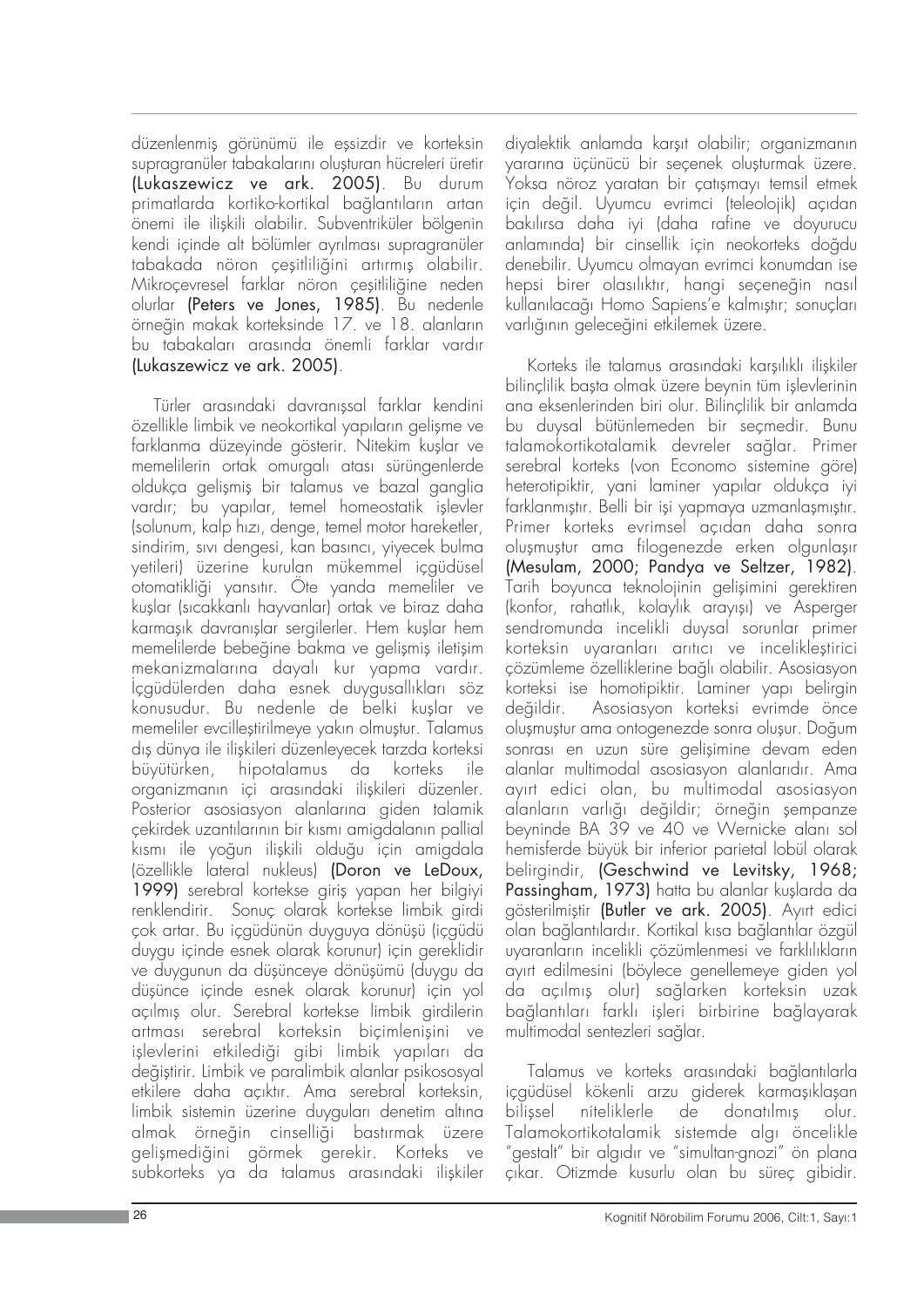

Veriler primer alanlara ulaşırken incelikli analizden geçer ve bu işlem karmaşık bir çözümlemedir ama otomatik ve örtüktür; buna karşın bilinçli algı, bu veriler kademeli olarak geri dönerken gerçekleşir ve bilinçlilik oluşur. İlk algımız yüksek düzey genelleme yapılmış kategorik bir analiz olur (Hochstein ve Ahissar, 2002). Bilincaltına da ayrıntı kalır. İnsan bütünü bilinçli olarak algılarken farklı mekanizmalarla kisisel anlamı olanı bastırır ve ayrıntıya atar.

Hipotalamus saf bedensel olan gereksinimi (ki içgüdü anlamında kaba arzudur bu) beyne ulaştırdığında talamus bunu serebral korteksin genel komputasyonel işlevleri ile buluşturur (Tucker, 2002). Bu çekirdek duygunun (haz, ac› ve arzu) incelikli hale gelişidir. Serebral korteksin ince mimari yapısı zihinsel islevlerin nitel ve nicel özellikleri bu açıdan çok önemlidir. Serebral kortekste primatlara özgü ve doğal olarak özgül işler gören belli tip hücreler saptanmaktadır. Bunlar içinde Zihin kuramı ve kompleks dikkat mekanizmaları için önemli olan ayna ve iğcik nöronları önemli yer tutar. Serebral korteks; seçme (dikkat), doğruluk, ayrıştırma (soyutlama), kodlama (genelleme), erken yanıtı önleme, geciktirme, yanıtları zaman içinde çakıştırma (eşleştirme) vb. gibi komputasyonel işlevleri yerine getirir (Robbins ve Everitt, 1995). Bu islevlere son nokta ağırlıklı olarak prefrontal lobda konur. Tüm bu süreçlerin "kanlı canlı" olgulara ve kavramlara dönüşmesi bir dile sahip toplumsal kültürde insana özgü bilinçliliğin doğması ile ilgilidir.

## **TOPLUMSAL BEYNIN YAPILANISI**

Intrauterin dönemde 2. aydan itibaren korteksin oluşumu ve bağlantılarının gelişmeye başlaması beynin kişisel anlamların niteliği açısından en önemli nörolojik hazırlığıdır. Ama yenidoğanın diğer türlerden farklı biçimlenme süreci doğar doğmaz söz konusu olur. Dik durduğu için kalça vapısı değişmiş olan kadından, çocuğun evrim sürecinde değisik nedenlerle büyümüş bası nedeniyle serebral olgunlaşma tamamlanmadan doğması ve uzun süre bakım gerektirmesi ve beynin (doğum sonrası) bu süreçte de büyümesini oldukça uzun bir süre sürdürmesi kültür ile beyin dokusu arasında kopmaz bir etkileşime yol acmıstır.

Yenidoğan bebek için tüm kişisel anlamlar bedensel kökenlidir ama beyinden geçerek şekillenirler; bu nedenle sadece bedenin özellikleri değil, bu anlamları işleyen ve bunları aslında yeniden doğuran beynin, milyonlarca yıldır süren evrimi ve bu süreçteki hiyerarşik örgütlenişi önemlidir. Erken cocukluk denevimlerini algılayan ve bir anlamda biçimleyen zihnin temeli doğal elemanter zihinsel yetilerdir ve bu yetileri olanaklı kılan beyin, temelde bir omurgalı beynidir. Ama kritik olan, bu omurgalı beyninde korteksin incelikli yapısının doğum sonrası uzun süreli olarak toplumsal etkiler altında sekillenmesidir. "Toplumsal beyin" kavramı, beynin çeşitli yapılarının ve bağlantılarının bir insanın başkaları ile ilişkilerini düzenleyecek, onları anlayacak ve kendimizi onlara anlaşılır kılacak tarzda olusmasını ifade eder. Üretim ve kültürü olası kılan tarihsel koşulların (yani kültürün kuşaklar boyunca aktarılabilirliği) öncüsü olan bu biyolojik gelisimdir.

Memelilerde anne bebek ilişkisi plasentaldir ve doğumdan sonra da anne emzirir; psikanalizin günümüze kadar sıkı bir şekilde gündemde tuttuğu bebek ile anne bedeni arasındaki süreklilik ve "ilk arzu nesnesi" olarak anne memesi ile ilişkisi bu düzeyi yansıtır. Bu emzirme ilişkisi diğer hayvanlardan farklı olarak insanda iletişimin gelişkin biçimleri ile ve artık olgun bir bireyin etkisi altında gerçekleşmeye başlamıştır. Anne emzirme ilişkisini gelişkin iletişim biçimlerine zorlar. Yenidoğan, daha doğumdan itibaren empati, sözel olmayan iletisim ve oyun davranısına sahip olur (Harris, 2003). Gereksinimleri ile nesneleri arasındaki aracı olan bu davranıslardır. Bu davranışlar diğer memelilerde ve kuşlarda görülene göre daha esnektir ve değişkenliğe ve yeniliğe açıktır. Y

enidoğan, bu haliyle gereksinimlerini yaşayış ve ifade ediş biçimi geniş ölçüde gereksinimlerini doğuran ve algılamasını sağlayan biyolojik özellikleri ile karakterize bir varlıktır. Bir şeyi isteme derecesi, istahı, gereksinimin karsılanmaması veya gecikmesine karsı tepkisi, gereksinimin karsılanma biçimine verece¤i özgül tepkiler vb. ancak büyüteç altında ve çok farklı bir gözle görülebilecek kişiye özel özelliklerdir. Ama dili öğrenme ile belirginleşip tüm ergenlik boyunca devam eden, doğal fenotipin sosyal bir fenotipe döndüğü bir süreçte gereksinimi karşılayan kişi ve nesneler belirli bir tarih dönemindeki üretim biçimi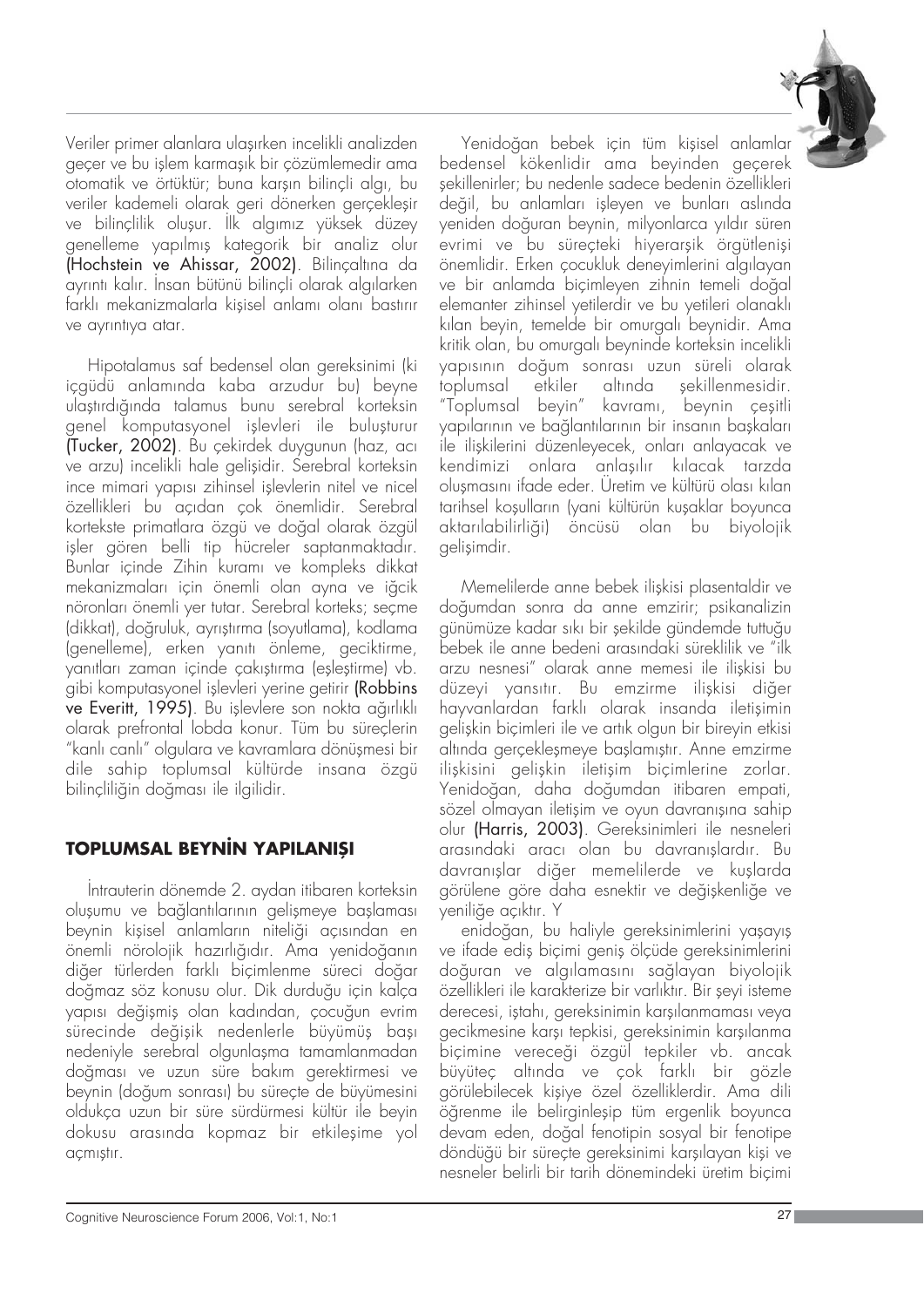tarafından belirlenmiş öğelerdir ve bunun niteliğini taşırlar. Bu nesneler ve kişiler, doğal değildir. Toplumsal birer varlıktırlar. Dolayısı ile mitolojik öyküyü anlamlı kılan, bu öyküyü üretenlerin (örneğin Homeros) insan toplumunun binlerce yıldır değişmez özelliklerini (ki bu özellikleri inceleyenler insanın biyolojik bir varlık olduğunu hiç göz ardı etmemiştir) öyküye yansıtmış olmalarıdır. Bunlar yeniden belli bir toplumsal sisteme özgü iliskilerde kesfedilirler.

Yenidoğan bir bebeğin bakıcısı ile (çoğu kez anne) ilişkisi çok özel bir ilişkidir. Anne bebeğin yetişkin bir insan olacağından kuşku duymaz. Çocuk da buna yanıt verecek genetik ve biyolojik donanımı ile sürece katılır. Bebeğin zihinsel yetileri ve beyinsel özellikleri de buna uygundur. Her bebek belirli özelliklerle doğar doğmaz belli hareket ve tepkileriyle, (genetik özelliklerini az çok paylaştığı) ebeveynde bir grup davranışı seçerek uyandırmaya başlar ve bir anlamda kendisini belirleyen çevreyi de şekillemiş olur. Dil öncesi dönem dile hazırlıktır ve anne bebeği karşısında bir kaplanla yavrusundan farklı bir ilişki içindedir. Bu farklılık sadece annenin yavrusuna erişkin olmaya aday biri gibi davranması değil aynı zamanda insan annenin sosyal psikolojik olarak belirlenen varlığıdır. Anne, bakıma gereksinimi olan, içgüdüsel olarak sevgi ve empati duyduğu çocuğu ile ilgilenir, konuşur ve oynar. Burada evrensel tipolojileri olan bir anneden ziyade tarihin belli bir döneminde belli bir toplumda sosyal psikolojik kategoriler tarafından zihni belirlenen bir anne söz konusudur. Bebek, anne aracılığı ile öncelikle kültürü ve toplumu temsil eden bir yetişkinle temas kurar. Bu gelişim sürecinden beklenen şefkat, sıcaklık, empati, bağlanma, özgecilik, bakım ve üremeden bağımsızlaşmış (hazza ve duyarlılığa bağlı) bir cinselliğin şekillenişidir. Bebeği bunu da algılar. Yani bebek doğar doğmaz toplumsallığı da icsellestirir. Bebeğin zihinsel ve ruhsal gelisimi yani bir anlamada yetişkinliğe doğru olan serüveninde özdeşleşme, yansıtma, içselleştirme ve taklit gibi mekanizmalar rol oynar ve bunlar karsılıklı bağlanma temelinde gerçekleşir (Bowlby, 1982). Bu çerçevede genetik bir yelpazeden kişisel anlamlar seçilir ve serpilir.

Özellikle anne ve cocuk arasındaki genetik benzerlikler temelinde kendini kuvvetlendiren, etkilesimlere ve kosullanmalara dayalı bir iliski süreci başlar. Böylesi bir başlangıçtan ötürü yaşam herkes için yakın ilişkilerle anlam ifade eder. Bu nedenle sadece terapi sürecinin değil aslında yaşam boyu tüm ilişkilerin transferans ve kontrtransferans süreçlerinden geçtiğini, hatta tüm öğrenmenin bu koşullar altında gerçekleştiğini aksi takdirde kisisel anlam ifade etmeyeceğini ileri sürmek olanaklıdır (Modell, 1996). Anne, bağlanma üstünden kültürü bebeğe taşır. Bunlar, insana özgü toplumsal beynin habercisidir. Böylece doğal beyinden toplumsal beyne dönüşüm olur.

Son zamanlarda sıkça sözü edilen "toplumsal beyin" modeli de modern nörobilimsel verilerin zorlaması ile büyük önem kazanmıştır. Çeşitli işlevlerini anlamamız açısından elverişli olduklarından nöroloji tarihi boyunca beyne ilişkin çeşitli modeller öne sürülmüştür. Bunların birço¤unda temel, daha önce sözü edilen Hughlings Jackson'un nörolojide geniş kabul gören anlayışına dayalı beyinde hiyerarşik, evrime dayalı, statik, genellikle ast ve üst ilişkisi içinde olan yapılar ya da sistemlerin varlığına dayanır. Bazı araştırmacılar da beyinde Freud'un tanımladığı kişilik parçalarına yer bulmuşlardır. Buna göre tamamen bilinçdışında kalan beyin sapı ve limbik sistemde, egonun bilinçaltında kalan baskılanmış ventral frontal bölgede, bilinçli kısımları posterior bölgelerde, süperego ise prefrontal bölgelerdedir (Solms, 2004). Elbette bu şema biraz zorlama bir yaklaşımı yansıtmaktadır. Insan zihnine yönelik en etkileyici modellerden biri McLean'in üçü bir arada (Triune) modelidir. Evrim psikolojisinin gözdesi McLean'in "üçü bir arada" (triune) beyin modeli (MacLean, 1970) de psikanalizde karşılığını bulabilecek ve temel bazı toplumsal davranışları da açıklayan bir başka önemli yaklaşım olmuştur. Buna göre insan beyni 3 katmanlıdır. En alt katmanda üst ve alt beyin sapı, bazal ganglionlarla karakterize sürüngen beyni (içgüdü), orta katta limbik sistemle ilişkili eski memeli beyni (duygu) ve en üstte de en gelişmiş neokorteksle iliskili yeni memeli beyni (imge veya sembol) vardır. Ama bu modelin ciddi eksikleri vardır. Kuşlar memeli değildir ve memelilere atfedilen davranışlar kuşlarda da vardır. Ayrıca serebral korteks daha önce söz edildiği gibi tüm memelilerde mevcuttur. Son olarak talamosingulat bağlantıya bu hipotez dısında literatürde pek yer verilmezken talamusun incelenmeyi bekleyen pek çok başka yeni bağlantısı ile ilgili çok sayıda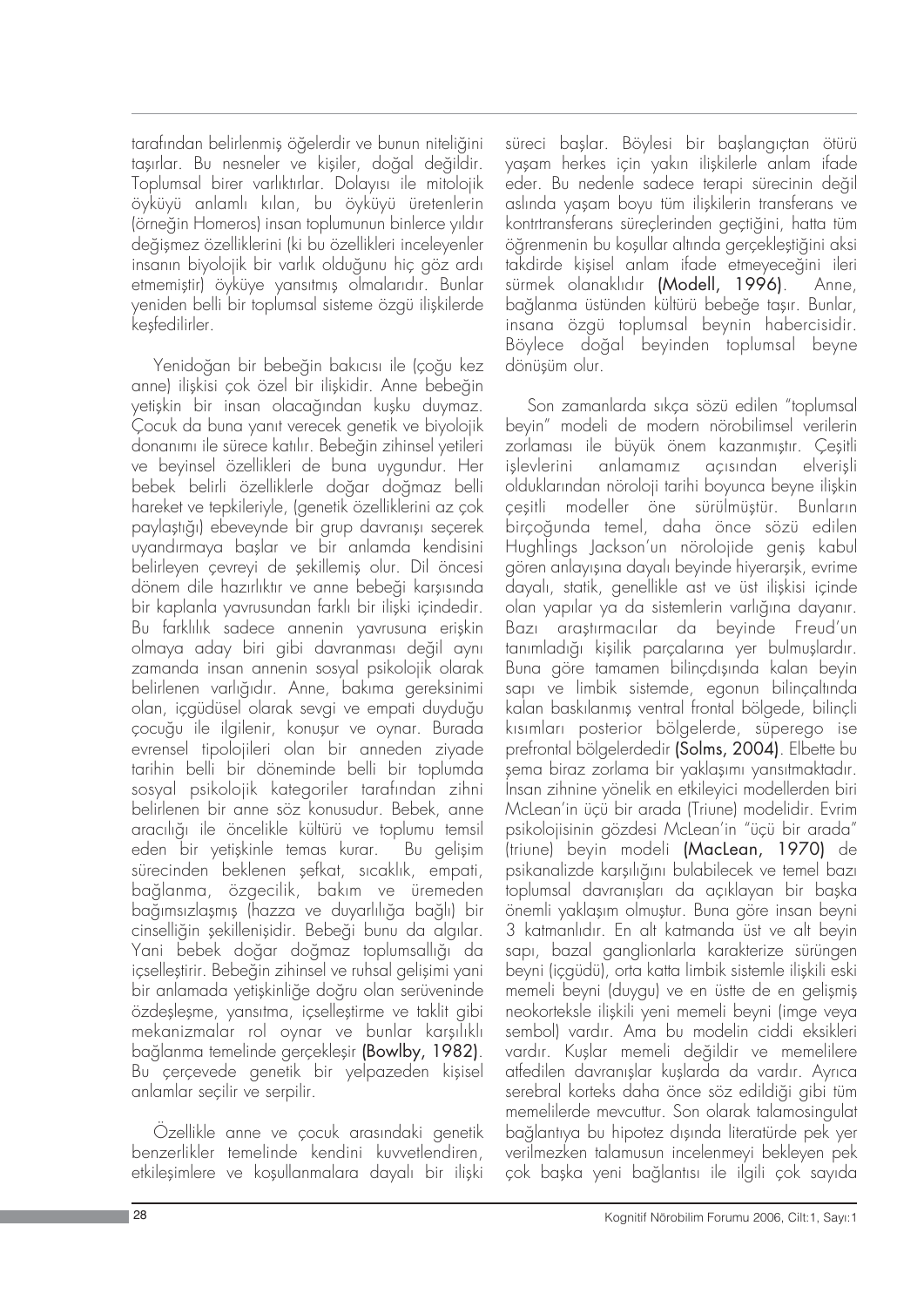calısma vardır.

Statik ve tabakalı modellerden biri olan, beyni büyük bir refleks arkının parçası olarak gören Sechenov'a göre (Sechenov, 1863/1973) beynin arka bölgeleri alg›ya (uyaran), ön bölgeleri eyleme (yanıt) ayrılmıştır. Beyinde gerçekten de posterior bölgeler ağırlıklı olarak algıya ayrılmıştır. Buna benzer bir başka modelde Zihin Kuramı işlevleri bağlamında algılayıcı ve değerlendirici bir arka sistem (parietal, temporal ve oksipital loblar), uygulayıcı bir ön sistem (frontal lobun laterali) ve bu iki bölge ile beden arasındaki ilişkileri düzenleyen limbik ve paralimbik yapılar (orbitofrontal lob, singulat, amigdala vb.) belirlenmiştir **(Abu-Akel, 2003)**. Prefrontal yapılar ve bazal ganglionlar arasındaki devreler gruplara ayrılmış, bu şekilde belirli psikiyatrik hastalıklarla dolayısı ile insana özgü temel bazı işlevlerle belirli beyin yapıları arasında bağlantıları ifade eden modeller ortaya çıkmıştır (Tekin ve Cummings, 2002).

Ama modeller yeni bulgulara uymadığında terk edilir ve yeni modeller yapılır çünkü modeller olmaksızın mevcut bilgilerin anlamı ortaya çıkmaz ve yeni deneylerin de önü açılmaz. Bu nedenle son zamanlardaki eğilim beyinde katı lokalizasyonculuk ya da ayrımlasmamıs global bir yaklaşım yerine ikisini de içerecek tarzda bazı işlevsel sistemler seçmek şeklindedir. Örneğin gelişimsel ölçekler tarafından belirlenmiş ana işlevsel kategorilere (dil, toplumsal gelişim, özbakım vb.) göre beyinde subkortikal bağlantıları ile birlikte dil devreleri; iki görsel demet tarafından oksipital-parietal ve oksipital-temporal doğrultularda sağlanan mekan ve nesne bilgisi devreleri; frontoparietal motor ve ince motor devreler ve limbik-prefrontal motivasyon devreleri vardır.

Burada önemli olan beynin aslında daha dinamik ve mikrokolonların oluşturduğu modüller üstünden heterojen sistemler kurmasıdır. Hatta beynin bütününü esnek, değişime açık dinamik düğümler ve bu düğümlere yakınsayan bağlantılar olarak ele almak gerekir. Ama bu, nöroanatomik sistemlerde bir farklılaşmanın olmadığı anlamına gelmez. Örneğin frontal kortekste algılama ile ilgili alanların bulunması ya da bu bölgenin algısal süreçlere katılması, bu bölgenin algı işlevinde öncelikli ve temelli bir rol oynadığını düşündürmez. Son nörobilimsel verilerden yararlanarak, insan beynini, hem eşsiz bireye özgü bir beyin hem de



en geniş ölçekte, örneğin bir omurgalı beyni gibi ele alarak belirli sistemleri özellikle embriyolojik ve paleonörolojik pespektifte ayırt etmek ve bunların nöropsikolojik işlevlerini değişik alanlardan (psikoloji, psikiyatri, farmakoloji, nöroloji vb.) gelen veriler ısığında belirlemek yararlı olacaktır. Bu tarzda olusturulacak bir modele dayalı saălam bir psikolojik kuram, insanın kendi kendini anlamas›na giden yolu ayd›nlatmada güvenilir bir rehber olur. Bu noktalardan hareketle 7 sistem belirlemek olanaklıdır. Bunlar belirli şekillerde psikanalizin ele aldığı konularla örtüsen islevsel özellikler gösterirler.

# **I. ARZU SİSTEMİ (Limbik - paralimbik)**

Arzunun kökleri bedenseldir. Ama bu haliyle arzu, sabit tetikleyicilere yanıt olan küçük hormonal değişimlerden doğar ve stereotipik eylemlerle doyurulur. Beyindeki arzu sistemi, bedenin sesini beynin geri kalanına ulaştıran bir sistemdir ve beyin içinde diğer sistemlerle birlikte bunun gelişkin hale gelmesine aracı olur. Bu sistem sayesinde algılama süreci en başından itibaren afektif bir yük taşır; olumlu, olumsuz, nötr ve belirsiz gibi. Deneyimin arzu ile olan ilişkisinin yönü önemlidir. Korkunun, öfkenin, yüzdeki duyguyu tanımanın ve anksiyetenin merkezi olan amigdala, yoğun duysal ve hormonal bağlantıları ile buna temel olan bir yapı gibidir. (Baron-Cohen et al. 2000; Amaral, 2002; Prather ve ark. 2001; Davidson, 2002; Sweeten ve ark. 2002). Amigdalanın tüm duyu yollarına katılışı bunu gösterir (Swanson ve Petrovich, 1998; Adolphs ve ark, 1994). Algıya anında giriş yapar. Anlık olarak bedenden anlam katar. Bu sistem başlıca kandaki biyokimyasal dengeler ve otonom sinir sisteminden gelen verilerle ilgilidir. Kendini hissetme duygusunun temelini oluşturur. Daha gelişmiş biçimiyle, ödül sistemi olarak şekillenir. Arzunun ve çeşitli bağımlılıkların kökleri bu sistem içindedir. Bu sistemde anatomik yapı olarak orbitofrontal korteks, 11, 12, 13, 47. alanlar tepede olup diğer yapılar insulahipotalamus, amigdala-akkumbens ve mezolimbik sistem (ventral tegmental alan, septum, olfaktör tüberkül, piriform kortekstir (Schore, 2003). Insan ve bonobo sempanzeler, kompleks orbitofrontal kortekse sahiptir ama görece daha küçük 13. alanları (posterior orbitofrontal korteks) vardır (Semendeferi ve ark. 1998).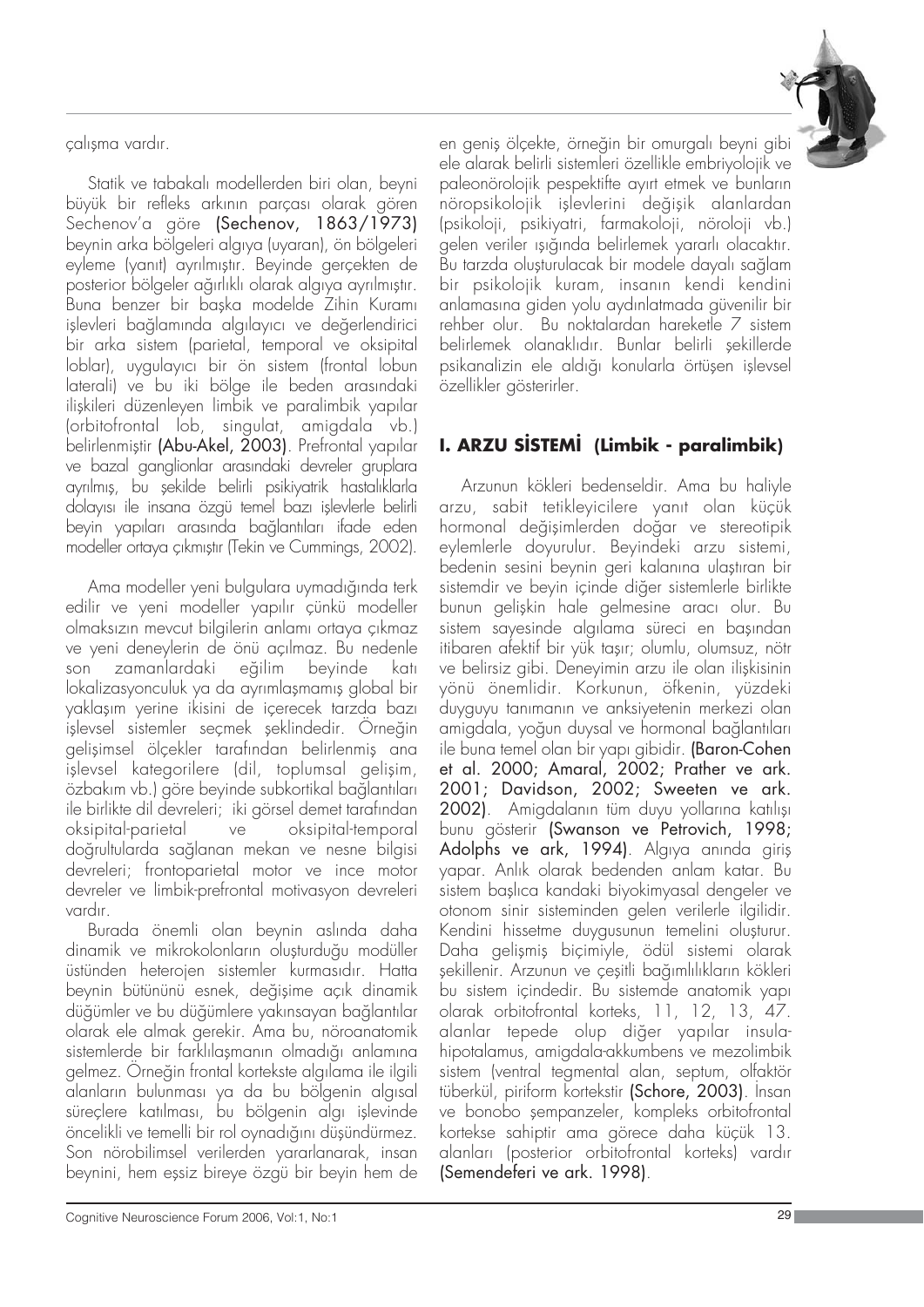#### **II. YÜKSEK ALGISAL SENTEZ SİSTEMİ (duysal primer ve sekonder alanlar)**

Bu sistem, Luria'nin tanımladığı yüksek algısal sentez alanlarını içerir (Luria, 1981). Davranış nörolojisi ve nöropsikolojinin birçok güncel sendromu (agnoziler, afaziler vb.) bu bölgelerin sorunlarından kaynaklanır. Öncelikle veri toplama sistemidir. Semantik bellek, burada temsil edilir. Toplumsal beyin açısından arka bölgeler, ötekilerini anlamamız, niyetini çözümlememiz ve kendimizi algılamamız için gerekli, çoğu kez nötr, fiziksel temelli bilgiyi sağlamada aracı olur. Bu ise insan ilişkilerinde önemli olan yüz tanıma, fiziksel uzaklığı algılama, ses tonunu yorumlama, bakış yönünü tespit, kendi bedenini ve bedensel sorunlarını tanıma gibi islevleri sağlar.

Beden imgesi için önemlidir. Öteki ve kendi ile ilgili fiziksel ayrımlar yapılır. Bu bölgenin işlevlerinin bozulması kendilik ya da sahiplik (ownership) duygusunu bozar (Metzinger, 2003). İnsanın dışından (özellikle ayna aracılığı ile kendini görmesi) kendini algılaması da bu sistem aracılığı ile olur. Şempanze, goril ve orangutanlar (ama maymunlar değil), ve 18 ay üstü çocuklar kendilerini aynada tanıyabilirler (Gallop, 1970; Amsterdam, 1972; Povinelli ve Eddy, 1996). Ama insan yavrusu aynaya baktığında gördüğü sadece kendisi olmaz; kısa sürede kendisini "öteki" olarak da görebilir ve bu diyalektik, zihnine yerleşir. Insan kendine öteki gibi olur. İnsan kendini de başkaları gibi görür. Başkalarının gözü ile de görmüş olur. Bedenin dışı göz ile görülür. Parietal demet bunu sağlar. Sağ inferior parietal lobülde (BA 39, BA 40) kendilik imgesi, ventral demet aracılığı ile süperior temporal sulkusta (BA 21, BA 22) bakış yönü tayini (ayna nöronlar) (Haxby et al, 200) fusiform girusta (BA 22, kısmen 21) yüz tanıma (Kanwisher ve ark., 1997), parahippokampal bölgede ise konumlara yönelik görsel değerlendirme sağlanır (Epstein ve Kanwisher, 1998).

### **III. OTOMATİK MOTOR SİSTEM (premotor, serebellum, bazal** ganglion, beyin sapı vb.)

Çocuğun yürümesinde, bazı becerileri kazanması ve otomatik olarak gerçekleştirmesinde

önemli olan bir sistemdir. Erken dönemde öğrenmenin temelini sağlar. Daha sonra da beceriler ve ince motor koordinasyonda çok önemli rol oynar.

## **IV. BİÇİMSEL DİL SİSTEMİ (perisilvien sistem; tersiyer duysal alanlar)**

Dil çok bileşenli bir işlevdir; dilin fonoloji, dilbilgisi (morfoloji ve söz dizimi) gibi boyutları dilin biçimini, semantik (sözcük bilgisi, kavramlar ve tümce anlamları) ve pragmatik ise içeriğini olușturur. (Her bir bileșenin de anlama ve ifade boyutunda olmak üzere 2 carpanı vardır; böylece 8 adet temel bileşen ortaya çıkar.) Dilin biçimi sessel imgeleri çözümlemeye ya oluşturmaya, sözcüklerin olusumuna, tümce içinde dizilislerine ve aldıkları sonek ve öneklere ve bunların anlasılmasına ait kuralları içerir. Muhtemelen Broca ve Wernicke gibi alanlar "dilin kuralları" ile ilgili alanlardır ve afazi sendromları tipik olarak dilin kurallarına ait islev bozukluklarını içerir. Ama dil bütün boyutları ile birlikte düşünüldüğünde beynin tamamına yayılmıştır. Çünkü sözcük anlamları, sözcüklerin temsil ettiği çeşitli imgeler yüksek algı sentez alanlarındadır. Dili sembolik kılan ve onu düsünce ve nivet ile birlestiren ise semantik-pragmatik ve yürütücü işlevlerdir.

Dil öğrenme, bir hazırlık ve olgunlaşma sürecinde gerçekleşir. Bu süreçte duygusal ve imgeye dayalı süreçler ön plandadır. Görsel ve duygusal veriler erken olgunlaşan sağ hemisferde çözümlenir. Empati, algıladığının farkında olma ve beden imgesi oluşumu da sağ hemisferde temsil edilir. Sa¤ hemisferde vücut imgesi, prosodi, sözel-olmayan iletişim, metafor vb. temsil edilir. (Schore, 2003). Ama zaman içinde daha gelişmiş bir sisteme, ikinci sinyal sistemine gerek olur (Pavlov, 1924/1975). Kodlamanın ve anımsamanın daha etkili ve verimli bir aracı olarak dil şekillenmelidir. Sağ hemisfer ile sol hemisfer arasındaki karşılıklı etkilesimsel ve gelisimsel ilişki beyin isleylerinde zenginlesme anlamına gelir. Sağ hemisfer imgeyi yaşatır; sol hemisfer imgeyi isimlendirir. Beynin bir yarımküresi ağırlıklı olarak dile ayrılmıştır. Bu durum intrauterin dönemde bile seçilir (Geschwind ve Miller, 2001). Ama bu basit bir etiket yapıstırma değildir. İsimlendirme (Pavlov'un 2. sinyal sistemi), olumsuzlamanın (imgenin yani Pavlov'un 1. sinyal sistemi)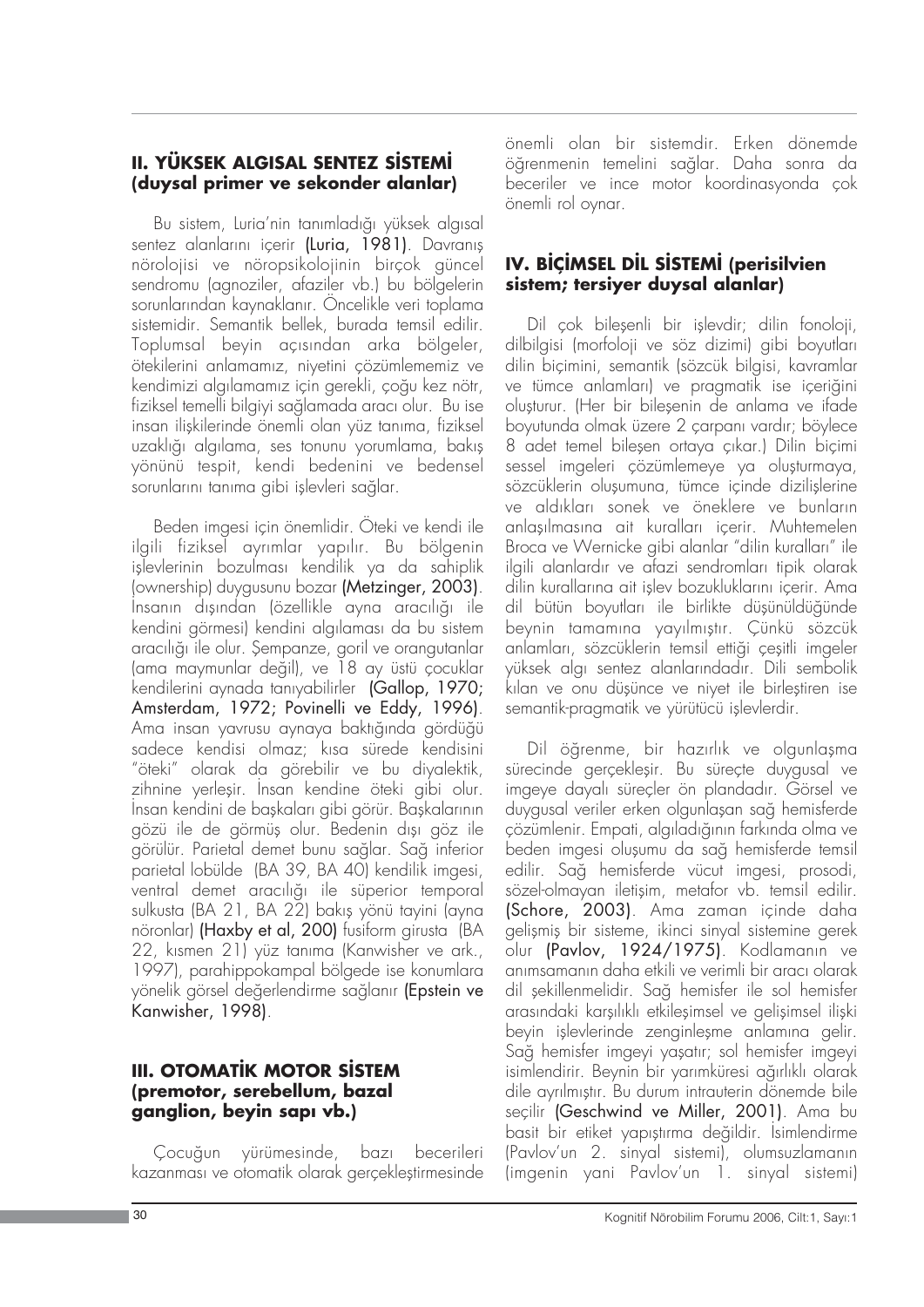

olumsuzlamasıdır (yani nesne ile ismi özdeş olduğu gibi farklıdır da). Kendisi için bir nesneyi veya imgeyi ya da duyguyu animsanır kılmadır. Nesnel olarak var olan iç ilişkileri soyut düzlemde akıcı hale getirmektir. Farkındalığın farkındalığı böyle doğar. Tüm zihinsel işlevler dilden etkilenir. "Bask›n hemisfer" deyimi bunu ifade eder. Görsel ve duygusal bellek artık dilsel olarak organize olur. Bu bir anlamda bilincdısının tümünün dilsel bir yatağa oturması demektir. Çocuğun zihni (bellek), kültürü genetik özelliklerine göre ama baslıca dil aracılığı ile icsellestirir.

Düşünmeyi ifade eden bir işaret sistemi olarak dil; insanlık tarihinde ortak bir algı ve duygu dünyasında anlam kazanarak birbirleriyle bağlantılı simgelerden oluşur. Insanların ortak algı ve duygu dünyalarını olanaklı kılan biyolojik benzerliklerini fark etmelerini sağlayan ortak yaflant›lar› ve ürettikleri ortak anlamlard›r. Bunlar belli sorunların ortaklaşa çözümü için gereklidir; bu anlamlar toplumsal isaretler sistemi ile belirlenir ve bu isaretler belirli sorunları ortaklasa çözmenin araçları da olur. Çünkü sembol niteliği kazanırlar ve ortak algı ve duygu dünyasının animsatıcıları ve sorunların (ortak) çözümünü kolaylaştırıcı olarak iş görürler. Belli periyodik günler, doğal döngüler, ava iliskin isaretlerin kemik ve kayalara çizilmesi ve daha sonraları saat, takvim sistemlerinin oluflumu, hiyeroglif ve mistik-dinsel semboller bu gelişimle ilişkili çarpıcı örnekleridir (Sheridan, 2005).

Anne-cocuk iliskisi sürecinde sözel-olmayan iletişimden sembolik bir dil doğuşunu hazırlayan gelişmelerden biri de "annece"dir. Bu, çocuğa yöneltilmiş duygusal yüklü özel bir dil gibidir (Broen, 1972). Bu dil çocuk açısından başlıca işaret ve sesler etrafında gelişen görsel-mekansal ve akustik bir dildir. Böylesi bir dilin çocuk tarafından icsellestirilmesi ise dili bilen anne ile bebek arasında paylaşılan özelleşmiş duygu ve algı dünyası içinde jest ve seslerin dönüşümü ile oluşur. Dilin çözümsel birimi olan sözcüğün kökeninde arzulanan nesneyi gösterme ve / veya ortak dikkati yönlendirme anlamında işaret etme jesti yatar (Bates ve Dick, 2002). Dilin filogenetik kökeninde de işaret vardır (Corballis, 2003). Inferior lateral frontal kortekste [(ayna nöronlar ve Broca alanı) (BA 44, 45, 47)] yer alan ayna nöronlar sadece birey tarafından gerçekleştirilen hareketlerde değil, birey bu hareketleri başkasının

yaptığını izlerken de ateşlenir. Bu, yüz ifadelerini de içerir. Bu nedenle empatinin temeli olduğu da düşünülmüştür (Leslie ve ark. 2004; Ferrari ve ark. 2003).

## **V. KAYIT VE ANIMSAMA SISTEMİ (hipokampus, talamus)**

Cocuk açısından dil öncesi asamada baslıca zihinsel etkinlik, bellek etkinliğidir (Vygotsky, 1988/1934). Çocuk gördükçe ya da içsel gereksinimleri zorladıkça bir şeyleri anımsar. Görsel işleyen bellek kısa sürede gelişir. Henüz "anımsadığını" anımsamaz. Bilinçli ve kontrollü anımsamanın tekniklerini, gücünü ve sihrini bilmez. İçsel deneyim (bilinç akışı) geniş ölçüde, kendini belirli anlarda hissettiren icsel gereksinim ve algısal alandaki nesnelerle belirlenir. Bunların birbirileriyle az çok tesadüfi çakışması itici güç olur.

Cocuktaki baslıca bellek biçimlerinden olan örtük belleğin (non-declarative memory) bazı formları, omurgasızlardaki tek bellek formudur. Zekadan bağımsız olduğu, bu nedenle mental rötardasyon ve öğrenme bozukluklarında da sağlam kaldığı bilinir (Squire ve Kandel, 2000). Bu bellek formları algısal (başlıca görselmekansal), motor ve / veya duygusal kodlamalarla çalısır. Görsel-mekansal çalışma belleği anla teması sağlar. Bu dönemde deneyimleri kaydeden ve öğrenmeyi sağlayan filogenetik aç›dan daha eski bellek sistemleri olan örtük (bilinc-dısı) bellek sürecleridir. Örtük belleğin diğer biçimlerinden biri olan prosedüral bellek ise herkesin yakından bildiği yarı açık yarı örtük bir süreçtir. Doğru deneyim ve pratik gerekir. Bu bellek söz konusu olduğunda bilgi zor kazanılır ama zor unutulur. Çocuğun tüm motor becerileri böyle gelişir. Yetenek ve alışkanlıkların öğrenilmesinde premotor ve suplemanter motor alan, inferior parietal korteks ve beceriler yerleştikten sonra striatum ve serebellum iş görür (Ashby ve Ell, 2001; Knowlton ve ark. 1996). Emosyonel bellek ve "priming", bakıma, şefkate, sevgiye ve özel ilgiye gereksinim duyan bir varlık olarak büyüyen çocukta ö¤renmenin temel mekanizmaları olur. Transferans ve kontrtransferans da geniş ölçüde örtük bellek üzerinden gerceklesir. Serebellum, amigdala, premotor alan, bazal ganglionlar ve serebral korteks bu bellek tiplerinde önemli rol oynamaktadır.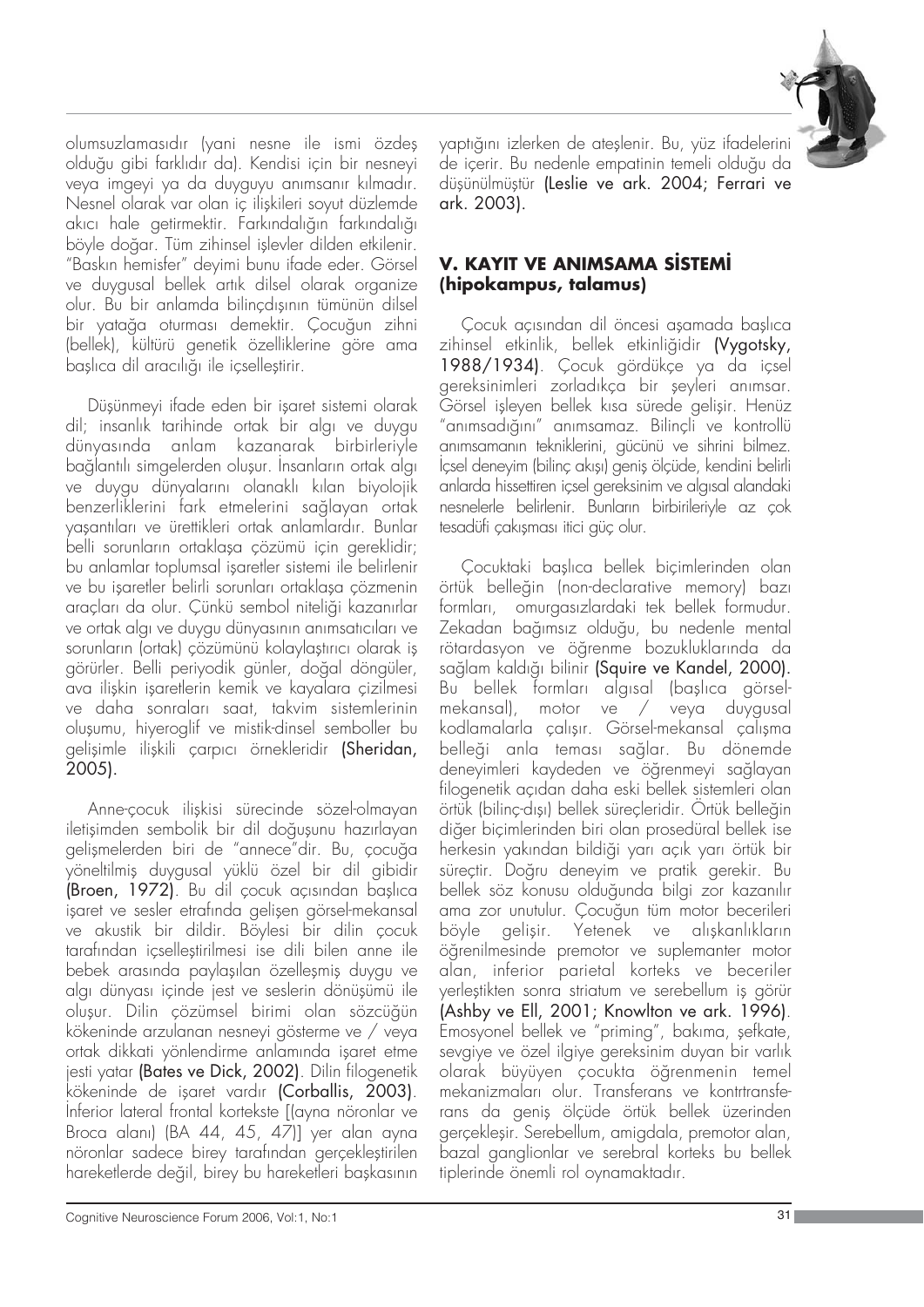Ama dil öncesi dönemin büyük kısmı hiç anımsanmaz ve infantil amnezinin önemli bir bölümünü oluşturur. İlginç bir şekilde çocukluk amnezisi ile Ribot yasası çelişkilidir. İnfantil amneziyi etkin bir bastırma olarak ele almak zordur. Cocukluk anıları unutulur çünkü bunlar büyüdükce ise yaramaz ve kullanılmadıkça animsanma olasılıkları zayıflar. Aslında çocukluk bir yandan da anımsama tekniklerinin gelistirildiği bir dönemdir. Elbette çocukluk deneyimleri ve travmatik anılar psikanaliz dahil hiçbir teknikle tümüyle tam olarak anımsanamaz. Ancak daha sonra örtük semantik ve prosedural ipuçlarından yararlanılarak kurgulanır (Turnbull ve Solms, 2003).

Beyinde doğum sonrasında en geç olgunlaşan kısımlar frontal lobda, özellikle prefrontal bölgede ve bunun dışında parieto-oksipitotemporal bileşkededir. Bu bölgeler multimodal asosiasyon alanlarıdır. Erken çocukluk deneyimlerinin anımsanmasında zorluk, bu geç olgunlaşma ile ilgili olabilir. Çünkü frontal lob anıların gerçekçi, akılcı ve düzenli bir şekilde anımsanması için gereklidir (Turnbull ve Solms, 2003).

Erken çocukluk deneyimleri genetik olasılıklar içinden seçim yaparak zihnin duygu ve imgenin kaynaştığı kişisel anlam ana kalıplarını (bir çeşit "template") sa¤larlar ve sonraki deneyimler bu kalıplara göre zihinde şekillenir ve hissedilir. Erken çocukluk döneminin büyük budama aşamasından geçen devreler sonranın kişiye özgü bellek mekanizmalarının temeli oluyor olabilir (Turnbull ve Solms, 2003).

Sembolik dilin ortaya çıkması ile bellek başta olmak üzere diğer tüm zihinsel işlevler değişir (Vygotsky, 1987). Açık bellek, sembolik düşünce, zihin kuramı doğar ve yürütücü işlevler otonomi kazandıran bir boyut kazanır. Dil, zorunlu toplumsal ve tarihsel yapısı ile bireyin zihnine ötekilerin de ortak oldu¤u ve bunu da geliştirebildiği bir olanak ya da durum sunar. Bilinclilik algısal farkındalıktan, kendinin ve ötekilerinin farkındalığına döner. Dorsolateral prefrontal (seçici dikkat) ve hipokampus (işleyen bellek) arasında dilsel işlem yapan bir devre bunu sağlar. Kendinin bilinçliliği (kendisinin özgüllüğü, kendisinin genelli¤i) ve kendi zihinsel süreçlerini, başkasının zihinsel süreçlerini algılama (halk psikolojisinin doğması) söz konusu olur.

Sembolik dilin gelisimi ile belleğin organizasyonu değişir ve farkındalığın farkındalığı anlamında bilinçliliği olanaklı kılan ve bilinç dısının anlam kazandığı gelismelerin önü açılmış olur (Turnbull ve Solms, 2003). İşleyen bellekte bir şeyler, o anda öğrenilen ve yaşanılan şeyler olarak (edilgin hal) veya insan bir sevi istediği için hep aklında tuttuğu ya da anımsayarak aklına getirdiği (etkin hal) şeyler olarak biçimlenir. Bellek bilinçdışı (örtük) ve bilinçlilik (açık) olarak doğar. Bellek salt innervasyondan çıkar ve bilinçlilikle iliskisi belirsizlik ilkesine benzer bir nitelik kazanır. Biri ne kadar netse öteki o kadar derin ve karanlıktır. Ama bellek kendiliğinden ve edilgin bir tarzda örgütlenmez; etkin ve afektif bir şekilde frontolimbik yapılar, bellekle ilgili yapıları ve sistemleri organize eder. Psikanalizin bilinçaltına ve de bilincdısına karsılık düsen budur. Bilginin kaynağı ve afektif bellek bu şekilde sağlanır.

Kişisel deneyim ve geçen her an bilinçli ya da bilinçdışı tarzda zihinde organize olarak afekt kalıntılarından bilgiye kadar dönüşür. Yani her duygu güdük bir fikirdir; açılmayı bekleyen. Bunlar anın yorumlanışına katkıda bulunur; bu predeterminist bir etkidir. Anımsama anda gerçekleşir ve bu şekilde geçmiş bir yaşantı yeniden ama bu kez biraz farklı olarak yani dönüştürülmüş olarak yaşanır ve bu olası bir durumdur. Anımsadıkça anılar yeniden değişir. An, geçmişi değiştirir ve geçmiş yeniden organize olur. Insan geleceği tasarlar.

Ama temel olarak yaşantıların ve bilgilerin kalıcı kılınması gerekir. Bu süreçte kodlama yapılacak ve konsolidasyon sağlanarak depoya gidecektir. Anımsama, unutma ve tanıma süreçlerinde dar boğaz burasıdır. İnsana özgü bellek işlevleri için kritik bir bölgedir. Kodlama işi başlıca hipokampusundur. Bozulursa anterograd amnezi olur. Yeni deneyimler açık belleğe geçmez. Kişi öğrenemez. Konsolidasyon ve animsama dorsomedial talamus ve mamiller cisimciklerin islevidir. Talamusun baslıca islevi, dikkat mekanizmalarının temel parçası olarak algısal aşamada bilginin çoğunu süzerken aynı süzme isini konsolidasyon sırasında da yapar. Pasif unutma ve bastırma süreçleri etkili olur. Konsolidasyon uykuda da gerçekleşir bu süreçte bozulma olursa retrograd amnezi olusur (Maurer, 1992). Kişi istediği şeyi anımsayamaz. Biyografisinin belli yerleri kişiye kapanmıştır. İnsan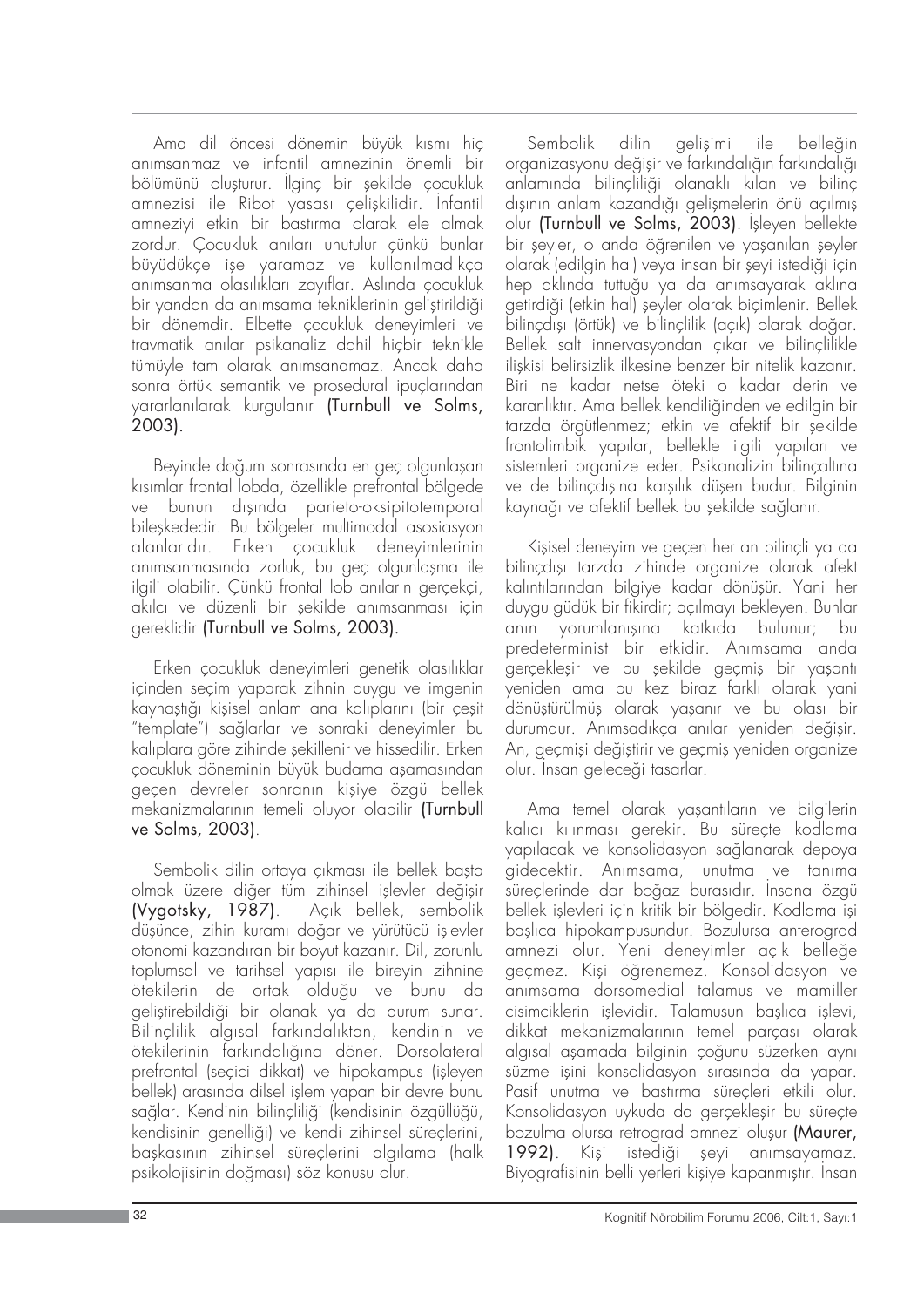

yanlış hatırlar, anı parçacıkları birleştirilir ve konfabulasyon yapar. Talamusun limbik sistem içinde yer alarak bellek mekanizmalarında oynadığı başlıca rol, anımsamanın ve dikkatin temelde kişisel anlama (ilgi) bağlanışını gösterir.

Uzun süreli belleğin birbirinden farklı alt bölümleri vardır (Siegel, 2001). Bunlar başlıca genel bilgiye ait semantik bellekle, otobiyografik bilgiye ait epizodik bilgidir. Semantik bellek kategoriktir, materyal ve modal spesifiktir. Yüz ve isimler yer alır. Aslında tüm afazi, agnozi ve apraksi bellek sorunudur. Genel bilgi ve insanın kendisi hakkındaki nesnel bilgisi (ne zaman doğdun?) de burada yer alır. Ya da artık kullan›lmayan nötr nitelikli bilgiler (örn. Dilin kuralları gibi) olarak semantik bellek. Epizodik ve semantik bellek, yaygın olarak kortekste modalite özelliğine göre temsil edilir.

Artık bilinçaltı vardır. Bu bilinçaltı edilgin olarak tüm anıların rezervuarıdır ama dinamik olarak bastıran ve bozandır. Uzun süreli bellek, bir çeşit bilinçdışı ya da bilinçaltıdır. Anımsanacaklar burada olup hem yakın hem de uzak geçmiş olarak farklanır. Uzun süreli belleğin gücü her yerde depo edilmesidir. Geniş bir anatomik temsili vardır. Bilgiler birden farklı tarzda kodlanır. Hipokampus ve medial temporal lob islevleri ile bağlantılıdır. Bastırma geniş ölçüde bu sistem üzerinde islevsel bozulmalara yol açar.

### **VI. SEMANTİK-PRAGMATİK SİSTEM (singulat ve ventral prefrontal sistem)**

Çekirdeğini empati ve bağlanmanın oluşturduğu bir sistemdir. Bu grupta başlıca anterior singulat (BA 24) ve medial prefrontal yer alır. İğcik (spindle) hücreleri veya 'Von Economo' nöronları biri yukarı diğeri aşağı uzanan ve beynin birçok bölgesi ile uzak bağlantılar kuran 2 dendritli büyük hücrelerdir. Anterior singulat kortekste yer alan iğcik hücrelerinin özgül etkinleşmesi kompleks durumların hızlı sezgisel değerlendirmesinde işlev gördükleri düşünülmüştür. Bir anlamda bu hücreler duyguların fark edilmesi ile ilgilidir (Allman ve ark, 1999). Bu nedenle toplumsal biliste rol oynuyor olabilirler. Bu hücreler en çok insanlarda olmak üzere, bonobo ve diğer flempanzelerde, goril ve orangutanlarda oldukça vardır ama maymunlarda yoktur (Nimchinsky ve ark, 1999; Allman ve ark, 2001). İğcik hücreleri fronto-insuler ve anterior singulat korteksi frontal ve temporal kortekse bağlar ve böylece hızlı afektif de¤erlendirmeler daha incelikli analize tabi tutulur. Otizmde bu hücreler çalışmayınca hatalı sezgi yapılır. Anterior singulat patolojilerinin otizmde temel bir rolü olduğu düşünülürse bu hücrelerin otizmde en önemli defisit olan sosyallik ve empati sorunları ile ilişkili olması olasıdır (Allman ve ark, 2005).

Medial grup insanın kendini öteki, ötekisini kendi gibi görebildiği bir sistemdir. Zihin kuramına temel olur. Dorsal medial prefrontal korteks (BA 8, 9) de baskalarına zihinsel bir durum atfetme oluşur. Bu bir yargı ve karar, değerlendirmedir. Veriler anlamlı bir bütün haline getirilir ve bu eylem hazırlığı demektir. Başkasına kendini anlatma, başkasının kendi hakkındaki düşüncesini onayladığını ya da onaylamadığını belirtmek için ne yapması gerektiğini ifade eder. Dorsal medial prefrontal korteks (BA 8, 9) ve inferolateral frontal kortekse bilgiler ventral medial prefrontal korteksten gelir. Buraya da orbitofrontal kortekste sentez edilmiş tüm duyusal veriler gelir. Dorsal medial prefrontal korteks daha çok kompleks kognitif süreçlerle, ventral medial prefrontal korteks (BA 24, 25, 32, 33, 10?) ise afektif süreçlerle ilgilidir. İkisi arasındaki iliski çelişkidir. Biri artınca (dikkat gerektiren görev), diğeri (duygu gerektiren görev) azalır (Gusnard ve ark. 2001). Bu ikisi arasındaki özel denge ve uyum, fikri ile uyumlu duygu demektir (Spinoza, 1938/1677). Afektin (subkortikal) uygun düşüncesini (kortikal) bulması, bir çeşit psikoanalizdir.

Projeksiyon, özdeşleşme, taklit ve empati gibi süreçlerin nörofizyolojik temelini ayna nöronlar olușturur (Gallese ve Goldman, 1999). Ayna nöronların yer aldığı beyin bölgeleri, taklitte ve daha çok diğer maymun veya insanların elleriyle ilgili bir hareketin gözlenmesi durumunda ateşlenmektedir. Bu etkinliğin karşısındakinin niyetini anlamada önemli rol oynadığı belirtilmiştir. Bu ise birçok durumda yaşamsal önem taşır. Bunlar gelişmiş bir empatiye temel olur. Dil gelişimi ile empatiden zihin kuramı doğup gelişir. Insanların dil ile ilgili beyin bölgeleri hayvanlarda ayna nöronların tespit edildiği bir bölgedir. Maymunda f5 alanında hem el hem ağız hareketleri ile ilgili ayna nöronların tespiti ve bu bölgenin insandaki Broca bölgesi ile homolog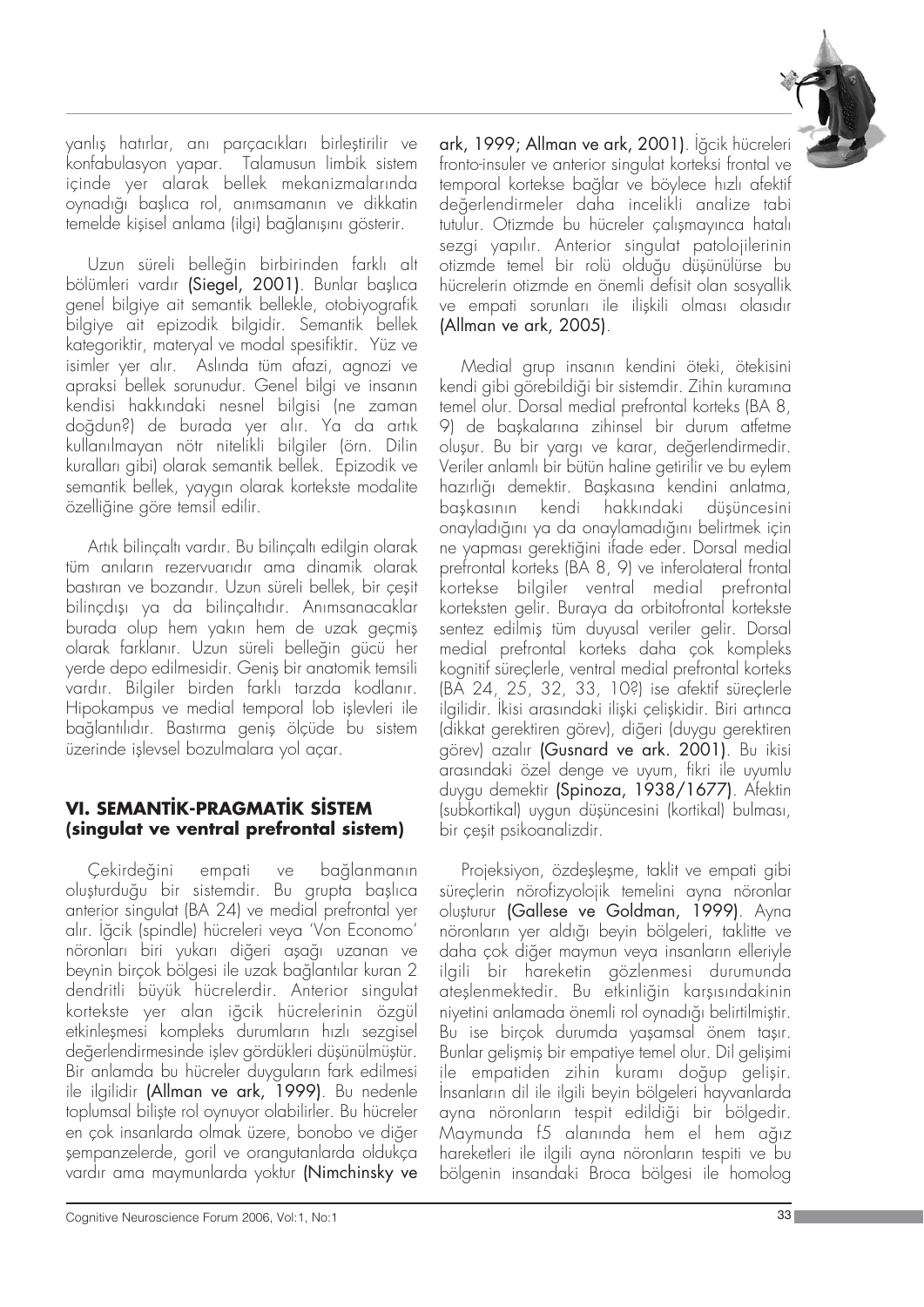olmas› oldukça fikir vericidir. Bu bölge ötekisinin hareketlerini anlama niyeti ile ilgilidir (Rizzolatti ve Fadiga, 2005). Hareketlerdeki niyeti anlama bölgesinden sembolik dilin doğduğunu, dilin temel pragmatiğini açıkladığını düşünebiliriz. Bugün de düşünmenin başlıca işlevlerinden biri budur.

Dilin toplumsallıkla girişimi, semantik ve pragmatik boyutu olarak şekillenir. Dilin toplumsal kullanımı pragmatik yanını, sözcük ve tümce anlamları ise semantik yanını ifade eder. Dilin semantik pragmatik yanları sembolik işlevlerini, yorumu gerektiren yönlerini temsil eder. Pragmatik, bağlamın nasıl anlamı oluşturduğu ve şekillendirdiği ile ilgilidir. Bir cümle ancak bağlamı içinde gerçek olarak anlaşılabilir. Pragmatik, dilin toplumsal kullanımıdır. Dilin, insanın kendini ve baskalarını anlamasını sağlayan bir arac olusu semantik-pragmatik yönlerine bağlıdır. Asperger sendromu kırıntıları daima bu alanda sorunlara yol açar. Dilin gücü pragmatiktedir. Uygar toplumda güç ilişkileri başlıca dil üstünden yürür. Semantik, beyin içinde uzun bağlantıların oluşması ve multimodal asosiasyon alanlarının oluşumu ile ilgilidir. Son olarak dilin kullanımı sosyal-psikolojik bir çerçevede bu 3 öğenin bütünlenisi ile gerçekleşir ve bu da dilin pragmatik boyutu olur. Prefrontal lobun geç dönemdeki örgütlenmesi bu işlevlerin düzenlenişi ile ilgilidir.

Bu sistem aracılığı ile gerçekleşen işlevler içinde semantik-pragmatik işlevler yer alır. Yorumlayıcı işlevler temelde semantik-pragmatik vetilerdir. Yorumlayıcı islevler egoyu ilgilendireni anlam çemberi içine alır ve kendiliğin tutarlılığını sağlar. Bu kuramdan hareketle görgü kurallarından, kültürel ve hukuksal düzenlemelere kadar uzanan alanlardaki yetiler semantik-pragmatik yetiler olarak tanınır. Herkesin kendini ve diğerlerini anlamasını sağladığı, yorumladığı belli görüş çerçeveleri vardır. Zihin yorumlayıcı ve benliğin bütünlü¤ünü sürdürücü bir mekanizma olarak gelişir (Fonagy, 2003). Bu yetiler sohbet, anlatı gibi biçimlerde gelişir. Kişi tutarlı her anlatıda zamanı kendi anlamlarına göre dil ile yeniden biçimler (Ricoeur, 1984). Söylem (discourse) öteki ile catısmadan kendi kisisel anlamlarını koruyabildiği bir durumu ifade eder (Levinas, 1961).

## A. Anlatı

İnsanı hayvandan ayıran temel özelliklerden biri insanın kendini baskalarına anlatması ve

baskalarının da kendilerini anlatmasını beklemesidir. İnsan iliskilerinde nivet, arzu, afekt, motivasyon öncelikle bu ba¤lamda anlam kazanır.

Anlatıda, insanın kendi gelişimsel öyküsü yer alır. Otobiyografisi ya da tutarlılık içermesi beklenen otobiyografik farkındalığıdır. İnsan diğerleriyle ilişkisinde hep kendini anlatır. İnsan kendi yasamını bir benlik etrafında az çok tutarlı bir şemaya koyar. Kendi merkezlidir. Kendisi olanı ve olmayanı ayırt eden. Bu, en iyi transferans ve kontrtransferans iliskisi içinde kendini belli eder. Belki başından geçen olayları da her zaman bu genel biyografiye göre anlatır. Bazı anlatılar çok eski, geleneksel ve yerleşmiştir. Bunlar efsanedir ve mitolojidir.

Anlatı teknik bir terim olsa da erken çocukluk dönemlerinden itibaren gelişen ve başkası ile ilişkinin sohbet formu dışında en önemli biçimlerinden biridir. Dilin semantik-pragmatik islevlerini somutlastıran baslıca biçimlerindendir. Asperger sendromunda en karakteristik olarak bozulan işlevlerden biridir. Düşüncenin dile dökülüşünde ciddi sorun vardır. Bu sorun önemliyi önemsizden ayırt etme, zamansal sıra, nedensel ilişkiler, uygun sözcük ve dilbilgisi formlarının seçimi, organize bellek, anlatırken anında düzeltme ve karşısındakinin tepkilerini doru değerlendirme gibi çok gelişmiş yetileri içerir. Kompozisyon şekli bazı açılardan daha zor bazı açılardan daha kolaydır.

Beynin neredeyse tamamı ve tüm zihinsel işlevler katılır. Elbette prefrontal lob, sol parieto-oksipitotemporal bileşke ve açık bellek yapıları çok önemli rol oynar. Bir insan anlatılar içinde sürekli yeniden kurguladığı ve sağlamlaştırdığı benliğinin içine soğuramadığı hiçbir olayı, ilişkiyi, insanı anlayamaz. Benlik, kişisel anlamlar çevresinde zihnin homeostatik bir mekanizması olarak doğar. Insan kendini bütün olarak algılamak zorundadır. Savunma mekanizmaları kurar. Bu onun sahte benliği olur. Terapi de bu anlatıdaki boslukları görmek; yanlış anlamaları direnci yenerek gerçek anlamaya dönüştürmektir. Psikanalizin sağaltıcı etkisi de sahte benliğin direnişini kırması ile olanaklıdır. Zaten direncin olmadığı yerde anlam yoktur.

B. Psikoterapi, özneler arası alan ve zihin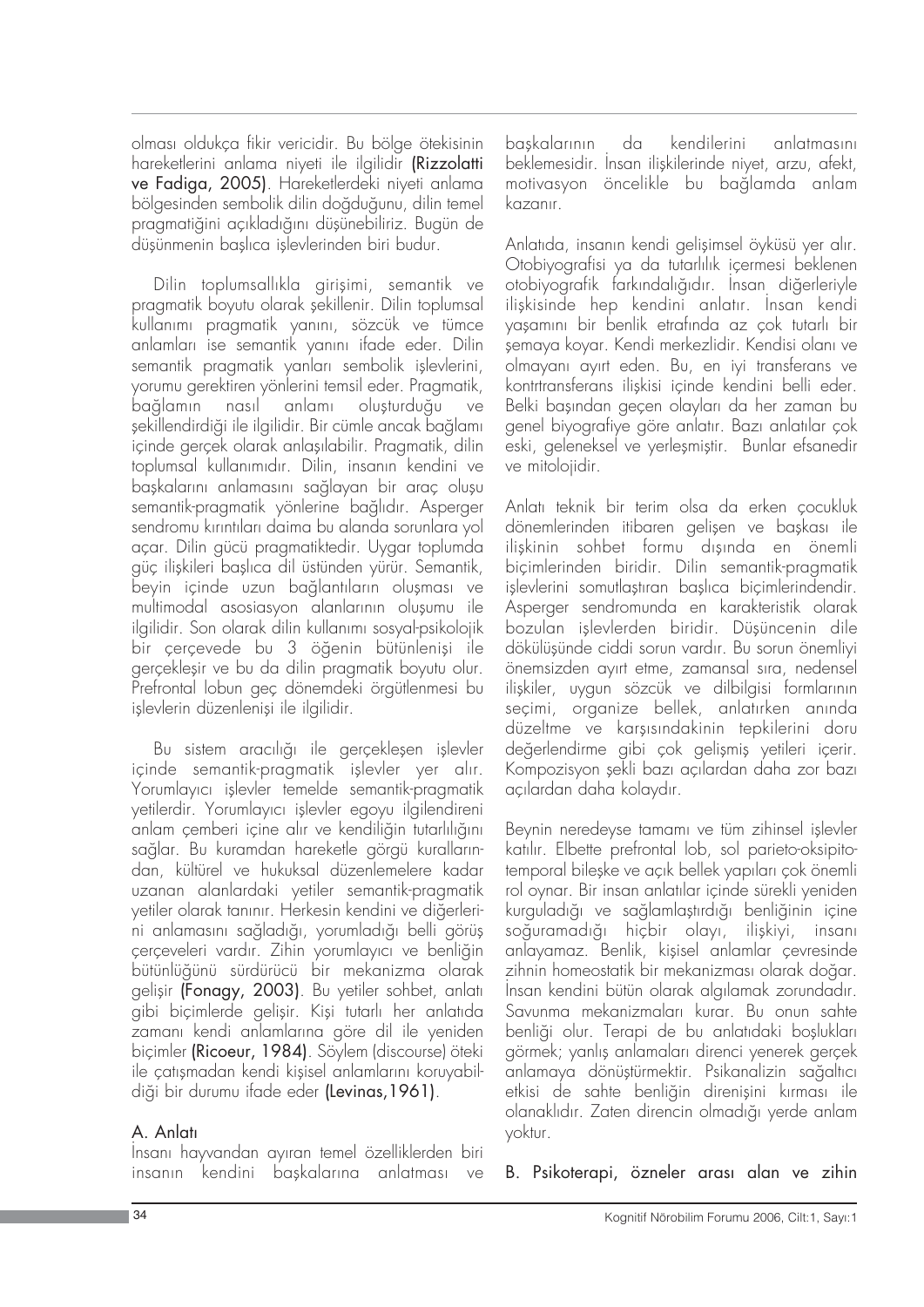#### kuramı

Psikoterapi özneler arası alanda ve bu alan aracılığı ile gerçekleşir. Özneler arası alan yasamda ve psikoterapide bireysel alanın sınırları ile belirlenir. Bu sınırlar insanın kendi ve öteki ayrımlarına bağlı olarak kendinin zihni ve ötekinin zihni gibi ayrımlar yapması gerekir. Bu ise bir zihin kuramının oluşmuş olduğunu varsayar. Bu alan kendini ve ötekini bilmeyi içerir.

## **VII. YÜRÜTÜCÜ S‹STEM (dorsal prefrontal sistem)**

Prefrontal lobun özellikle dorsolateral kısımları erken yanıtı önleme, geciktirme, karar verme, eylem hazırlama ve gerçekleştirme ve durumdan bağımsız, özerk hale gelme ile ilgilidir. Dorsolateral prefrontal korteks animsamanin kontrolü için gereklidir. Kısa zaman farkıyla paralel çalışan ama aynı girdileri işleyen bütün devreler bu bölge ile bağlantılı olabilir. Dorsolateral prefrontal bölge (BA 46) seçici dikkate yönelik bir işlev gerçekleştirmektedir (Lebedev ve ark. 2004). Bu nedenle insan›n kendisiyle karşılaştığı bölge gibidir. İnsanda histolojik açıdan şempanzeye göre belirgin flekilde farkl› bir bölgedir. Yürütücü / yönetici islevler olarak nitelenen islevler bastırma ve savunma mekanizmalarını da hazırlıyor olmalıdır. Bir anlamda egonun ve sahte benliğin örgütlendiği bir yerdir. Yürütücü / yönetici islevlerin (agency) hemen hepsi görevle bağlantılıdır ve sorun çözmeye yöneliktir. Anlam oluflturmaya ve yaratmaya yöneliktir. Sorun, henüz gerçekleşmemiş isteklerini ya da yeni isteklerini doyurmaktır. Yürütücü işlevler bu doğrultuda doğayı ve insanın kendini ve diğerlerini değistirmesine yönelik islevleridir. İnsana özerklik duygusunu verecek eylemi başlatan, yürüten ve sürdüren olma halini sağlar. Yürütücü işlevler insana etkinliğinin öznesi olduğunu hissettirir ve gösterir. Aslında yürütücü işlevlerin gelişimsel bozukluğu dikkat eksikliği hiperaktivite bozukluğu olarak tanınan bir tabloya neredeyse tıpa tıp benzer.

BA 10 (frontal uç) işlevi, inisiyatif alma ve gelecek eylemleri planlamadır. İnsan ve sebek beyninde bu bölge, beynin geri kalan kısmına göre oldukça büyüktür. Bu oran türler içinde en yüksek, insandadır. İnsan sağ hemisferinde BA



10'da tahmini 254.4 milyon nöron vardır, flebekler bunun 1/3'ünden daha az hücreye ,<br>sahiptir. Gibbonlarda 8 milyon nöron vardır. Ama hücre yoğunluğu açısından en düşük yoğunluk da insandadır. Yani nöropil daha fazla yer tutar. Özellikle supragranuler tabaka diğer yüksek asosiasyon alanları ile bağlantılar için daha fazla alana sahiptir ( Semendeferi ve ark. 2001).

Dil öncesi dönemde çocukta kendi ve öteki fikri gelişir; eylemlerinin başlatıcısı ve bundan alınan haz olarak "agency" ortaya çıkar. Oyun etkinliği, yeni memeli ve insanda merak, araştırma ve yenilik arayışı gibi öğelerle zenginleşecek ve dönüşüme uğrayacaktır. Oyun, önce bebeğin amaçs›z gibi görünen bedensel devinimleriyle sonra çeşitli nesneleri evirip çevirmesiyle, onları giderek daha iyi tanıması, fiziksel dünyanın yasalarını öğrenmesi ve daha sonra sembolik ilişkiler içinde belli kuralları olan ve "gerçekliğin bir provası" gibi şekillenmesiyle gerçekleşir; nesnel bir durumla anlamını birbirinden ayırt etmek için elverişli bir fırsat sunar (Vygotsky, 1978 / 1935). Oyun, yüksek düzeyde sembolik bir etkinlik olarak kişisel anlamın odağı olur. Duygular pekişir. Oyun çok farklı biçimler alarak tüm yaşam boyunca sürer (Huizinga, 1955 / 1995). Oyun, insan yaflam›n›n her döneminde olan önemini bu dönemde fazlas›yla hissettirir. Oyunun özünde çocuğun düşünsel ve duygusal süreçlerini birbiri içine eriten bir amaç yer alır ve hayal dünyasının en fazla gelişmesine yol açan araçlardan biri olur. Biyokimyasal açıdan temeli dopamin olan merak, yeniyi arama ve oyun davranısı içinde de dili önceleyen ve sonra dilin yapısına katılan bir başka gelişme olur. Oyun içinde nesnelerin anlamları ile kendileri arasındaki ilişkinin soyutlama yolu ile koparılarak anlamın özgürleştirildiği ve içsel süreçlerle özgürce birleştirildiği bir gelişim gerçekleşir. Daha sonra sanatın temeli olacak olan oyun, çocuk için "anlam (semantik)" ile oynaşmaktır. Oyun hayal gücü, benliğin oluşması için egzersiz, çocuğun sosyal psikolojik oluşumu ve kendi kişisel<br>anlamlarıyla özgürce oynadığı, bunu anlamlarıyla özgürce oynadığı, bunu yapabilmenin kurallarını içselleştirdiği bir ortamdır.

# **MODELİN GENEL ÖZELLİKLERİ**

Öncelikle nörobilimsel veriler ve temel insan davranışları (güç arzusu, korku, öfke, seks, dostluk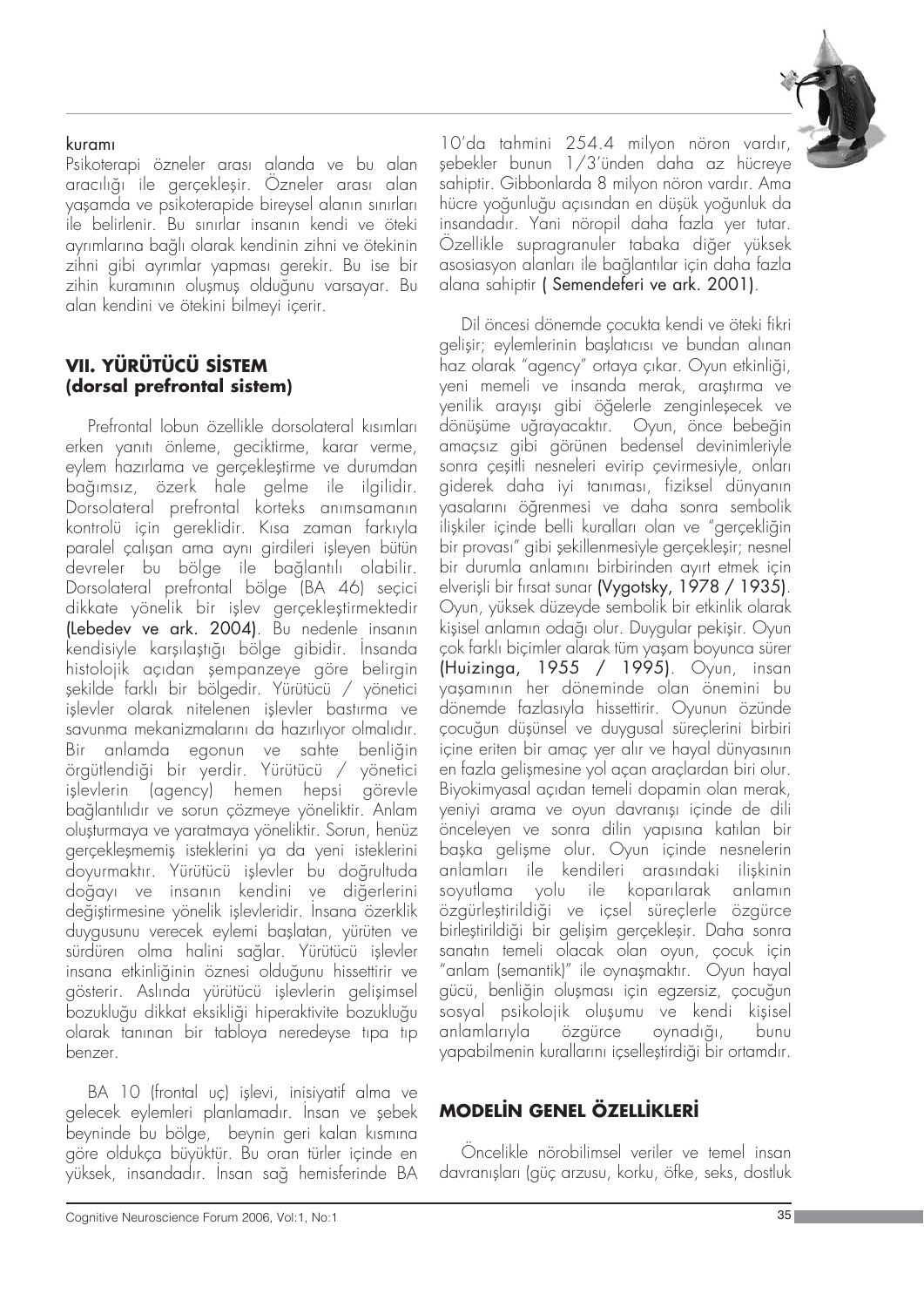vb.) göz önünde tutularak gerçekleştirilmiş 7 sistemli bu modelde dikkati çeken noktalardan biri aslında sistemlerin çoğunun kompartmanlaşmış bellek islevleri olmasıdır. Bu sasılacak bir durum değildir. Korteksin gelişimi bu işlevle bağlantılıdır. Bu modelde yüksek alg›sal sentez, semantik bellek; motor sistem; prosedüral bellek; kayıt sistemi ise epizodik bellektir. Arzu sistemi ise özellikle hayvanlarda mükafat bağlantılı deneylerde, insanlarda ise bağımlılıkla ilgili çalışmalarda ortaya çıkarılmış bir sistemdir.

Geri kalan sistemlerden biri, daha çok toplumsal ilişkileri anlamaya ve düzenlemeye yönelik bir sistemdir. Otizm araştırmaları beynin birçok bölgesinin "toplumsal beyin" doğrultusunda örgütlendiğini göstermektedir. Bir baska devisle toplumsal iliskilerde önem kazanan "anlama" işini üstlenmiştir. Bu ise temelde, niyeti (kendi niyetini de) anlamaktır. Bu bağlamda Searl'e seçkin bir yer vermek gerekir. Ona göre " Zihnin evrimsel gelişimdeki asıl rolü bizim belli flekillerde çevreyle, özellikle de di¤er insanlarla ilişki kurmamızı sağlamak olmuştur. Benim öznel durumlarım beni dünyanın geri kalanıyla ilişkilendirir ve bu ilişkinin genel adı niyetliliktir." (Searle, 2006).

Insan dünyaya ve varoluşuna bir anlam biçmeye çalışan tek varlık gibidir. Bu durum her seye bir niyetlilik atfetmesi ile ilgilidir. Her şeyin bir amacı ya da niyeti olmalıdır. Animistik düşünce hemen her insanın zihninin köklerinde vardır. Ama bilimsel düşünce, niyetliliği ve anlam atfetmeyi (saat hep tik-tak olarak duyulur; aynı ses çıktığı halde) insanın somut bir özelliği olarak ele almıştır ve bilincin en önemli özelliklerinden biri budur. Niyet dünyayı bilinçli bir şekilde değiştirmek isteyen, karar verme ve yargılama gibi üst düzey eşsiz özellikleri olan insan için kaçınılmaz bir işlevdir ve yine insana özgü "arzu" ile ikiz kardeştir. Insan, yeryüzünde bir tek insana özgü olan, bir amaç duyusu geliştirmiştir (Jolly, 2004). Bu, olayları ancak kendi benliği üstünden anlamlı olarak alg›layabilmesi ile ilgilidir. Bu, toplum psikolojisinde ego-ilintilendirme (ego involvement) kavramı ile ifade edilmistir (Sherif ve Cantril, 1947).

"Anlama", henüz tam anlasılamamıs kompleks bir mekanizma ile olusur. Bu anlama bilissel bir anlama değil insanın belli bir andaki deneyimi geçmiş varlığına bütünlemesidir. En duygudan yoksun gibi gözüken matematiksel anlama dahi, özünde toplumsal bir anlamadır. Gerçekliğin soyutlanması ile anlama oluşur ve bu soyutlama, kendince biçimlenmiş bir deneyimdir. Çoğu kez bu nedenle insanlar olayları kısmen anlarlar veya vanlıs anlarlar ve daha kötüsü bunu da fark etmezler. Asperger sendromu, deneyimi benliğe soğuramama bozukluğudur.

Son sistem ise yönetici işlevlerle ilgilidir. Niyeti anlamak yetmez. Organizmanın mevcut ve olası gereksinimleri doğrultusunda kararlar alıp, eylem yapması ve dünyayı değiştirmesi gerekir. Teknoloji bunun en canlı örneğidir; teknoloji olmaksızın bilimin gücü dünyayı değiştirmeye yetmezdi. Değiştirmeyi hedefleyen zihinsel süreçler gelecekteki gereksinimlerin ve tehlikelerin doğru tahmin edilmesi ve buna yönelik tedbirlerin alınması olarak dorsolateral prefrontal lobda işlenir. Atılacak her adımın tüm olası duygusal sonuçlarını kestirmek özerkliği sağlar (Frijda, 1999). Özerklik, yaratıcı algı ve eyleme giden yolu açar. Bu şekilde bedensel nitelikli anlamlar kültür üstünden kişiselleşmiş olur. Yaşam insan eylemiyle anlam kazanır. Yaşama anlam atfedilmesi ya da yaşamanın anlamı ya da anlamsızlığı gibi varoluşçu felsefe tarafından işlenmiş durumlar insan ilişkilerinin eşitsiz bir döneminin ürünleridir. Beyin belli görevleri yerine getirecek eylemleri hazırlamak içindir. Bu görev bir gereksinimin karşılanması olabilir ya da dıştan empoze edilen bir şey olabilir (zor ya da tehdit ya da icsellestirilmis bir hedefin gereği olarak). Bu nedenle karar verme çok önemlidir (Krawczyk, 2002). Çünkü asıl olan, eylemdir. Dünya böyle değişir ve gereksinimler böyle karşılanır.

Karar verme çoğu kez irade ve isteğe karşı doğru olanı yapma gibi tuhaf anlamlar içerir. Halbuki insan ne yapıyorsa ya da yapmışsa karar odur. Verilip uygulanmayan ya da uygulanamayan bir şey karar olarak zihinsel açıdan da olgunlaşmış değildir. Karar tanımı gereği bilissel değil kopmaz bir tarzda nihai olarak afektif olana (arzu, gereksinim, amaç vb.) hizmet veren bilissel bir formülasyondur. Beynin tamamı buna katılır. Temel karar verme merkezlerinin en çok insanda gelişmiş olan prefrontal lobda olması şaşırtıcı değildir (Krawczyk, 2002). Insanın zihinsel yetileri ve toplumsal gücü eylem kararını ve uygulamasını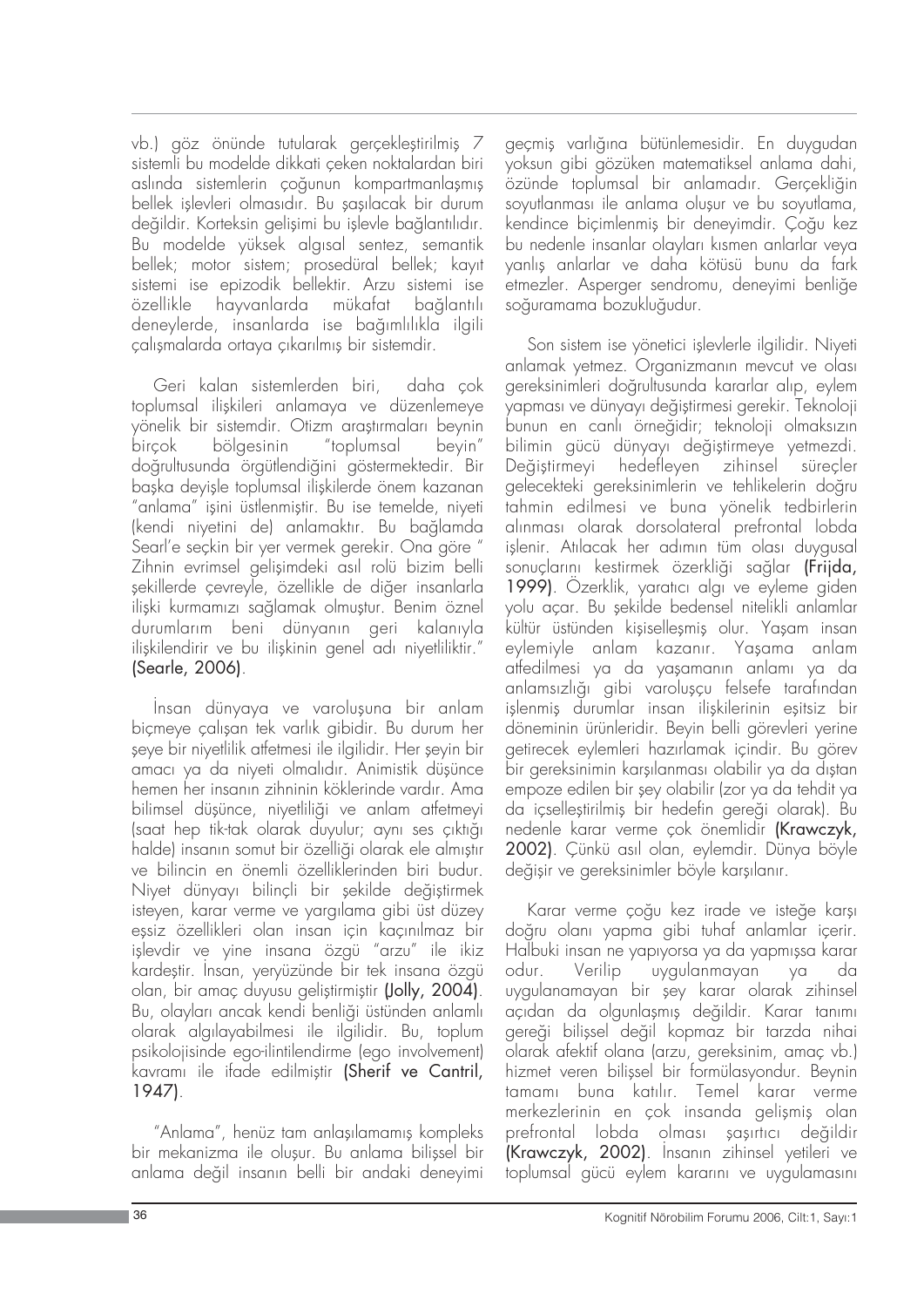

çok önemli k›lmaktad›r. Karar verme, afektif ve bilissel bir sentezdir (Wagar ve Thagard, 2003). Karar verme ile ilgili beyin mekanizmaları nöroekonomi ile ilgilidir. Yararlılık ve olasılık üzerine kurulu olan eski görüşlerden farklıdır (Camerer, Loewenstein ve Prelec, 2004).

Serebral korteksin komputasyonu, kâr-zarar hesab› olup vücudun belli bir anda ya da uzun vadeli olarak gücünün ve ruhsal enerjinin nasıl ve hangi zamanlamayla ne yönde dağılacağını hesaplamayı içerir. Bu zihnin ekonomisidir. Bu bedenin gereksinimleri ile sosyal-psikolojik varlık arasındaki olası uyumu kurmacadır. Başarısızlık en hafifinden bir nöroz ile sonuçlanabilir. Tuhaf bir flekilde para gibi somut ekonomik ö¤elerle de doğrudan ilgilidir; çünkü para birçok şekillerde zaman da satın alır; öte yanda para kazanma ile ilgili zihinsel etkinlikler de zihni meşgul eder. Zihnin ekonomisi kişinin enerjisini ve arzusunu, fiziksel gücünü kullanma sırasında ortaya çıkar. Sürekli bir hesaplama yapılır. Bir sorunu çözmek için zihinsel olarak ne kadar yorulacağı ve karşılığında ne alacağını dengelemesi gerekir. Insan yemek yerken enerji sarf eder (sindirim işinin bütünü) ve mantıken bu iş, yemenin sağlayacağı girdilerden daha fazla olamaz. Herhangi bir şey vapmak için insanın arzusu, motivasyonu, enerjisi, arzusu olmalıdır. Bunları zorunlu işler ve özellikle istediği şeylere dağıtması gerekir; tıpkı parasına göre bir harcama stratejisi sağlaması gerektiği gibidir. Bu işlemlerin beyindeki alt yapısını korteksin hemen yanıt vermeye hazır olması, hesaplayıcı islevleri ve değisimlere hemen uymasıdır (plastisitesidir).

Yenidoğanın beyni biyolojik bir beyindir. Böyle bir beyin geniş ölçüde genetik kodların fizikselkimyasal çevre ile etkileşmesiyle oluşan bir fenotiptir ve burada bireylerin nörofizyolojik sürecleri arasında ifadesini bulan nicel farklar vardır. Kişisel anlam (bireysellik), gende gizildir. Ama bu anlamın kişinin kendisi için (kendiliğin de olusması tam olarak budur) bilinir, duyulur ve kılınır olması toplumsal iliskilere ve süreçlere bağlıdır. Erken deneyimler kişinin genetik yelpazesindeki potansiyel kalıplardan seçim yapar. Bunlar bir sonraki etkilenme ve öğrenme süreçleri için artık sosyal bir kalıp haline gelir. Erken çocukluk deneyimlerinin hangisinin o kisiye özgü olarak ne ölçüde ve ne şekilde etkili olacağını bu ikilinin etkilesimi belirler. İnsan daha sonra her durumda, yeniyi anlamasını sağlayan eski bir şeyleri de anımsar. Bu nedenle zihnin kuruluşu kişisel anlamı olan anımsamaların değişen tarihi olur. Dil gelişimi ve zihin kuramı olusumu sürecinde birbirine ters yönde iki gelişim olur. Bu çocuğun toplumsallaşma sürecinde bireyselliğini oluşturmasıdır. Toplumsallasması ötekilerle olan benzerliklerini belirlerken, bireyselleşmesi de benzemezliklerinin fark etmesi ve baskaları için (dolayısı ile kendisi için de) belirginleştirmesi demektir. Dil toplumsal beynin en güçlü arac› ve çimentosu olur. Dil gelisimi beynin organizasyonunu değistirir ve dilin kendisi de modüler olmakla birlikte modüller arası irtibatın en güçlü aracı olur; yani insan modülariteyi aşar. Böylece biyolojik beyinden sosyal beyin oluşur. Diğerleriyle iletişimi sağlayan ve ilişkiler kurup geliştirmememizi sağlayan biyolojik düzenek olur. Ama toplumsal beyinde ilgili yapılar özellikle memelilerden itibaren hazırlanır ve primatlarda oldukça belirgindir. Bu süreç ilginç bir tarzda insanın kendi kendisini anlamasını ve birey olmasını da sağlar. İnsan kendini öteki gibi algılayacak bir yetkinliğe ulaştığında birey haline gelir.

Bunun temelini serebral korteksin minikolon yapısı belirler; minikolonlar, benzeri bir etkinlik gösteren hücre toplulukların birliğidir ama her biri dünyanın tekil bir özelliğini işler ve soyutlama (benzemezi bulma) ile genellemenin (benzeri bulma) temelini oluşturur. İnsan arzusunun en farklılaşmış niteliği bu minikolon etkinliği ile karmaşık toplumsal yaşamın kesişmesi ile söz konusu olur. Korteksin incelikli laminer yapısı (yatay) ile minikolon (dikey) örgütlenmesi arasındaki ilişki (Mountcastle, 1997) hücrelerin serebral korteksteki yerlerini dolayısı ile bağlantılarını ve bu nedenle de işlevlerini belirler. Bu bağlantıların uyaranlar karşısında plastik değişiklikler göstermesi ve "hücresel bağlantıların matematiği" arzunun ve düşüncenin giderek artan incelikleşmesinin biyolojik temelleri olur. Bu, basitçe "bellek ve öğrenme" ile bireyselliğin temellerinin atıldığını söylemek demektir (Kandel ve Hawkins, 1999). Nitekim beyinde dilin kisiye özgü örgütlenişine ait farklar gösterilmiştir (Ojemann, 1979; Ojemann, 1996). Hatta yaşla birlikte değişiklikler söz konusu olur (Blanton ve ark. 2001).

Kişisel anlamlar, toplumsal bir varlık ve toplumsal bir beyin için söz konusu olur. Arzu ve niyet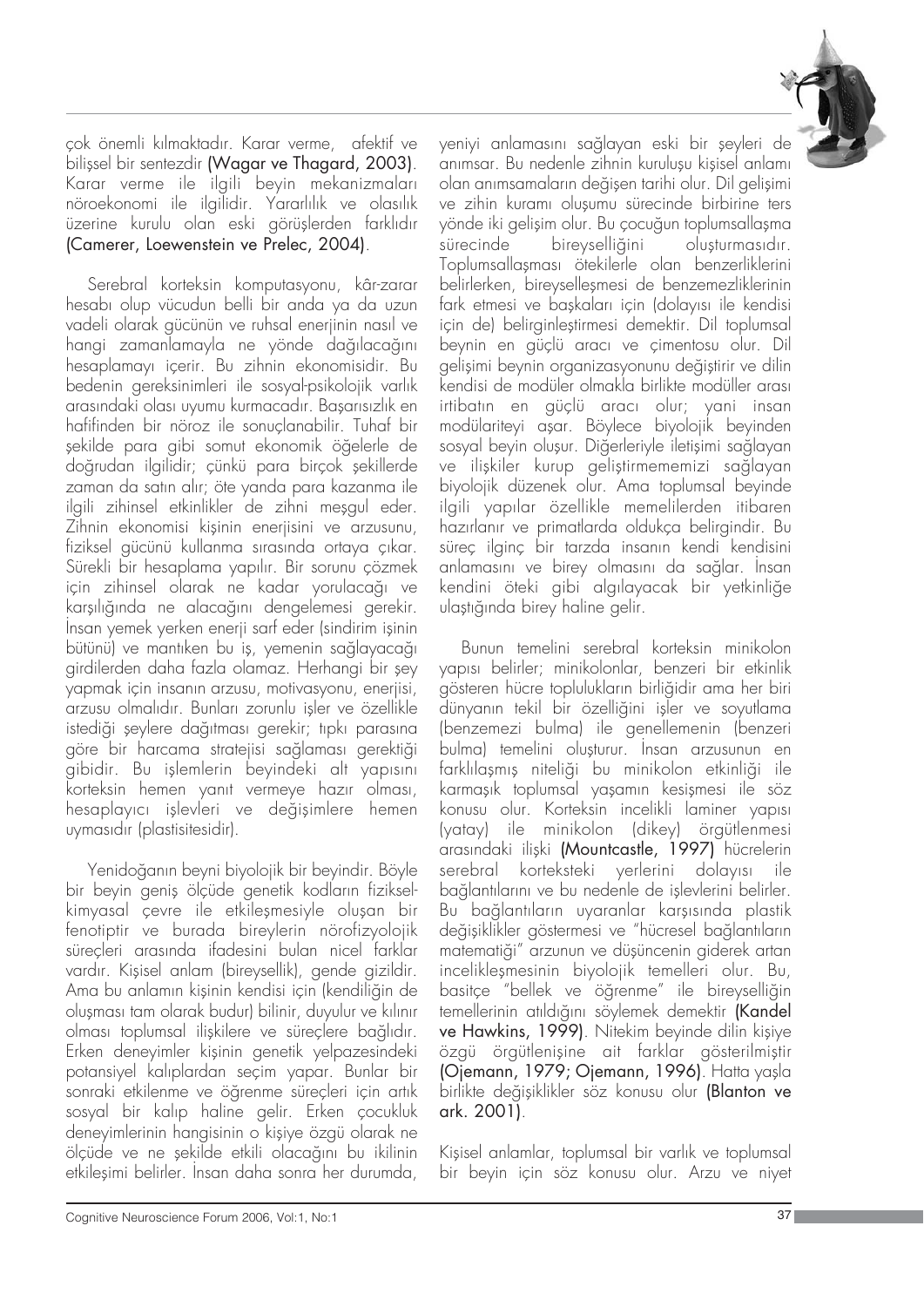doğada bulunmaz; bunu kendi ve öteki ayrımını en genel (benzer) ve en tekil (benzemez, essiz) düzlemlerde yapan bir canlı yapar. Nörolojik temelini makroskopik düzeyde frontolimbik sistemlerin kültürle gerçekleşen bir çeşit ekstrakortikal örgütlenmesi sağlar. Beyin gelisiminde buna karsılık düsen sürecler doğum öncesi başlayıp sonrasında da geniş ölçüde süren korteks mimarisinin oluşumudur; bu migrasyon, sinaptogenezis (Huttenlocher, 1994; Herschkowitz ve ark., 1997) ve korteksin minikolon (Mountcastle, 1997) örgütlenmesini içerir.

Bu tarz nörobilimsel bir modelde içgüdüsel ya da bilince hiçbir zaman ulaşamayacak bir id (böyle bir şey olsa olsa hipotalamik  $/$  beyin sapı ekseninde bir seyler olurdu) yerine, neokortekse kadar uzanan mükafat sistemi ile biçimlenen bir yap› vard›r. Statik ve sadece aile üyeleri ya da onların zihinlerindeki eski kuşakların ahlak ve anlayışlarını temsil eden süper ego yerine, insanın kendi benliğinin sınırlarını kavramasına yol açan ötekilerini anlama ve içselleştirme ve içinde yeniden yaşatma yapıları var. Ego sadece bir "agent" de¤il ideal egoyu yaratan ve ekstrakortikal organizasyonu sağlayan ve bireyi, olabilen en genis dis cercevede yeniden olusturan bir sistem olarak şekillenir. Kendilik olarak egonun bazı işlevleri posterior bölgelerdedir. Anlama ve yanlış anlama insan ilişkilerini anlama olarak geniş bir beyin bölgesinde gerçekleşir. Burada önemli olan bütün sistemlerin iç içe çalışması ve insan bilincliliğinin karakteri nedeni ile tüm işlevlerin nihai olarak insan ilişkilerine yönelik olduğu gerçeğidir. Bunu beyin içinde olanaklı kılan dilin yaygın temsilidir. Böyle bir model daha dinamik, değişken olup daha iyileri için esin kaynağı olabilir.

#### **III. TOPLUMSAL BEYİNDEN BIREYSEL BEYINE**

Toplumla ve ötekilerle (tarih ve teknoloji ile daha net görülen) kopmaz birlikteliğinin tam bilincinde olan birey, kişisel anlamlarını ötekilerle çelişmeden gerçekleştirmenin yolunu bulmalıdır. Bu sorunun çözümü, herkeste potansiyel olarak var olan ama baskılanan potansiyel yaratıcılığı etkinlefltirecektir. Burada söz konusu olan her insanda var olan yaratıcılığın açığa çıkması ve bu

şekilde kişisel yaşamın bir sanat yapıtı haline gelmesidir. Yaşamın yaratıcı hale gelmesi, oyun ile gerçeklik arasındaki kopukluğu da ortadan kaldıracaktır. Bu tarz bir yaratıcılık, dahi ve aykırı yaratıcılıktan da farklıdır. Çünkü ötekilerin (yani eril ve dişil öğelerin) kavranışına dayanır. Yaşamayı anlaml› k›lan da budur (Winnicott, 1971).

Kişisel anlamlar, genetik olarak belirlenen ve kişinin beynine / bedenine ait küçücük farkların, özgül tarihsel-toplumsal koşullar tarafından belirlenen sosyal-psikolojik çevrenin etkin ve edilgin baskısı altında büyütülerek dışsallaştırılması ile oluşur. Gen biriciktir ama bu biricikliğin tam açılımının potansiyel yelpazesi geniştir ve toplumsal ilişkiler bireyi bu sınıra (ya da sınırsızlığa) zorlar. Bu büyüme insanın kendisi ile kör iliskisinin (kendiliğinde) ancak kendi, öteki gibi dışsallaştığı ve görünür olduğu zaman kendisi için anlamlı olmasını ifade eder. Yani kişi kendi varlığını, anlamını da bu dolaylılık içinde duyumsar ve fark eder. Birey, "Ahmet Cemal'in" bir gazete yazısında belirttiği gibi sürü üyesi olmadan, kendini kurgulama bağlamında bir yol ayrımına gelindiğinde, toplumdaki alışagelmiş klişeleri yeğlemenin kolaylığı yerine, Ben'ine o zamana kadar denenmemiş yollardan ulaşabilme serüvenini göze alabilen kisilerdir. İnsan, baskaları ile benzerlikleri ve farklılıklarını tanırken bir anlamda özgün / bireysel beynin oluşmasına giden yolu açar, bunun gerçekleşmesini sağlamış olur. Böyle birinde yeniye açık olma, daha iyiyi isteme, eksikliklerini tamamlama ve kendini yetkinleştirme fikirleri doğar. Bu, ideal benlik oluşumuna neden olur. İdeal benlik, başkasının arzusunu arzular; bu, en büyük anlam olur. Aslında "para"nın en büyük güç olarak istenmesinin nedeni bile örtük biçimde nihai olarak buna bağlıdır.

Yeni bir insan, gerçek anlamda yeni bir beyinle olanaklıdır ve ancak böyle kalıcı olabilir. Insan beyni gelişimi açısından henüz bu noktada değildir. Mistik bazı görüsler, tarihsel ve biyolojik alt yap› haz›r olmadan böyle bir zihni vaat etse de bu girişimler eğer kötüye kullanım değilse modern insanın acılarını dindirmeye yöneliktir sadece. Psikanaliz bu aşamaya kadar yanılsama içinde kalmaya mahkum bir insanın derinliklerinde kesiflerini sürdürecektir ama bu derinlik dahi henüz tümüyle açmamış bir çiçektir.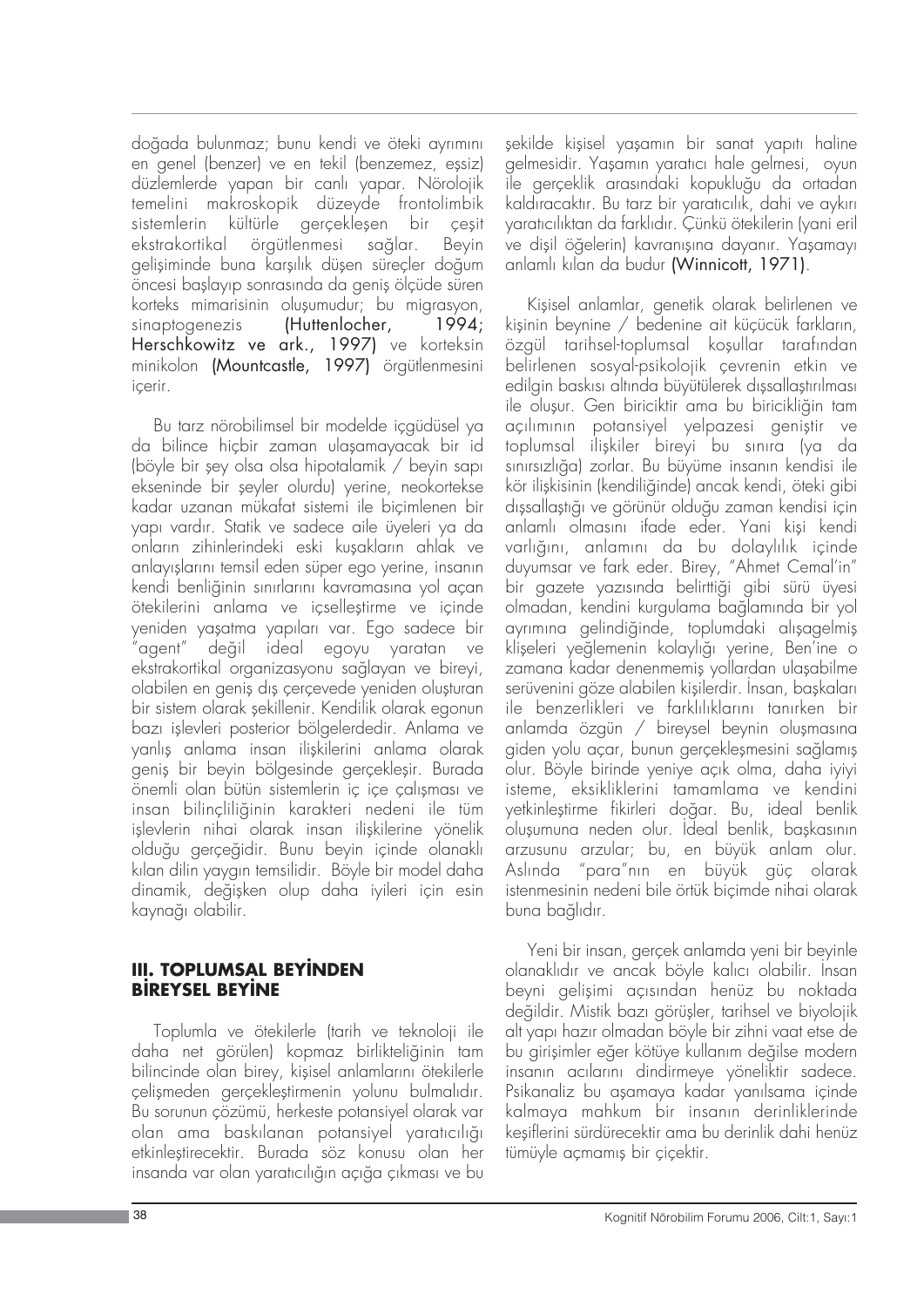#### **Kaynaklar**

Abu-Akel A. 2003. A neurobiological mapping of theory of mind. Brain Res Brain Res Rev.; 43(1):29-40.

Adolphs R. 1999. Social cognition and the human brain. TICS; 3 (12):469-479.

Allman JM, Hakeem A, Erwin JM, Nimchinsky E, Hof P. 2001. The anterior cingulate cortex: the evolution of an interface between emotion and cognition. Ann N Y Acad Sci; 935:107-17.

Allman JM, Watson KK, Tetreault NA, Hakeem AY. 2005. Intuition and autism: a possible role for Von Economo neurons. Trends Cogn Sci; 9:367-373.

Allman JM, Hakeem A, Erwin JM, Nimchinsky E, Hof P. 2001. The anterior cingulate cortex: The evolution of an interface between emotion and cognition. Annals of the New York Academy of Science; 935, 107-117.

Amaral DG. 2002. The primate amygdala and the neurobiology of social behavior: implications for understanding social anxiety. Biol Psychiatry; 51:11-17.

Amsterdam, BK. 1972. Mirror self-image reactions before age two. Dev. Psychobiol; 5. 297-305.

Armstrong E, Clarke MR, Hill EM. 1987. Relative size of the anterior thalamic nuclei differentiates anthropoids by social system. Brain Behav Evol; 30(5-6):263-71.

Ashby G, Ell SW. 2001. The neurobiology of human category learning. Trends in Cognitive Sciences; 5 (5); 204-210.

Azzopardi P, Cowey A. 1997. Is blindsight like normal nearthreshold vision? Proc Natl Acad Sci USA; 94: 14190-4.

Bar I, Lambert de Rouvroit C, Goffinet AM. 2000. The evolution of cortical development. An hypothesis based on the role of the Reelin signaling pathway. Trends Neurosci.; 23, 633-638.

Baron-Cohen S, Ring HA, Bullmore ET, Wheelwright S, Ashwin C, Williams SCR. 2000. The amygdala theory of autism. Neuroscience and Biobehavioral Reviews; 24: 355-364.

Basar E. 2006. The theory of the whole-brain-work. International Journal of Psychophysiology; (60) 133-138.

Bates E, Dick F. 2002. Language, gesture, and the Developing Brain. Dev Psychobiol; 40: 293-310.

Beck F, Eccles JC.. 1992. Quantum aspects of brain activity and the role of consciousness. Proc Natl Acad Sci USA; 89:11357-11361.

Bisiach M, Luzzatti C. 1978. Unilateral neglect of representational space. Cortex; 14: 129-33.

Blanton EB, Levitt JG, Thompson PM, Katherine LN, Capetillo-Cunliffe L, Nobel A, Singerman JD, McCracken JT, Toga AW. 2001. Mapping cortical asymmetry and complexity patterns in normal children. Psychiatry Research: Neuroimaging Section; 107: 29-43. Blinkov SM and Glezer II. 1968. The human brain in figures and tables. A quantitative handbook Plenum, New York.

Bogen JE. Split brain syndromes. 1985. In: Vinken PJ, Bruyn GW, Klawans HL eds. Handbook of clinical neurology 2nd edition. Amsterdam, Elsevier.

Bowlby J. 1982. Attachment and loss: Retrospect and prospect. American Journal of Orthopsychiatry; 52, 664-678.

Broen P. 1972. The verbal environment of the language learning child. ASHA Monograph 17, Washington, DC.

Brumm A, Aziz F, van den Bergh GD, Morwood MJ, Moore MW, Kurniawan I, Hobbs DR, Fullagar R. 2006. Early stone technology on Flores and its implications for Homo floresiensis. Nature:1;441(7093):624-8.

Butler, AB, Hodos W. 2005. Comparative Vertebrate Neuroanatomy, 2nd edn. Wiley and Sons, Inc, Hoboken, New Jersey,.

Butler AB. 1994. The evolution of the dorsal thalamus of jawed vertebrates, including mammals: cladistic analysis and a new hypothesis. Brain Res. Rev.;19, 29-65.

Butler AB, Manger PR, Lindahl BIB, Arhem P. 2005. Evolution of the neural basis of consciousness:a bird-mammal comparison. BioEssays 27:923-936.

Carlson M. 1985. Significance of single or multiple cortical areas for tactile discrimination in primates. Exp. Brain Res. Suppl. (10):1-16.

Camerer C, Loewenstein GF, Prelec D. 2004. Neuroeconomics: Why economics needs brains. Scandinavian Journal of Economics; 106, 555-579.

Corballis MC. 2003. İşaretten Konuşmaya. (çev. Aybek Görey). Kitap Yayınevi, İstanbul.

Cotterill RMJ. 2001. Cooperation of the basal ganglia, cerebellum, sensory cerebrum and hippocampus: possible implications for cognition, consciousness, intelligence and creativity. Prog Neurobiol; 64:1-33.

Cowey A, Stoerig P. 1995. Blindsight in monkeys. Nature; 373: 247-9.

Crick F. 1994. The Astonishing Hypothesis: The Scientific Search for the Soul. New York: Simon & Schuster.

Crick F, Koch C. 1995. Are we aware of neural activity in primary visual cortex? Nature; 375:121-123.

Damasio A. 2003. Looking for Spinoza. Orlando: Harcourt.

Davidson RJ. 2002. Anxiety and affective style: role of prefrontal cortex and amygdala. Biol Psychiatry; 51:68-80.

Dehaene S, Naccache L, Le Clec'H G, Koechlin E, Mueller M, Dehaene-Lambertz G, van de Moortele PF, Le Bihan D. 1998. Imaging unconscious semantic priming. Nature; 395:595-600.



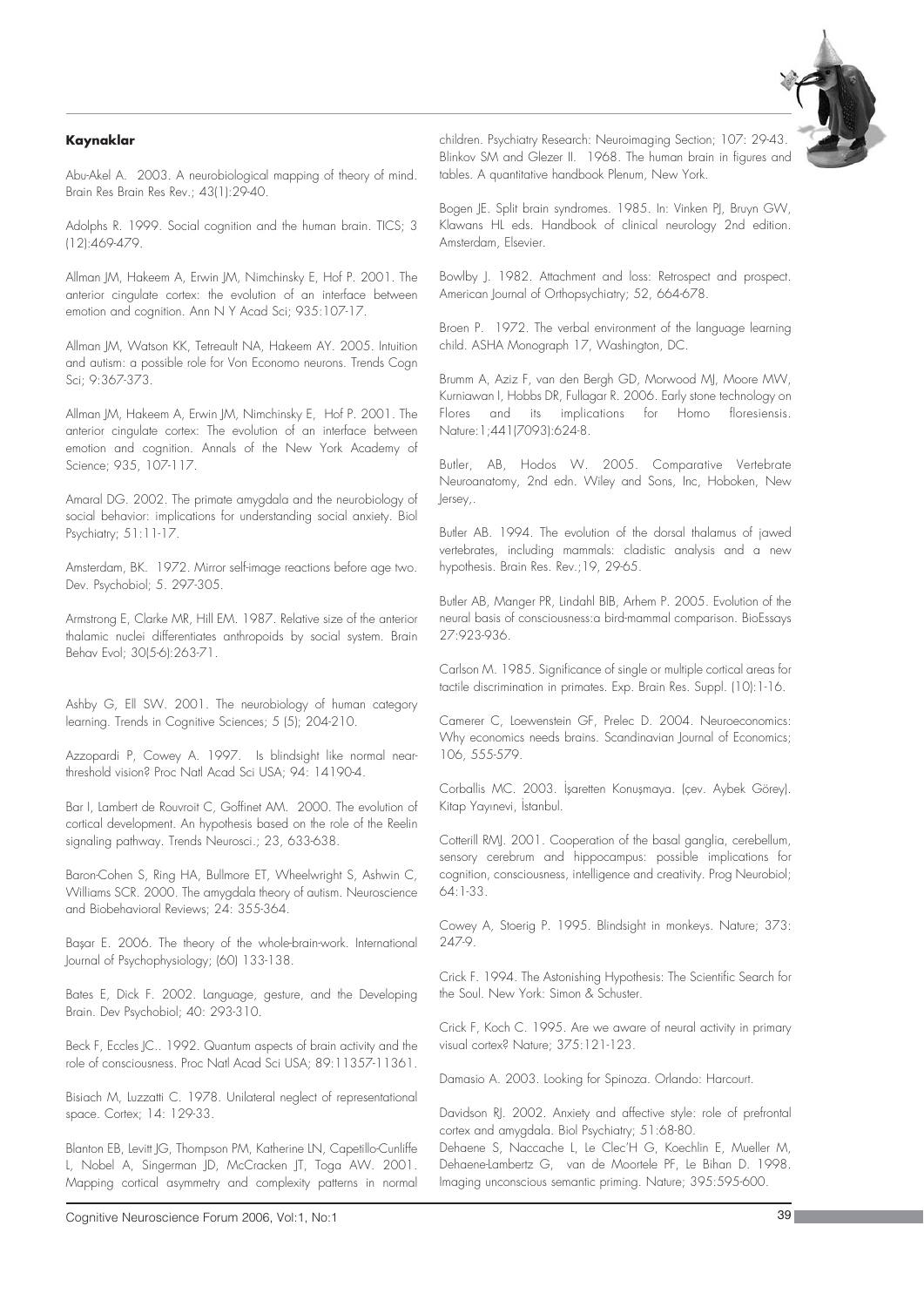Dehay C, Savatier P, Cortay V, Kennedy H. 2001. Cell-cycle kinetics of neocortical precursors are influenced by embryonic thalamic axons.J Neurosci.: 1;21(1):201-14.

Doron NN, Ledoux JE. 1999. Organization of projections to the lateral amygdala from auditory and visual areas of the thalamus in the rat. J Comp Neurol.; 27;412(3):383-409.

Eccles JC. Evolution of the brain: Creation of the self Routledge, London (1989). 166. S.I. Rapoport, Integrated phylogeny of the primate brain, with special reference to humans and their diseases. Brain Res. Rev.1990 (15); 267-294.

Eccles JC. 1990. A unitary hypothesis of mind-brain interactions in the cerebral cortex. Proc R Soc Lond B; 240:433-451.

Eccles JC. 1992. Evolution of consciousness. Proc Natl Acad Sci USA; 89:7320-7324.

Edelman GM. 2003. Naturalizing consciousness: A theoretical framework. Proc Natl Acad Sci USA; 100:5520-5524.

Epstein R, Kanwisher N. 1998. A cortical representation of the local visual environment. Nature; 392:598-601.

Evans P. 1972. Henri Ey's concepts of the organization of consciousness and its disorganization: an extension of Jacksonian theory. Brain.;95(2):413-40.

Evrard P, Miladi N, Bonnier C, Gressesns P. 1992. Normal and abnormal development of the brain. (eds.) Segalowitz SJ, Rapin I. Handbook of Neuropsychology. Vol 6 Amsterdam, Elsevier; 11-45.

Fatemi SH, Stary JM, Egan EA. 2002. Reduced Blood Levels of Reelin as a Vulnerability Factor in Pathophysiology of Autistic Disorder Cellular and Molecular Neurobiology; 22 (2), 139-52.

Felleman DJ, Van Essen DC. 1991. Distributed hierarchical processing in primate cerebral cortex. Cereb. Cortex (1): 1-47.

Ferrari PF, Gallese V, Rizzolatti G, Fogassi L. 2003. Mirror neurons responding to the observation of ingestive and communicative mouth actions in the monkey ventral premotor cortex. Eur J Neurosci, 17:1703-1714.

Fonagy P. 2003. The interpersonal interpretitive mechanism: the confluence of genetics and attachment theory in development. In: Emotional Development in psychoanalysis, attachment theory and neuroscience. Ed. Green V. Brunner Routledge, New York.

Freud S. 1975. The Psychopathology of everyday life. Penguin Books, Middlesex, England (1901).

Freud S. 1976. Introductory lectures on psychoanalysis. Penguin Books, Middlesex, England. (1916/1917).

Freud S. 1977. New introductory lectures on psychoanalysis. Penguin Books, Middlesex, England (1932/1933).

Freud S. 1979. On Psychopathology. Penguin Books, Middlesex, England (1894-1925).

Frijda N. 1999. Spinoza and current theory of emotion. Desire and

Affect. Spinoza as psychologist. Ed. Yirmiyahu Yovel. Ethica III. Little Room Press,New York; 235-265.

Frith U, Frith C. 2001. The biological basis of social interaction. American Psychological Society; 151-155.

Gallese V, Goldman A. 1998. Mirror neurons and the simulation theory of mind reading. TICS; 2 (12): 493-501.

Gallop GG Jr. 1970. Chimpanzees: self-recognition. Science; 167:86-7.

Geschwind N, Levitsky W. 1968. Human brain: Left-right asymmetries in temporal speech region. Science; 161:186-187.

Geschwind M, Miller BL. 2001. Molecular approaches to cerebral laterality. American Journal of Medical Genetics; 101:370-381.

Goodall JVL. 1986. The Chimpanzees of Gombe: Patterns of Behavior. Cambridge, MA: Harvard University Press.

Goldberg A. 2004. Misunderstanding Freud. Other Press, New York.

Green V. 2003. Emotional development -biological and clinical approaches- towards an integration. In: Emotional Development in psychoanalysis, attachment theory and neuroscience. Ed. Green V. Brunner Routledge, New York.

Grèzes J, Costes N, Decety J. 1999. The effects of learning and intention on the neural network involved in the perception of meaningless actions. Brain; 122:1875-1887.

Gusnard DA, Akbudak E, Shulman GL, Raichle ME. 2001. Medial prefrontal cortex and self-referential mental activity : Relation to a default mode of brain function. PNAS; 98 (7):4259-4264.

Halligan PW, Marshall JC. 1991. Left neglect for near but not far space in man. Nature; 350:498-500.

Hamer D, Copeland P. 2000. Genlerimizle Yaşamak. (Çev. Fatih Özbay) Evrim Yayınları, İstanbul.

Harris JC. 2003. Social neuroscience, empathy, brain integration, and neurodevelopmental disorders. Physiology and Behavior; 79:525-531.

Haxby JV, Grady CL, Horwitz B, Ungerleider LG, Mishkin M, Carson RE, Herscovitch P, Schapiro MB, Rapoport SI. 1991. Dissociation of object and spatial visual processing pathways in human extrastriate cortex. Proc. Natl. Acad. Sci. USA; 88:1621-1625.

Haxby JV, Hoffman EA, Gobbini MI. 2000. The distributed human neural system for face perception. TICS; (4) 6:223-233.

Herrick C. J. 1948. The brain of the tiger salamander. Chicago: University of Chicago Press.

Herschkowitz N, Kagan J, Zilles K. 1997. Neurobiological bases of behavioral development in the first year. Neuropediatrics; 28:296- 306.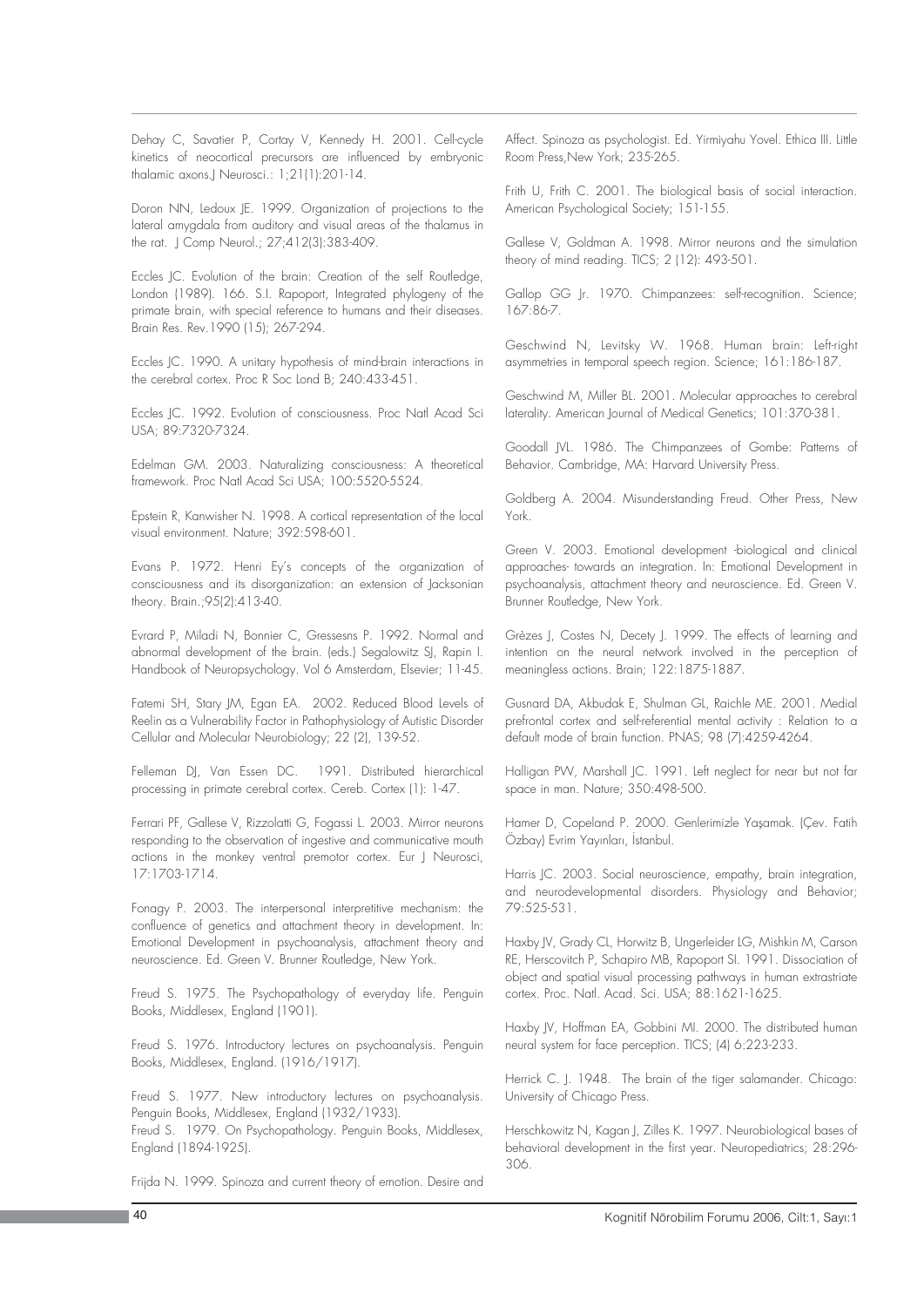Hochstein S, Ahissar M. 2002. View from the Top: Hierarchies and Reverse Hierarchies in the Visual System. Neuron; 36 (5):791-804.

Huizinga JF. 1955/1995. Homo Ludens. çev. Mehmet Ali Kılıçbay, İstanbul Ayrıntı yayınları.

Huizinga J. 1995. Homo Ludens / Oyunun Toplumsal İşlevi Üzerine Bir Deneme. (çev. Cecile Seresia, Mehmet Ali Kılıçbay) Ayrıntı Yayınları, İstanbul.

Huttenlocher PR. 1994. Synaptogenesis in Human Cerebral Cortex. (eds.) Dawson G, Fischer KW. Human Behavior and the Developing Brain. The Guilford Press, N.Y.;137-153.

Humphrey N. 1978. Nature's psychologists. New Scientist; 78:900-3.

Jerison H. 1973. The Evolution of the Brain and Intelligence. New York: Academic Pres.

Jolly A. 2004. Lucy'nin Mirası. (çev. Nalan Özsoy) Kitap Yayınevi, İstanbul

Joseph R. 1996. Neuropsychiatry, Neuropsychology, and Clinical Neuroscience, Second ed. Baltimore: Williams & Wilkins.

Kagan J. 1997. Temperament and the reactions to unfamiliarity. Child Dev.; 68(1):139-43.

Kagan J, Snidman N. 1988. Biological Bases of Childhood Shyness. Science; 240:167-171.

Kandel ER. 1999. Biology and the future of psychoanalysis: A new intellectual framework for psychiatry revisited. American Journal of Psychiatry; 156:505-524.

Kandel ER. 1998. A new intellectual framework for psychiatry. American Journal of Psychiatry; 155:457-469.

Kandel ER, Hawkins RD. 1999. The Biological Basis of Learning and Individuality. The Brain. The Scientific American Book. New York, The Lyons Press; 139

Kanwisher N, McDermott J, Chun MM. 1997. The fusiform face area: a module in human extrastriate cortex specialized for face perception. J Neurosci; 17:4302-11.

Katz PS, Harris-Warrick RM. 1999. The evolution of neuronal circuits underlying species-specific behavior. Curr. Opin. Neurobiol; 9: 628-633.

Knowlton BJ, Mangels JA, Squire LR. 1996. A basal ganglia learning/memory system in humans. Science; 273:1399-1402.

Krawczyk DC. 2002. Contributions of the prefrontal cortex to the neural basis of human decision making. Neuroscience and Biobehavioral Reviews; 26; 631-664.

Krubitzer LA. 1995. The organization of neocortex in mammals. Are species differences really so different? TINS;18:408-417.

Lebedev MA, Messinger A, Kralik JD, Wise SP. 2004.

Representation of attended versus remembered locations in prefrontal cortex. PLoS Biol; 2(11): e365.

Lee TM, Liu HL, Tan LH, Chan CC, Mahankali S, Feng CM, Hou J, Fox PT, Gao JH. 2002. Lie detection by functional magnetic resonance imaging. Hum Brain; 15:157-164.

Leslie KR, Johnson-Frey SH, Grafton ST. 2004. Functional imaging of the face and hand imitation: towards a motor theory of empathy. Neuroimage, 21:601-607.

Letinic K, Rakic P. 2001. Telencephalic origin of human thalamic GABAergic neurons. Nat. Neurosci.; 4, 931-936.

Levinas E. 1961. Totality and infinity. Pittsburgh: Duquesne University Press.

Libet B. 1993. The neural time factor in conscious and unconscious events. Ciba Found Symp; 174(5-6):123-37.

Livingstone M, Hubel D. 1988. Segregation of form, color, movement, and depth: anatomy, physiology, and perception. Science 240, pp. 740-749.

Lukaszewicz A, Savatier P, Cortay V, Giroud P, Huissoud C, Berland M, Kennedy H, Dehay C. 2005. G1 phase regulation, area-specific cell cycle control, and cytoarchitectonics in the primate cortex. Neuron.; 4;47(3):353-64.

Luria AR. 1981. The working Brain. An introduction to Neuropsychology. Penguin Books. Middlesex, England.

Macwhinney B. 2002. The gradual emergence of language. Givon T, Malle BF. The evolution of language out of pre-language. John Benjamins Publishing Company; 233-263.

Marcuse H. 1968. Ask ve Uygarlık, May Yayınları, İstanbul.

Marshall JC, Halligan PW. 1988. Blindsight and insight in visuospatial neglect. Nature; 336:766-7.

Maurer RG. 1992. Disorders of memory and learning. (eds.) Segalowitz SJ, Rapin I. Handbook of Neuropsychology Vol 7, Amsterdam, Elsevier; 241-261.

MacLean PD. 1970. The triune brain, emotion and scientific basis. In F. O. Schmitt (Eds.), The neurosciences: second study program. New York: Rockefeller University Press.

Mesulam M. 2000. Behavioral neuroanatomy: Large-scale networks,association cortex, frontal syndromes, the limbic system and hemispheric specializations. In: Mesulam M. Principles of Behavioral and Cognitive Neurology. 2nd ed. Oxford University Press; 1-126.

Metzinger T. 2003. Being no one. MIT Press, Massachusetts.

Cambridge, Massachusetts, 3rd printing.

Milner AD. 1998. Streams and consciousness: visual awareness and the brain. Trends in Cognitive Sciences; 2 (1):25-30. Modell A. 1996. The Private Self. Harvard University Press,

Molna´r Z, Me´tin C, Stoykova A, Tarabykin V, Price DJ, Francis F,

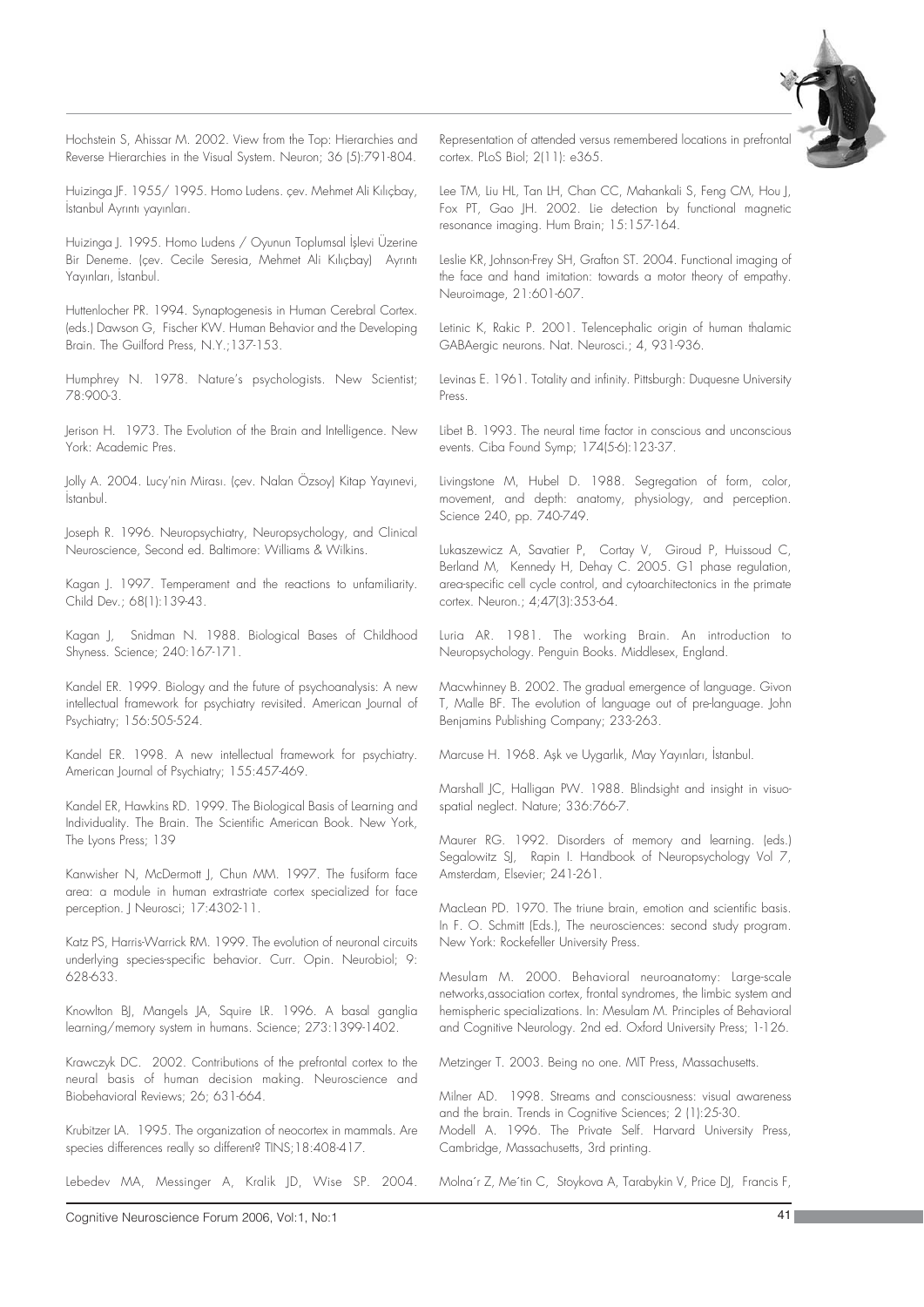Meyer G, Dehay C, Kennedy H. 2006. Comparative aspects of cerebral cortical development. European Journal of Neuroscience; 23:921-934.

Morris JS, Ohman A, Dolan RJ. 1998. Conscious and unconscious emotional learning in the human amygdala. Nature; 393:467-70.

Mountcastle VB. 1997. The columnar organization of the neocortex. Brain; 120:701-22.

Mishkin M, Ungerleider LG, Macko KA. 1983. Object vision and spatial vision: Two cortical pathways. Trends Neurosci.; 6:414-417.

Nimchinsky EA, Gilissen E, Allman JM, Perl DP, Erwin JM, Hof PR. 1999. A neuronal morphologic type unique to humans and great apes. Proc Natl Acad Sci USA, 96:5268-5273.

Nishikawa KC. 2002. Evolutionary Convergence in Nervous Systems: Insights from Comparative Phylogenetic Studies. Brain Behav Evol; 59:240-249 .

Nishikawa KC. 1997. Emergence of novel functions during brain evolution. Bioscience; 47:341-354.

Ogawa M, Miyata T, Nakajima K, Yagyu K, Seike M, Ikenaka K, Yamamoto H, Mikoshiba K. 1995. The reeler gene-associated antigen on Cajal-Retzius neurons is a crucial molecule for laminar organization of cortical neurons.Neuron; 14(5):899-912.

Ojemann GA. 1979. Individual variability in cortical localization of language. J Neurosurg; 50:164-169.

Ojemann GA. 1996. Cortical organization of language. The J of Neuroscience; 11(8):2281-2287.

Pandya DN, Seltzer B. 1982. Association areas of the cerebral cortex. Trends in Neural Science; 5, 386-390.

Passingham RE. 1973. Anatomical differences between the neocortex of man and other primates. Brain Behav. Evol.; 7:337- 359.

Pavlov I. Şartlı refleksler ve sinir bozuklukları (N. Arkun, Çev.) (2. Basım). İstanbul: İstanbul Üniversitesi Edebiyat Fakültesi yayınları, no 2034, 1975/1924.

Pepperberg IM. 1999. The Alex Studies: Cognitive and Communicative Abilities of Grey Parrots. Cambridge, MA: Harvard University Pres.

Peters A, Jones EG. 1985. (Eds) Cerebral Cortex, Vol. 3, Visual Cortex;Vol. 4, Association and Auditory Cortices. Plenum Press, New York, London.

Povinelli DJ, Eddy TJ. 1996. Chimpanzees: Joint visual attention. Psychol. Sci.; 7:129-135.

Prather MD, Lavenex P, Mauldin-Jourdain ML, Mason WA, Capitonio JP, Mendoza SP, Amaral DG. 2001. Increased social fear and decreased fear of objects in monkeys with neonatal amygdala lesions. Neuroscience; 106:4:653-658.

Robbins TW, Everitt BJ. 1995. Arousal systems and attention. In: Gazzaniga MS, editor. The cognitive neurosciences. Cambridge (MA): MIT Press; 703-20.

Rees G, Kreiman G, Koch C. 2002. Neural correlates of consciousness in human. Nature Reviews; 3:261-270.

Ricoeur P. 1984. Time and Narrative.Chicago: Universiy of Chicago Press.

Robertson IH, Marshall JC, editors. 1993. Unilateral neglect: clinical and experimental studies. Hove (UK): Lawrence Erlbaum.

Rockland KS , Pandya DN. 1979. Laminar origins and terminations of cortical connections of the occipital lobe of the rhesus monkey. Brain Res.; 179:3-20.

Rizzolatti G, Fadiga L. 2005. The mirror neuron system and action recognition. In: higher-order motor disorders eds. Freund HJ, Jeannerod M, Hallett M, Leiguarda R. Oxford University Press; 141- 159.

Sahraie A, Weiskrantz L, Barbur JL, Simmons A, Williams SC, Brammer MJ. 1997. Pattern of neuronal activity associated with conscious and unconscious processing of visual signals. Proc Natl Acad Sci USA; 94:9406-11.

Sanders MD, Warrington EK, Marshall J, Weiskrantz L. 1974. `Blindsight': vision in a field defect. Lancet; 1:707-8.

Savage-Rumbaugh ES, Murphy J, Sevcik RA, Brakke KE, Williams SL, Rumbaugh DM. 1993. Language comprehension in ape and child. Monogr. Soc. Res. Child Dev.; 58:1-254

Schwender D, Kaiser A, Klasing S, Peter K, Poppel E. 1994. Midlatency auditory evoked potentials and explicit and implicit memory in patients undergoing cardiac surgery. Anesthesiology; 80:493-501

Schore AN. 2003. The human unconscious: the development of the right brain and its role in early emotional life. In: Emotional Development in psychoanalysis, attachment theory and neuroscience. Ed. Green V. Brunner Routledge, New York.

Schore AN. 2005. Back to basics: attachment, Affect Regulation, and the Developing Right Brain: Linking Developmental Neuroscience to Pediatrics Pediatrics in Review;26 (6):204-17.

Searle JR. 2006. Zihin, dil, toplum. (çev. Alaattin Tural), Litera yayıncılık, İstanbul.

Sechenov LM. 1973/1863. Biographical sketch and essays. New York: Arno Press.

Semendeferi K, Armstrong E,Schleicher A, Zilles K,Van Hoesen GW. 1998. Limbic frontal cortex in hominoids: a comparative study of area 13. Am J Phys Anthropol.;106(2):129-55.

Semendeferi K, Armstrong E, Schleicher A, Zilles K, Van Hoesen GW. 2001. Prefrontal Cortex in Humans and Apes: A Comparative Study of Area 10. Am J Phys Anthropol; 114:224 -241.